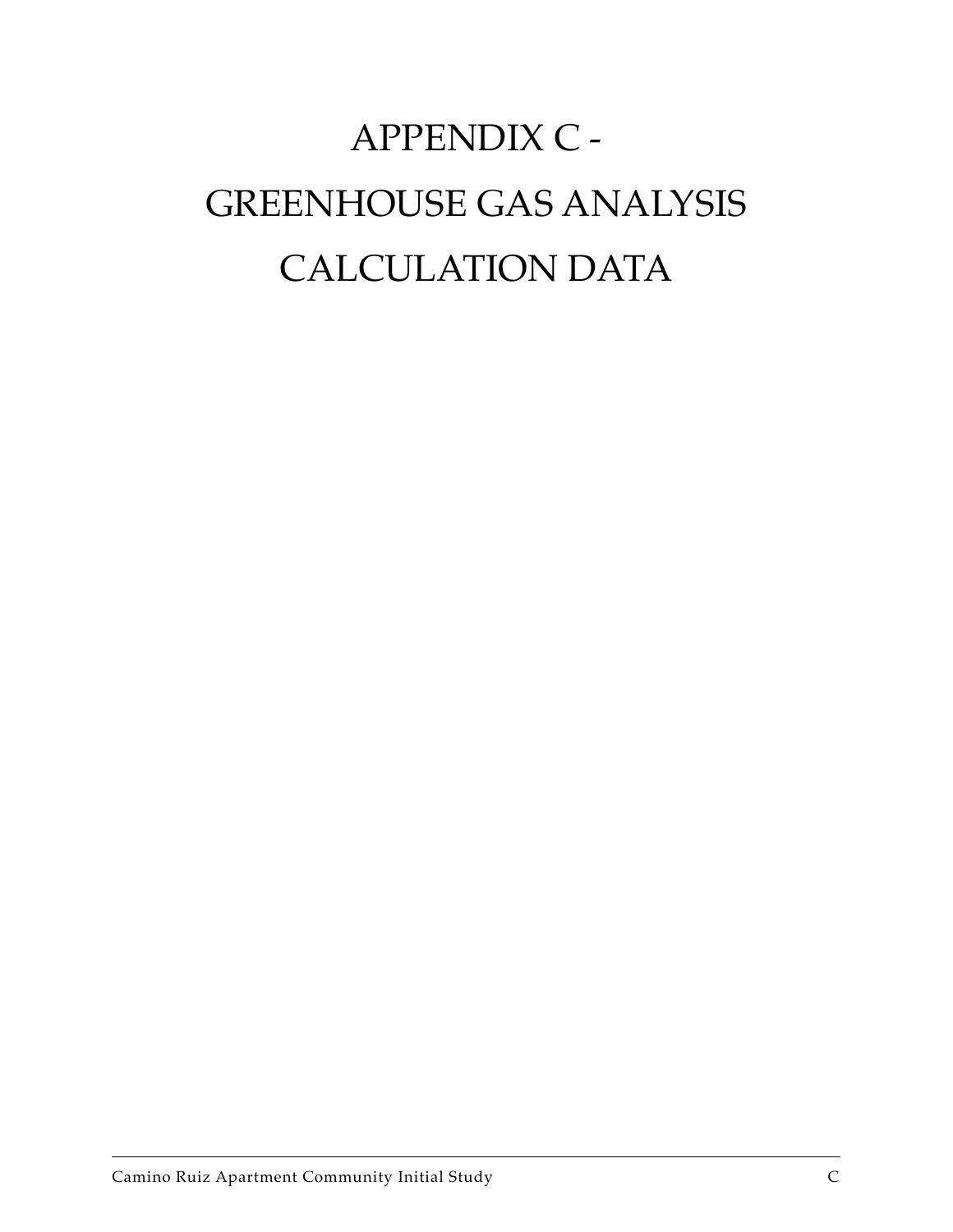#### **Camino Ruiz Apartment Community**

**Ventura County, Annual**

#### **1.0 Project Characteristics**

#### **1.1 Land Usage**

| <b>Land Uses</b>           | Size   | Metric        | Lot Acreage | Floor Surface Area | Population |
|----------------------------|--------|---------------|-------------|--------------------|------------|
| <b>Apartments Mid Rise</b> | 386.00 | Dwelling Unit | 14.00       | 386,000.00         | 965        |

#### **1.2 Other Project Characteristics**

| <b>Urbanization</b>               | Urban                      | Wind Speed (m/s)                  | 2.6   | <b>Precipitation Freg (Days)</b>        | 31    |
|-----------------------------------|----------------------------|-----------------------------------|-------|-----------------------------------------|-------|
| <b>Climate Zone</b>               | 8                          |                                   |       | <b>Operational Year</b>                 | 2035  |
| <b>Utility Company</b>            | Southern California Edison |                                   |       |                                         |       |
| <b>CO2</b> Intensity<br>(lb/MWhr) | 702.44                     | <b>CH4 Intensity</b><br>(lb/MWhr) | 0.029 | N <sub>2</sub> O Intensity<br>(lb/MWhr) | 0.006 |

#### **1.3 User Entered Comments & Non-Default Data**

Project Characteristics -

Land Use - Project site lot area is approximately 14 acres. Population is estimated to be 965 persons based on a City average of 2.5 persons per apartment unit.

Construction Phase - Default dates changed to reflect anticipated construction schedule.

Vehicle Trips - Default trip generation rates changed to be consistent with project traffic report.

Energy Mitigation - Assumes a minimum building energy efficiency of 15% per CalGreen Code requirements.

Water Mitigation - Assumes indoor water use reduction features per CalGreen Code requirements.

Waste Mitigation - Assumes a minimum 79% reduction in solid waste per current City efforts.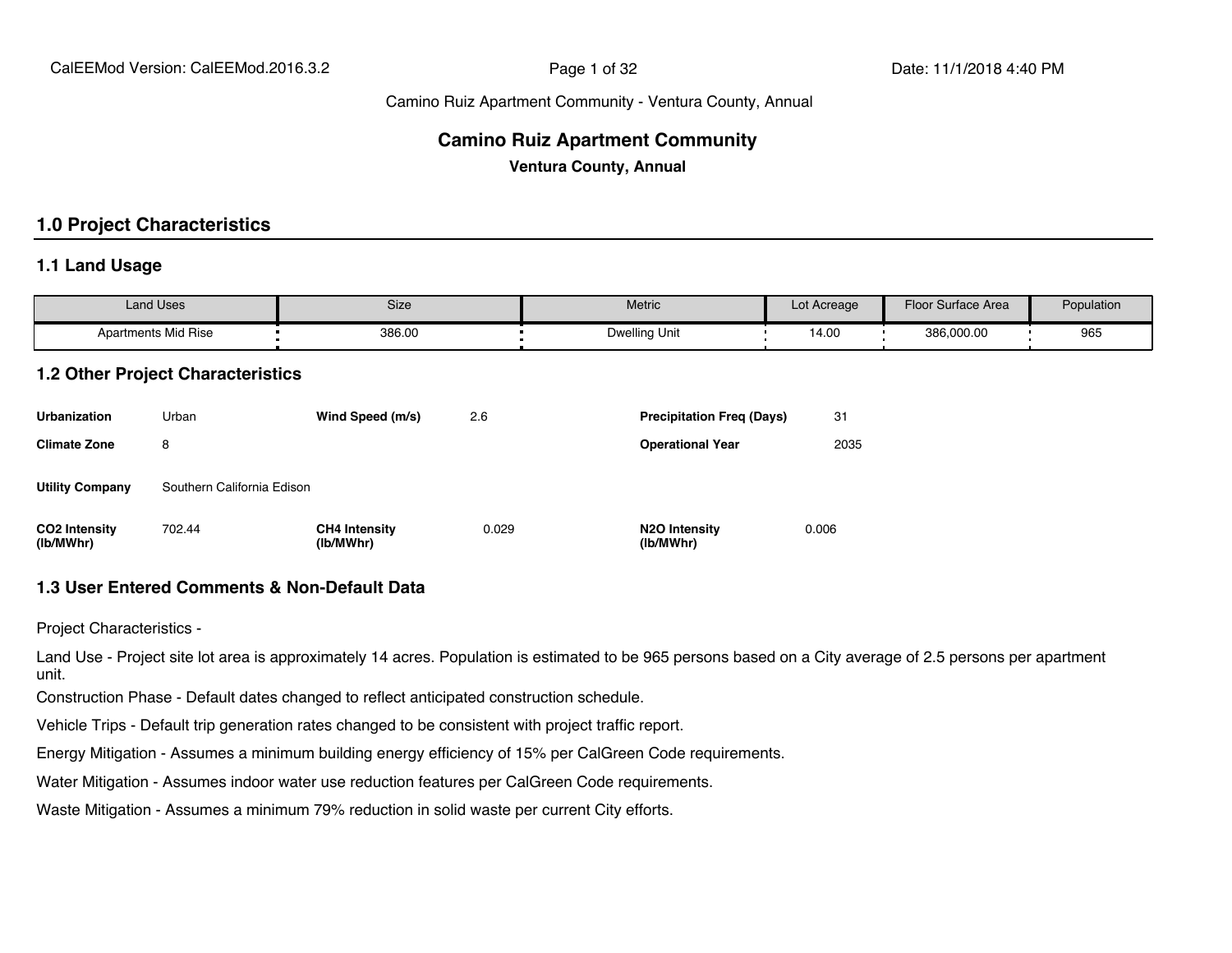| <b>Table Name</b>    | Column Name    | Default Value | <b>New Value</b> |
|----------------------|----------------|---------------|------------------|
| tblConstructionPhase | <b>NumDays</b> | 20.00         | 60.00            |
| tblConstructionPhase | <b>NumDays</b> | 300.00        | 700.00           |
| tblLandUse           | LotAcreage     | 10.16         | 14.00            |
| tblLandUse           | Population     | 1.181.00      | 965.00           |
| tblVehicleTrips      | ST TR          | 6.39          | 6.00             |
| tblVehicleTrips      | SU TR          | 5.86          | 5.00             |
| tblVehicleTrips      | WD TR          | 6.65          | 6.00             |

#### **2.0 Emissions Summary**

#### **2.1 Overall Construction**

**Unmitigated Construction**

|                   | <b>ROG</b> | <b>NO<sub>x</sub></b> | CO     | SO <sub>2</sub>   | Fugitive<br><b>PM10</b> | Exhaust<br><b>PM10</b> | <b>PM10</b><br>Total | Fugitive<br>PM2.5 | Exhaust<br>PM2.5 | PM2.5<br>Total |        | Bio- CO2   NBio- CO2   Total CO2 |          | CH <sub>4</sub> | <b>N2O</b> | CO <sub>2e</sub> |
|-------------------|------------|-----------------------|--------|-------------------|-------------------------|------------------------|----------------------|-------------------|------------------|----------------|--------|----------------------------------|----------|-----------------|------------|------------------|
| Year              |            |                       |        |                   |                         | tons/yr                |                      |                   |                  |                |        |                                  | MT/yr    |                 |            |                  |
| 2019              | 0.0941     | 0.9794                | 0.6694 | 1.3100e-<br>003   | 0.1476                  | 0.0438                 | 0.1914               | 0.0586            | 0.0405           | 0.0991         | 0.0000 | $+117.8512 + 117.8512$           |          | 0.0308          | 0.0000     | .118.6217        |
| 2020              | 0.4305     | 3.1872                | 3.3355 | 7.6800e-<br>003   | 0.3294                  | 0.1519                 | 0.4813               | 0.0883            | 0.1429           | 0.2312         | 0.0000 | 688.7659 688.7659                |          | 0.0918          | 0.0000     | .691.0614        |
| 2021<br>$\bullet$ | 0.3890     | 2.8780                | 3.1972 | 7.5600e-<br>003   | 0.3282                  | 0.1286                 | 0.4568               | 0.0880            | 0.1209           | 0.2089         | 0.0000 | • 677.7678 • 677.7678 •          |          | 0.0896          | 0.0000     | 680.0079         |
| 2022              | 2.2100     | 1.8019                | 2.1982 | 5.1600e- L<br>003 | 0.2222                  | 0.0771                 | 0.2993               | 0.0595            | 0.0725           | 0.1320         | 0.0000 | $+461.6230 + 461.6230$           |          | 0.0630          | 0.0000     | $+463.1974$      |
| <b>Maximum</b>    | 2.2100     | 3.1872                | 3.3355 | 7.6800e-<br>003   | 0.3294                  | 0.1519                 | 0.4813               | 0.0883            | 0.1429           | 0.2312         | 0.0000 | 688.7659                         | 688.7659 | 0.0918          | 0.0000     | 691.0614         |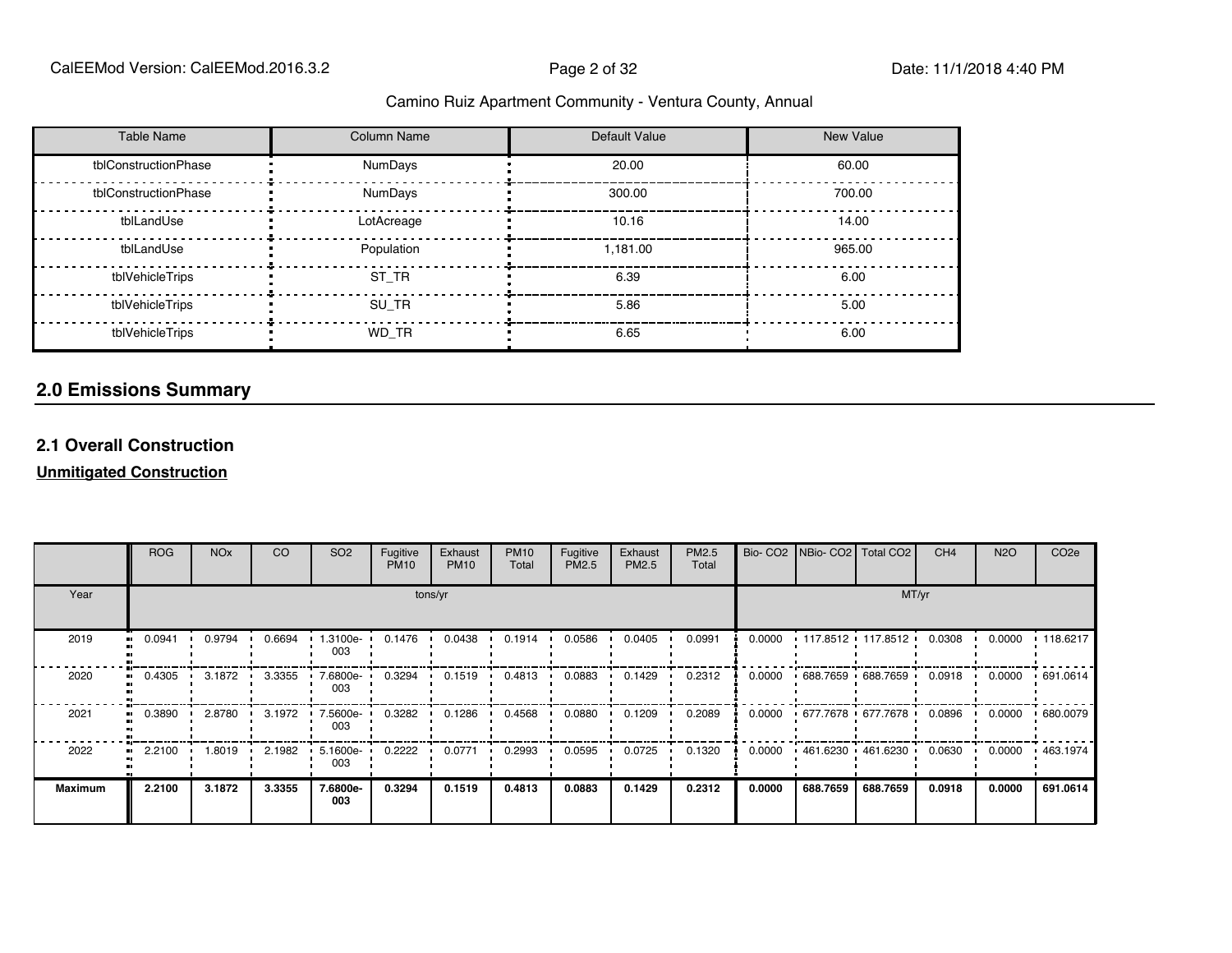#### **2.1 Overall Construction**

#### **Mitigated Construction**

|                             | <b>ROG</b> | <b>NO<sub>x</sub></b> | CO     | SO <sub>2</sub>      | Fugitive<br><b>PM10</b>        | Exhaust<br><b>PM10</b>        | <b>PM10</b><br>Total        | Fugitive<br>PM <sub>2.5</sub>                | Exhaust<br>PM2.5               | PM2.5 Total                  |        | Bio- CO2   NBio- CO2   Total CO2           |                   | CH <sub>4</sub>          | <b>N2O</b> | CO <sub>2e</sub> |
|-----------------------------|------------|-----------------------|--------|----------------------|--------------------------------|-------------------------------|-----------------------------|----------------------------------------------|--------------------------------|------------------------------|--------|--------------------------------------------|-------------------|--------------------------|------------|------------------|
| Year                        |            |                       |        |                      |                                | tons/yr                       |                             |                                              |                                |                              |        |                                            |                   | MT/yr                    |            |                  |
| 2019<br>.,                  | 0.0941     | 0.9794                | 0.6694 | 1.3100e-<br>003      | 0.1476                         | 0.0438                        | 0.1914                      | 0.0586                                       | 0.0405                         | 0.0991                       | 0.0000 |                                            | 117.8511 117.8511 | 0.0308<br>$\blacksquare$ | 0.0000     | 118.6216         |
| 2020                        | 0.4305     | 3.1872                | 3.3354 | 7.6800e-<br>003      | 0.3294                         | 0.1519                        | 0.4813                      | 0.0883                                       | 0.1429                         | 0.2312                       | 0.0000 |                                            | 688.7655 688.7655 | 0.0918                   | 0.0000     | 691.0610         |
| 2021                        | 0.3890     | 2.8780                | 3.1972 | 7.5600e-<br>003      | 0.3282                         | 0.1286                        | 0.4568                      | 0.0880                                       | 0.1209                         | 0.2089                       | 0.0000 | 677.7674                                   | 677.7674          | 0.0896                   | 0.0000     | 680.0076         |
| 2022<br>$\bullet$           | 2.2100     | 1.8019                | 2.1982 | 5.1600e-<br>-<br>003 | 0.2222                         | 0.0771                        | 0.2993                      | 0.0595                                       | 0.0725                         | 0.1320                       | 0.0000 | 461.6228 461.6228                          |                   | 0.0630                   | 0.0000     | 463.1972         |
| <b>Maximum</b>              | 2.2100     | 3.1872                | 3.3354 | 7.6800e-<br>003      | 0.3294                         | 0.1519                        | 0.4813                      | 0.0883                                       | 0.1429                         | 0.2312                       | 0.0000 | 688.7655                                   | 688.7655          | 0.0918                   | 0.0000     | 691.0610         |
|                             | <b>ROG</b> | <b>NOx</b>            | co     | <b>SO2</b>           | <b>Fugitive</b><br><b>PM10</b> | <b>Exhaust</b><br><b>PM10</b> | <b>PM10</b><br><b>Total</b> | <b>Fugitive</b><br><b>PM2.5</b>              | <b>Exhaust</b><br><b>PM2.5</b> | <b>PM2.5</b><br><b>Total</b> |        | Bio- CO2   NBio-CO2   Total CO2            |                   | CH <sub>4</sub>          | <b>N20</b> | CO <sub>2e</sub> |
| Percent<br><b>Reduction</b> | 0.00       | 0.00                  | 0.00   | 0.00                 | 0.00                           | 0.00                          | 0.00                        | 0.00                                         | 0.00                           | 0.00                         | 0.00   | 0.00                                       | 0.00              | 0.00                     | 0.00       | 0.00             |
| Quarter                     |            | <b>Start Date</b>     |        | <b>End Date</b>      |                                |                               |                             | Maximum Unmitigated ROG + NOX (tons/quarter) |                                |                              |        | Maximum Mitigated ROG + NOX (tons/quarter) |                   |                          |            |                  |
| $\mathbf{1}$                |            | 11-4-2019             |        | 2-3-2020             |                                |                               | 1.3597                      |                                              |                                |                              |        | 1.3597                                     |                   |                          |            |                  |
| $\mathbf{2}$                |            | 2-4-2020              |        | 5-3-2020             |                                |                               | 0.8879                      |                                              |                                |                              |        | 0.8879                                     |                   |                          |            |                  |
| 3                           |            | 5-4-2020              |        | 8-3-2020             |                                |                               | 0.9023                      |                                              |                                |                              |        | 0.9023                                     |                   |                          |            |                  |
| 4                           |            | 8-4-2020              |        | 11-3-2020            |                                |                               | 0.9054                      |                                              |                                |                              |        | 0.9054                                     |                   |                          |            |                  |
| 5                           |            | 11-4-2020             |        | 2-3-2021             |                                |                               | 0.8792                      |                                              |                                |                              |        | 0.8792                                     |                   |                          |            |                  |
| 6                           |            | 2-4-2021              |        | 5-3-2021             |                                |                               | 0.7961                      |                                              |                                |                              |        | 0.7961                                     |                   |                          |            |                  |
| $\overline{7}$              |            | 5-4-2021              |        | 8-3-2021             |                                |                               | 0.8183                      |                                              |                                |                              |        | 0.8183                                     |                   |                          |            |                  |
| 8                           |            | 8-4-2021              |        | 11-3-2021            |                                | 0.8210                        |                             |                                              |                                |                              | 0.8210 |                                            |                   |                          |            |                  |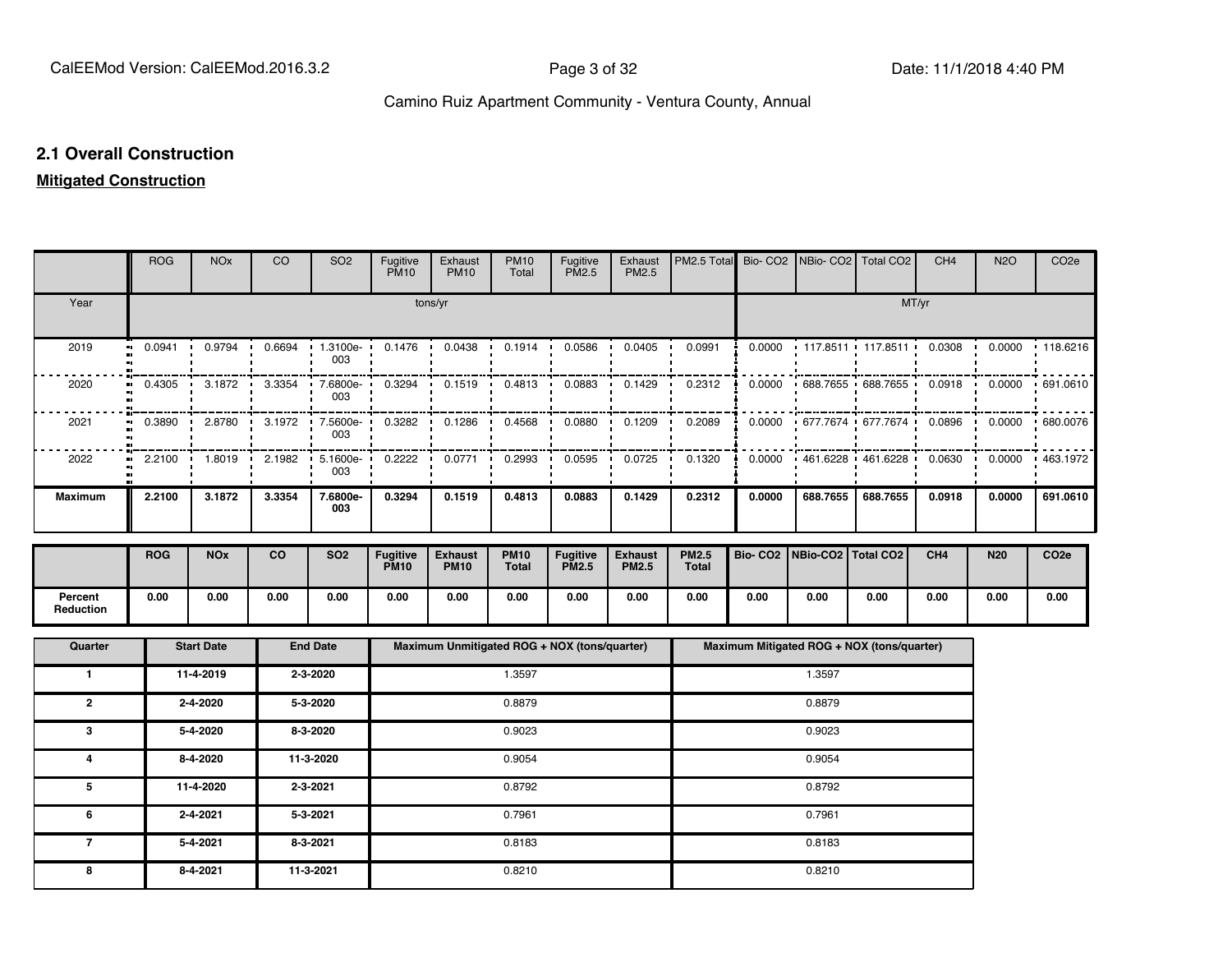|    | 11-4-2021 | 2-3-2022  | 0.7967 | 0.7967 |
|----|-----------|-----------|--------|--------|
| 10 | 2-4-2022  | 5-3-2022  | 0.7206 | 0.7206 |
| 11 | 5-4-2022  | 8-3-2022  | 0.7407 | 0.7407 |
| 12 | 8-4-2022  | 9-30-2022 | 0.5315 | 0.5315 |
|    |           | Highest   | 1.3597 | 1.3597 |

#### **2.2 Overall Operational**

#### **Unmitigated Operational**

|              | <b>ROG</b> | <b>NO<sub>x</sub></b> | <b>CO</b> | SO <sub>2</sub> | Fugitive<br><b>PM10</b> | Exhaust<br><b>PM10</b> | <b>PM10</b><br>Total | Fugitive<br>PM2.5 | Exhaust<br>PM2.5 | PM2.5 Total |         | Bio- CO2   NBio- CO2   Total CO2   |                                | CH <sub>4</sub> | <b>N2O</b> | CO <sub>2</sub> e |
|--------------|------------|-----------------------|-----------|-----------------|-------------------------|------------------------|----------------------|-------------------|------------------|-------------|---------|------------------------------------|--------------------------------|-----------------|------------|-------------------|
| Category     |            |                       |           |                 |                         | tons/yr                |                      |                   |                  |             |         |                                    | MT/yr                          |                 |            |                   |
| Area         | 1.7892     | 0.0330                | 2.8560    | 1.5000e-<br>004 |                         | 0.0159                 | 0.0159               |                   | 0.0159           | 0.0159      | 0.0000  | 4.6817                             | 4.6817                         | 4.4600e-<br>003 | 0.0000     | 4.7931            |
| Energy       | 0.0238     | 0.2033                | 0.0865    | 1.3000e-<br>003 |                         | 0.0164                 | 0.0164               |                   | 0.0164           | 0.0164      | 0.0000  |                                    | $.724.3014$ $.724.3014$ $.014$ | 0.0247          | 003        | 8.4900e- 727.4493 |
| Mobile<br>п. | 0.2705     | 1.2908                | 3.6119    | 0.0184          | 2.3618                  | 9.5400e-<br>003        | 2.3713               | 0.6315            | 8.8400e-<br>003  | 0.6404      | 0.0000  |                                    | $1,708.785$ $1,708.785$        | 0.0562          | 0.0000     | $\cdot$ 1,710.190 |
| Waste        |            |                       |           |                 |                         | 0.0000                 | 0.0000               |                   | 0.0000           | 0.0000      | 36.0431 | 0.0000<br>$\overline{\phantom{a}}$ | 36.0431                        | 2.1301          | 0.0000     | 89.2952           |
| Water        |            |                       |           |                 |                         | 0.0000<br>$\cdot$      | 0.0000               |                   | 0.0000           | 0.0000      | 7.9788  |                                    | $160.4645$ $168.4432$          | 0.8261          | 0.0207     | $+195.2710$       |
| Total        | 2.0835     | 1.5270                | 6.5544    | 0.0199          | 2.3618                  | 0.0419                 | 2.4037               | 0.6315            | 0.0412           | 0.6727      | 44.0218 |                                    | 2,598.232 2,642.254            | 3.0416          | 0.0292     | 2,726.999         |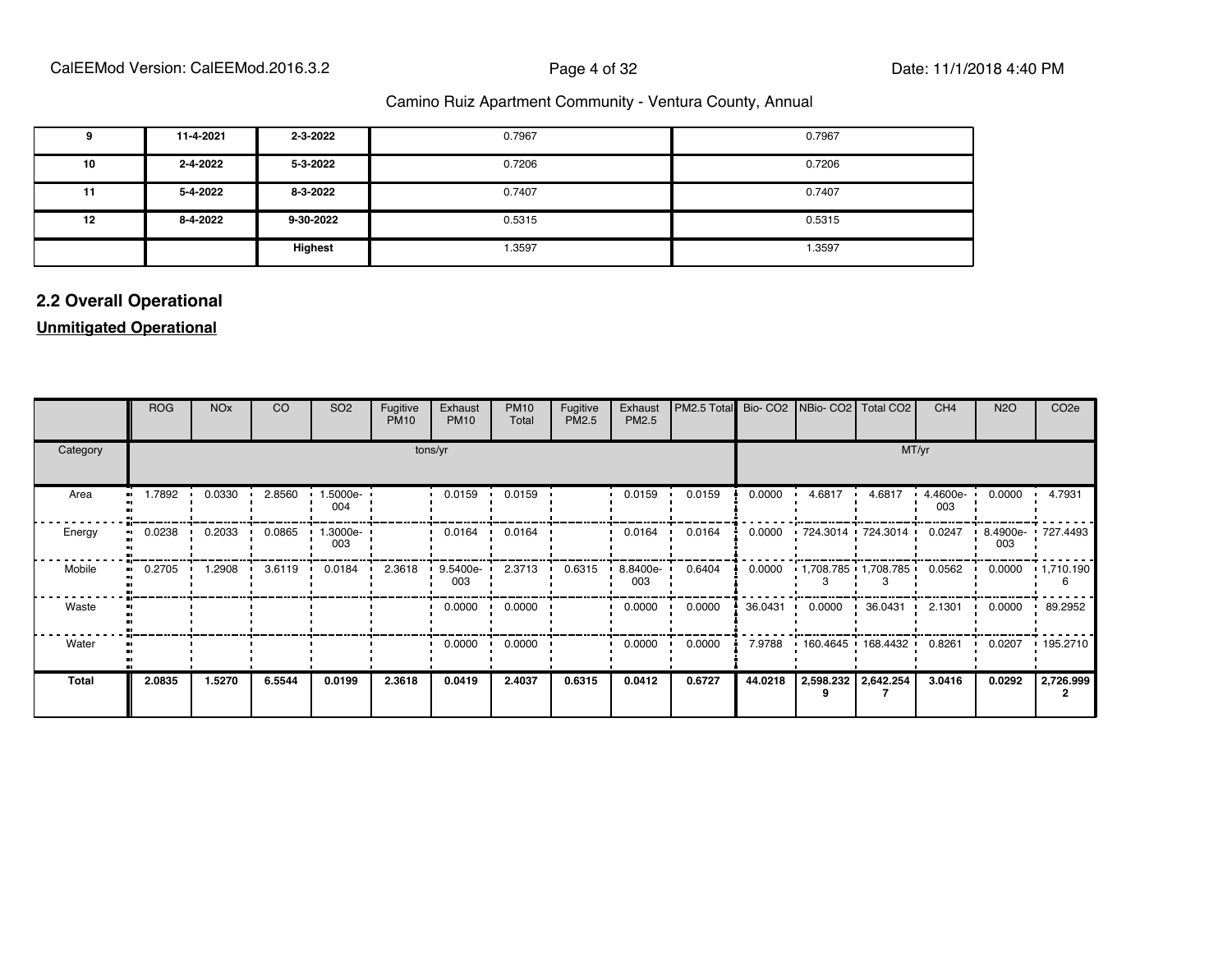#### **2.2 Overall Operational**

#### **Mitigated Operational**

|                             | <b>ROG</b>                 | <b>NO<sub>x</sub></b> |                       | CO.    |                        | SO <sub>2</sub> | Fugitive<br><b>PM10</b> |                                | Exhaust<br><b>PM10</b>              | <b>PM10</b><br>Total          | Fugitive<br><b>PM2.5</b>    |                                 | Exhaust<br>PM2.5 |                                | PM2.5 Total                  |         |       | Bio- CO2 NBio- CO2 Total CO2                             |        |       | CH <sub>4</sub> |                 | <b>N2O</b> | CO <sub>2e</sub>         |                  |
|-----------------------------|----------------------------|-----------------------|-----------------------|--------|------------------------|-----------------|-------------------------|--------------------------------|-------------------------------------|-------------------------------|-----------------------------|---------------------------------|------------------|--------------------------------|------------------------------|---------|-------|----------------------------------------------------------|--------|-------|-----------------|-----------------|------------|--------------------------|------------------|
| Category                    |                            |                       |                       |        |                        |                 |                         | tons/yr                        |                                     |                               |                             |                                 |                  |                                |                              |         |       |                                                          |        | MT/yr |                 |                 |            |                          |                  |
| Area                        | 1.7892<br>$\bullet$        |                       | 0.0330                |        | 2.8560 1.5000e-        | 004             |                         |                                | $0.0159$ $\cdot$                    | 0.0159                        |                             |                                 | 0.0159           |                                | 0.0159                       | 0.0000  |       | 4.6817 •                                                 | 4.6817 | . .   | 4.4600e-<br>003 |                 | 0.0000     | 4.7931                   |                  |
| Energy                      | 0.0219                     | 0.1875                |                       | 0.0798 | - 1                    | 1.2000e-<br>003 |                         |                                | 0.0152                              | 0.0152                        |                             |                                 | 0.0152           |                                | 0.0152                       | 0.0000  |       | 689.0419 689.0419                                        |        |       | 0.0236          | - 1             | 003        | 8.0100e- 692.0205        |                  |
| Mobile                      | 0.2705<br>$\bullet\bullet$ |                       |                       |        | $1.2908$ 3.6119 0.0184 |                 |                         |                                | 2.3618 9.5400e 2.3713 0.6315<br>003 |                               |                             |                                 | 8.8400e-<br>003  |                                | 0.6404                       | 0.0000  |       | $1,708.785$ $1,708.785$ $0.0562$ $0.0000$ $1,710.190$    |        |       |                 |                 |            | 6                        |                  |
| Waste                       |                            |                       |                       |        |                        |                 |                         |                                |                                     | $0.0000 \cdot 0.0000$         |                             |                                 | 0.0000           |                                | 0.0000                       | 7.5691  |       | $0.0000$ $-7.5691$                                       |        |       | 0.4473 ·        |                 |            | $0.0000$ $\cdot$ 18.7520 |                  |
| Water                       |                            |                       |                       |        |                        |                 |                         |                                | 0.0000                              | 0.0000<br>$\cdot$             |                             |                                 | 0.0000           |                                | 0.0000                       | 6.3830  |       | $\cdot$ 139.5966 $\cdot$ 145.9796 $\cdot$ 0.6614 $\cdot$ |        |       |                 |                 |            | 0.0167 167.4820          |                  |
| <b>Total</b>                | 2.0816                     | 1.5112                |                       | 6.5477 |                        | 0.0198          | 2.3618                  |                                | 0.0406                              | 2.4024                        | 0.6315                      |                                 | 0.0399           |                                | 0.6714                       | 13.9521 |       | 2,542.105   2,556.057                                    | 6      |       | 1.1930          |                 | 0.0247     | 2,593.238<br>2           |                  |
|                             | <b>ROG</b>                 |                       | <b>NO<sub>x</sub></b> |        | <b>CO</b>              |                 | <b>SO2</b>              | <b>Fugitive</b><br><b>PM10</b> |                                     | <b>Exhaust</b><br><b>PM10</b> | <b>PM10</b><br><b>Total</b> | <b>Fugitive</b><br><b>PM2.5</b> |                  | <b>Exhaust</b><br><b>PM2.5</b> | <b>PM2.5</b><br><b>Total</b> |         |       | Bio- CO2   NBio-CO2   Total CO2                          |        |       |                 | CH <sub>4</sub> | <b>N20</b> |                          | CO <sub>2e</sub> |
| Percent<br><b>Reduction</b> | 0.09                       |                       | 1.03                  |        | 0.10                   | 0.50            |                         | 0.00                           |                                     | 3.03                          | 0.05                        | 0.00                            |                  | 3.09                           | 0.19                         |         | 68.31 | 2.16                                                     |        | 3.26  |                 | 60.78           | 15.51      |                          | 4.91             |

#### **3.0 Construction Detail**

**Construction Phase**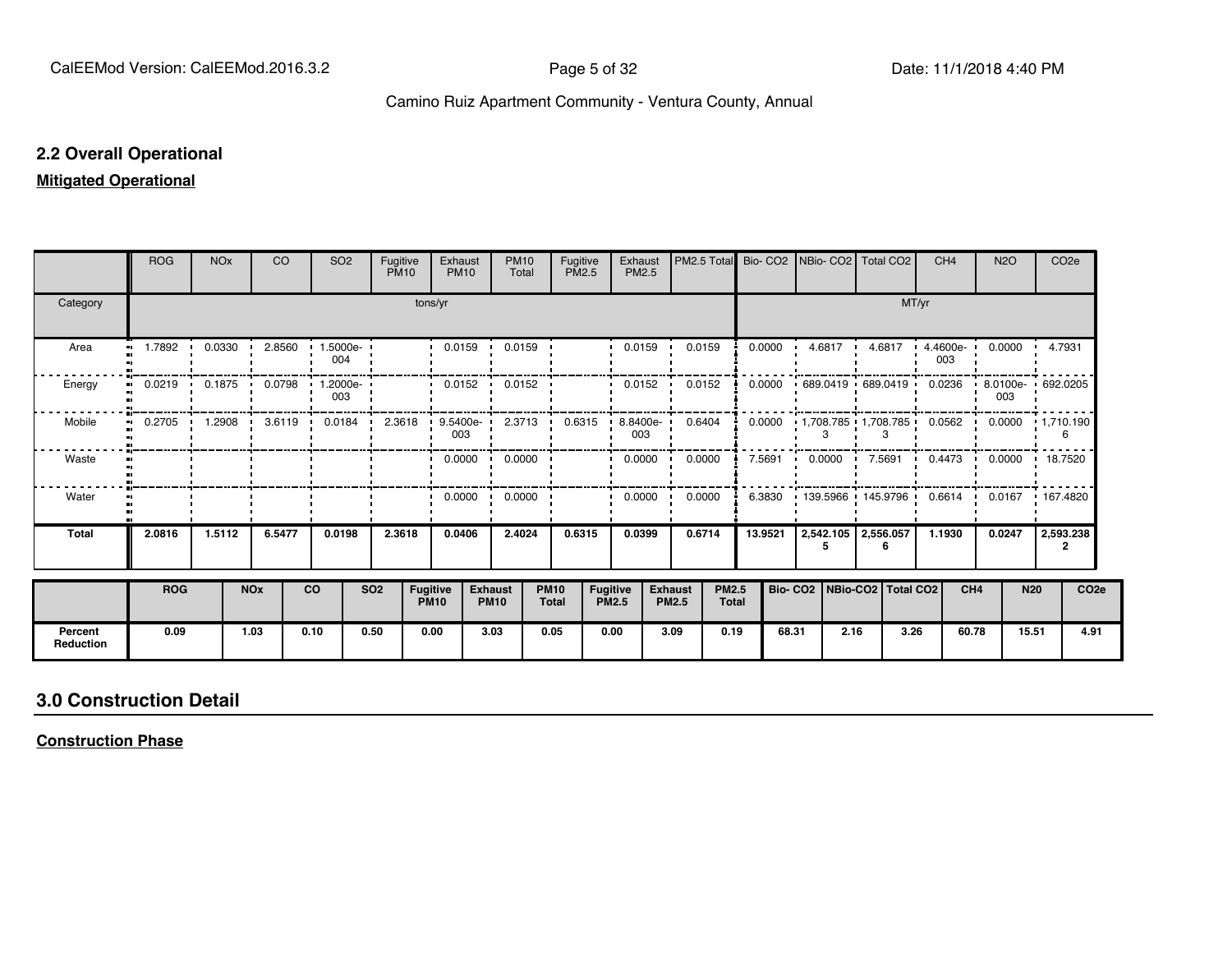CalEEMod Version: CalEEMod.2016.3.2 **Page 6 of 32** Page 6 of 32 Date: 11/1/2018 4:40 PM

#### Camino Ruiz Apartment Community - Ventura County, Annual

| Phase<br>Number | <b>Phase Name</b>            | Phase Type                   | <b>Start Date</b> | <b>End Date</b> | Num Days Num Days<br>Week |      | <b>Phase Description</b> |
|-----------------|------------------------------|------------------------------|-------------------|-----------------|---------------------------|------|--------------------------|
|                 | •Grading                     | Grading                      | 11/4/2019         | !12/13/2019     |                           | 30   |                          |
|                 | <b>Building Construction</b> | <b>Building Construction</b> | 12/16/2019        | !8/19/2022      |                           | 700! |                          |
|                 | • Paving                     | • Paving                     | 8/22/2022         | !9/16/2022      |                           | 20!  |                          |
|                 | • Architectural Coating      | • Architectural Coating      | 9/19/2022         | '12/9/2022      |                           | 60   |                          |

**Acres of Grading (Site Preparation Phase): 0**

**Acres of Grading (Grading Phase): 75**

**Acres of Paving: 0**

**Residential Indoor: 781,650; Residential Outdoor: 260,550; Non-Residential Indoor: 0; Non-Residential Outdoor: 0; Striped Parking Area: 0 (Architectural Coating – sqft)**

**OffRoad Equipment**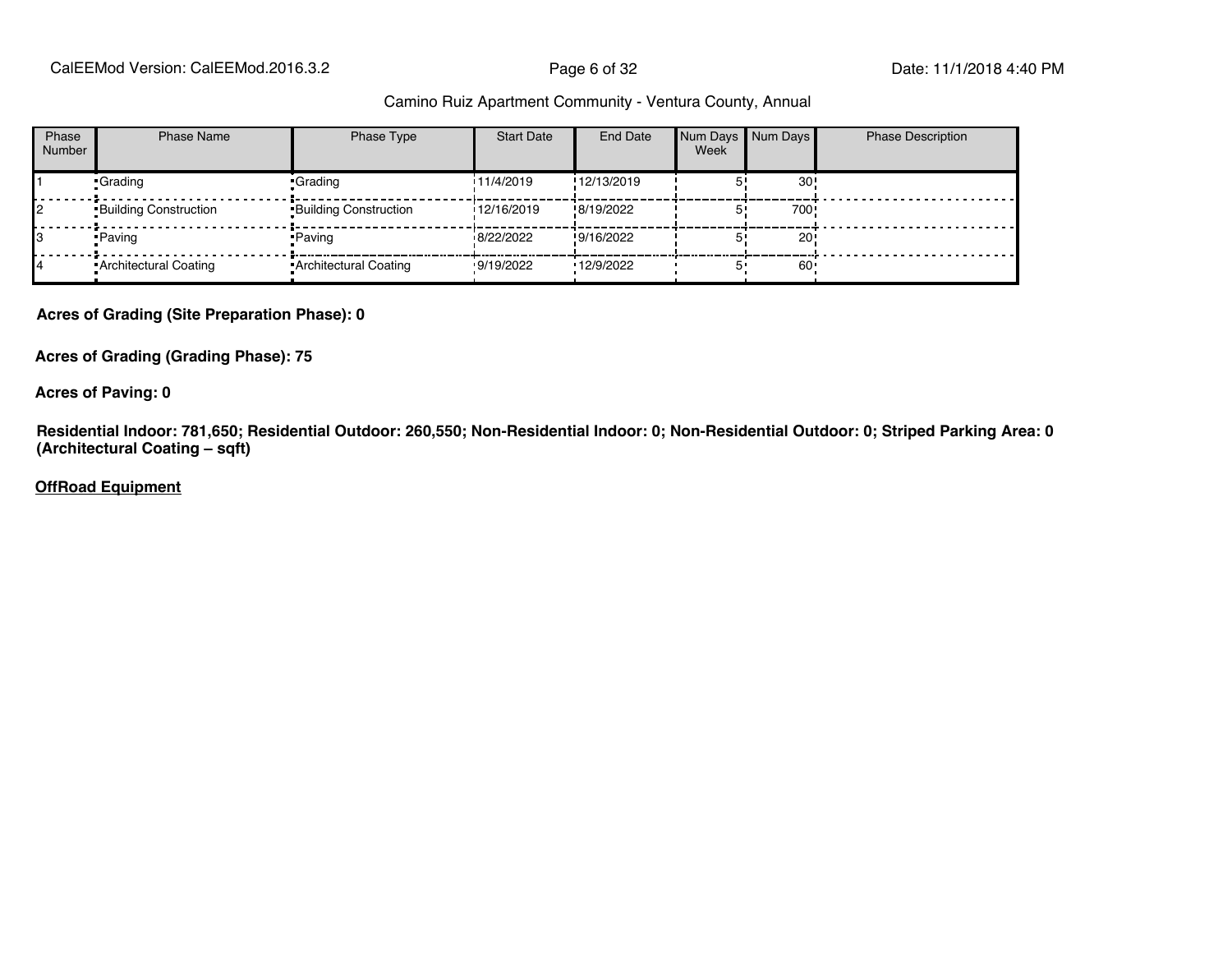| <b>Phase Name</b>            | <b>Offroad Equipment Type</b> | Amount | <b>Usage Hours</b> | Horse Power     | Load Factor |
|------------------------------|-------------------------------|--------|--------------------|-----------------|-------------|
| Grading                      | <b>Excavators</b>             |        | $8.00 -$           | 158!            | 0.38        |
| Grading                      | <b>Graders</b>                |        | 8.00 <sub>1</sub>  | 187!            | 0.41        |
| Grading                      | Rubber Tired Dozers           |        | 8.00 <sub>1</sub>  | 247!            | 0.40        |
| Grading                      | Scrapers                      |        | 8.00 <sub>1</sub>  | 367             | 0.48        |
| Grading                      | Tractors/Loaders/Backhoes     |        | $8.00 -$           | 97              | 0.37        |
| <b>Building Construction</b> | Cranes <sup>-</sup>           |        | $7.00 +$           | 231             | 0.29        |
| <b>Building Construction</b> | -Forklifts                    | я      | 8.00               | 89              | 0.20        |
| <b>Building Construction</b> | <b>Generator Sets</b>         |        | 8.00 <sub>1</sub>  | 84 <sub>1</sub> | 0.74        |
| <b>Building Construction</b> | Tractors/Loaders/Backhoes     | 3      | 7.00 <sub>1</sub>  | 97'             | 0.37        |
| <b>Building Construction</b> | : Welders                     |        | $8.00 -$           | 46'             | 0.45        |
| Paving                       | ·Pavers                       |        | $8.00$ !           | 130!            | 0.42        |
| Paving                       | Paving Equipment              |        | $8.00 -$           | 132!            | 0.36        |
| Paving                       | Rollers <sup>-</sup>          | っ      | $8.00 -$           | $80$ !          | 0.38        |
| <b>Architectural Coating</b> | Air Compressors               | 1.     | $6.00 -$           | 78!             | 0.48        |

#### **Trips and VMT**

| <b>Phase Name</b>              | <b>Offroad Equipment</b><br>Count | <b>Worker Trip</b><br><b>Number</b> | Vendor Trip<br><b>Number</b> | <b>Hauling Trip</b><br><b>Number</b> | <b>Worker Trip</b><br>Length | Vendor Trip<br>Length | <b>Hauling Trip</b><br>Length | <b>Worker Vehicle</b><br>Class | Vendor         | Hauling<br>Vehicle Class Vehicle Class |
|--------------------------------|-----------------------------------|-------------------------------------|------------------------------|--------------------------------------|------------------------------|-----------------------|-------------------------------|--------------------------------|----------------|----------------------------------------|
| Grading                        | 81                                | 20.00 <sub>1</sub>                  | 0.00!                        | $0.00 \cdot$                         | 10.80i                       | 7.30!                 |                               | $20.00$ <sup>i</sup> LD Mix    | <b>HDT Mix</b> | !HHDT                                  |
| <b>Building Construction •</b> |                                   | $278.00 \cdot$                      | 41.00                        | $0.00 \cdot$                         | 10.80i                       | 7.30!                 |                               | $20.00$ <sup>i</sup> LD Mix    | <b>HDT Mix</b> | !HHDT                                  |
| Paving                         |                                   | $15.00 -$                           | 0.00!                        | $0.00 \cdot$                         | 10.80i                       | 7.30!                 |                               | 20.00 LD Mix                   | <b>HDT Mix</b> | !HHDT                                  |
| Architectural Coating •        |                                   | $56.00 -$                           | $0.00 -$                     | $0.00 \cdot$                         | $10.80 -$                    | 7.30 ·                |                               | 20.00 LD Mix                   | <b>HDT Mix</b> | <b>HHDT</b>                            |

#### **3.1 Mitigation Measures Construction**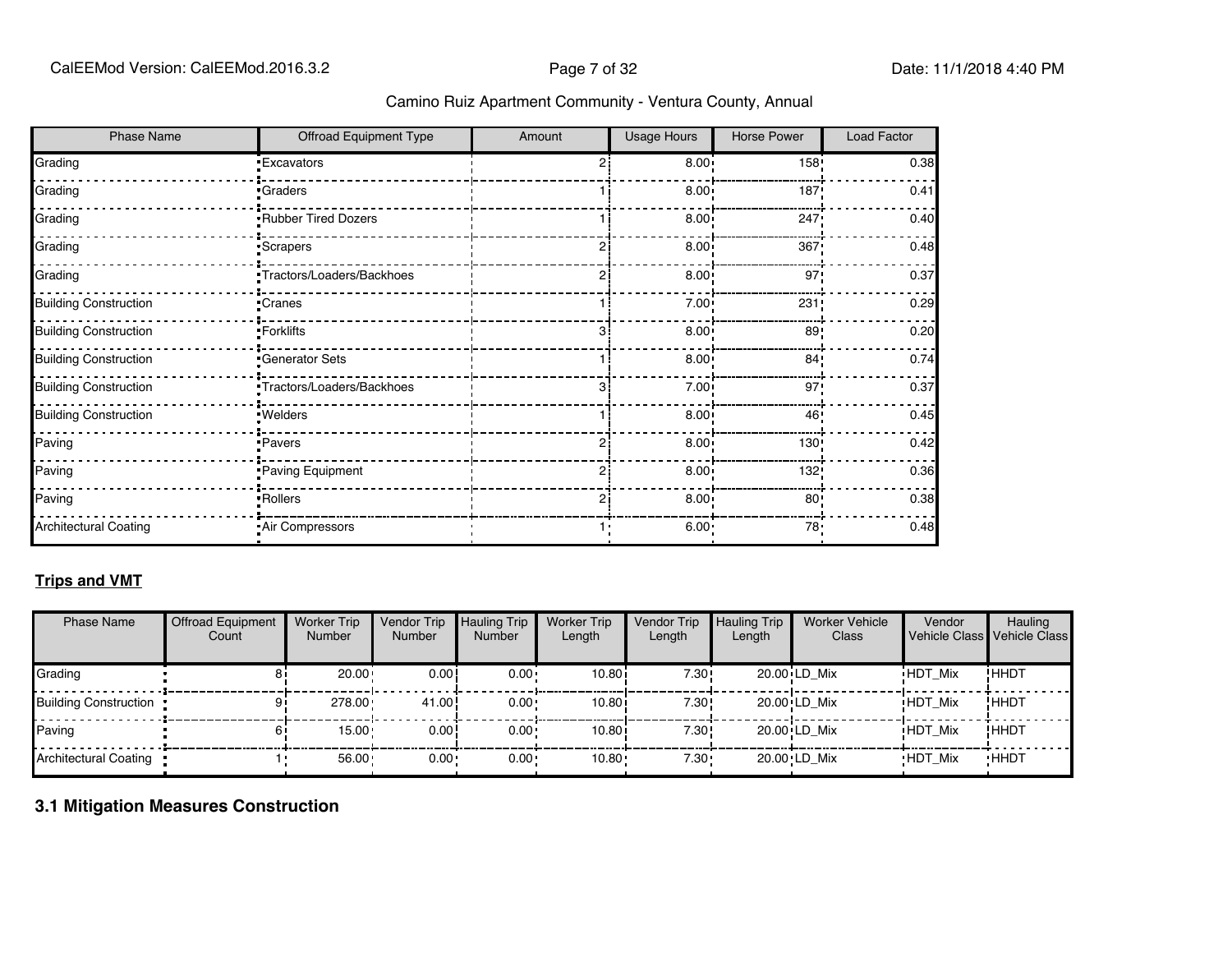#### **3.2 Grading - 2019**

**Unmitigated Construction On-Site**

|                      | <b>ROG</b>          | <b>NO<sub>x</sub></b> | CO     | SO <sub>2</sub> | Fugitive<br><b>PM10</b> | Exhaust<br><b>PM10</b> | <b>PM10</b><br>Total | Fugitive<br>PM2.5 | Exhaust<br>PM2.5 | PM2.5<br>Total |        | Bio- CO2   NBio- CO2   Total CO2 |         | CH <sub>4</sub> | <b>N2O</b> | CO <sub>2e</sub> |
|----------------------|---------------------|-----------------------|--------|-----------------|-------------------------|------------------------|----------------------|-------------------|------------------|----------------|--------|----------------------------------|---------|-----------------|------------|------------------|
| Category             |                     |                       |        |                 | tons/yr                 |                        |                      |                   |                  |                |        |                                  | MT/yr   |                 |            |                  |
| <b>Fugitive Dust</b> |                     |                       |        |                 | 0.1301                  | 0.0000                 | 0.1301               | 0.0540            | 0.0000           | 0.0540         | 0.0000 | 0.0000                           | 0.0000  | 0.0000          | 0.0000     | 0.0000           |
| Off-Road             | 0.0711<br>$\bullet$ | 0.8178                | 0.5007 | 9.3000e-<br>004 |                         | 0.0357                 | 0.0357               |                   | 0.0329           | 0.0329         | 0.0000 | 83.5520 ·                        | 83.5520 | 0.0264          | 0.0000     | 84.2129          |
| Total                | 0.0711              | 0.8178                | 0.5007 | 9.3000e-<br>004 | 0.1301                  | 0.0357                 | 0.1658               | 0.0540            | 0.0329           | 0.0868         | 0.0000 | 83.5520                          | 83.5520 | 0.0264          | 0.0000     | 84.2129          |

|          | <b>ROG</b>      | <b>NO<sub>x</sub></b> | CO              | SO <sub>2</sub>   | Fugitive<br><b>PM10</b> | Exhaust<br><b>PM10</b> | <b>PM10</b><br>Total | Fugitive<br><b>PM2.5</b> | Exhaust<br>PM2.5 | PM2.5 Total Bio- CO2 NBio- CO2 Total CO2 |        |        |        | CH <sub>4</sub> | <b>N2O</b> | CO <sub>2e</sub> |
|----------|-----------------|-----------------------|-----------------|-------------------|-------------------------|------------------------|----------------------|--------------------------|------------------|------------------------------------------|--------|--------|--------|-----------------|------------|------------------|
| Category |                 |                       |                 |                   |                         | tons/yr                |                      |                          |                  |                                          |        |        |        | MT/yr           |            |                  |
| Hauling  | 0.0000          | 0.0000                | 0.0000          | 0.0000            | 0.0000                  | 0.0000                 | 0.0000               | 0.0000                   | 0.0000           | 0.0000                                   | 0.0000 | 0.0000 | 0.0000 | 0.0000          | 0.0000     | 0.0000           |
| Vendor   | 0.0000          | 0.0000                | 0.0000          | 0.0000            | 0.0000                  | 0.0000                 | 0.0000               | 0.0000                   | 0.0000           | 0.0000                                   | 0.0000 | 0.0000 | 0.0000 | 0.0000          | 0.0000     | 0.0000           |
| Worker   | .1900e-<br>003  | 8.4000e-<br>004       | 8.8000e-<br>003 | $2.0000e-$<br>005 | 2.4200e-<br>003         | 2.0000e-<br>005        | 2.4400e-<br>003      | 6.4000e-<br>004          | 2.0000e-<br>005  | 6.6000e-<br>004                          | 0.0000 | 2.1401 | 2.1401 | 6.0000e-<br>005 | 0.0000     | 2.1416           |
| Total    | 1.1900e-<br>003 | 8.4000e-<br>004       | 8.8000e-<br>003 | 2.0000e-<br>005   | 2.4200e-<br>003         | 2.0000e-<br>005        | 2.4400e-<br>003      | 6.4000e-<br>004          | 2.0000e-<br>005  | 6.6000e-<br>004                          | 0.0000 | 2.1401 | 2.1401 | 6.0000e-<br>005 | 0.0000     | 2.1416           |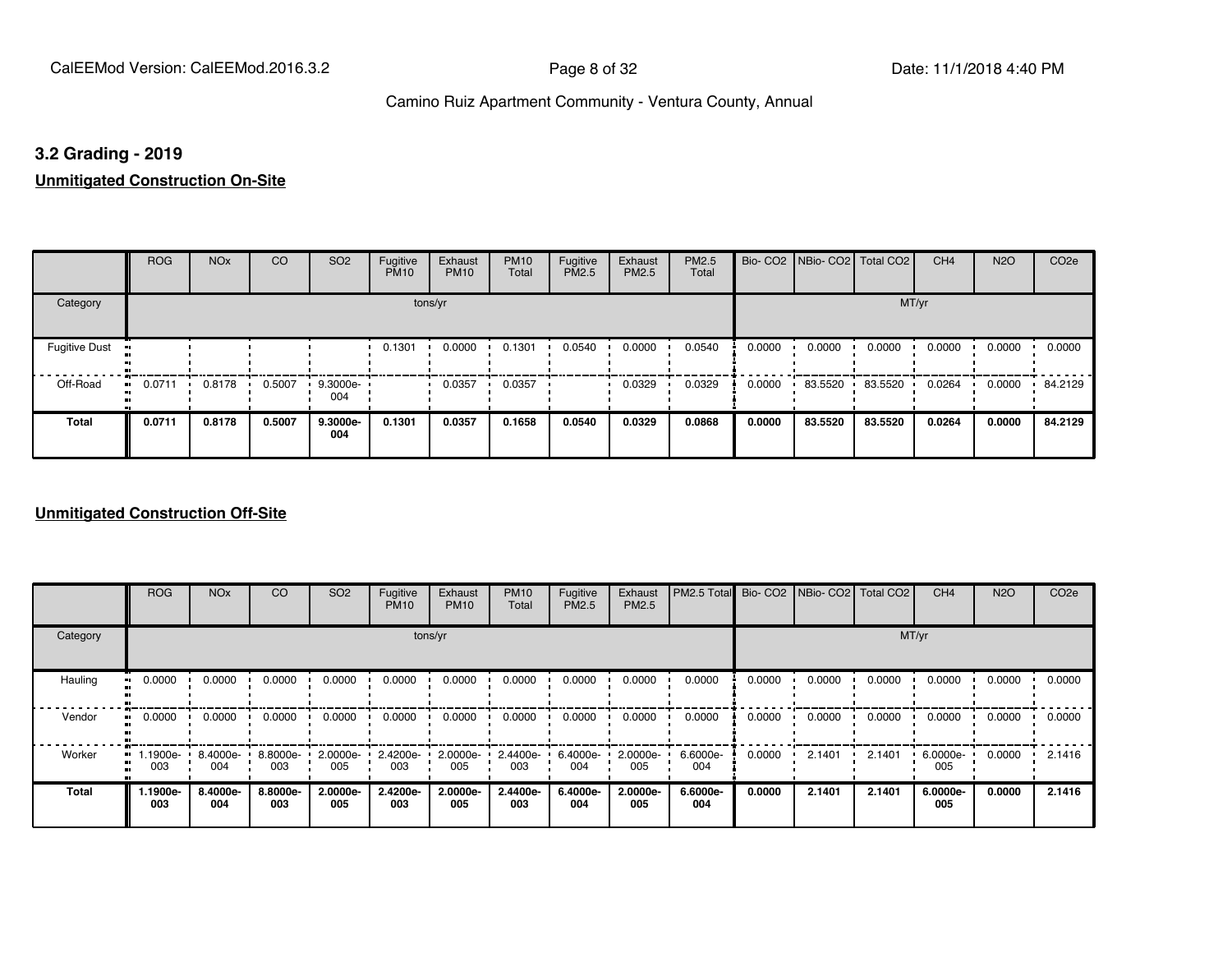#### **3.2 Grading - 2019**

**Mitigated Construction On-Site**

|                      | <b>ROG</b>                 | <b>NO<sub>x</sub></b> | CO     | SO <sub>2</sub> | Fugitive<br><b>PM10</b> | Exhaust<br><b>PM10</b> | <b>PM10</b><br>Total | Fugitive<br>PM2.5 | Exhaust<br>PM2.5 | PM2.5 Total Bio- CO2 NBio- CO2 Total CO2 |        |           |         | CH <sub>4</sub> | <b>N2O</b> | CO <sub>2e</sub> |
|----------------------|----------------------------|-----------------------|--------|-----------------|-------------------------|------------------------|----------------------|-------------------|------------------|------------------------------------------|--------|-----------|---------|-----------------|------------|------------------|
| Category             |                            |                       |        |                 |                         | tons/yr                |                      |                   |                  |                                          |        |           | MT/yr   |                 |            |                  |
| <b>Fugitive Dust</b> |                            |                       |        |                 | 0.1301                  | 0.0000                 | 0.1301               | 0.0540            | 0.0000           | 0.0540                                   | 0.0000 | 0.0000    | 0.0000  | 0.0000          | 0.0000     | 0.0000           |
| Off-Road             | 0.0711<br>$\bullet\bullet$ | 0.8178                | 0.5007 | 9.3000e-<br>004 |                         | 0.0357                 | 0.0357               |                   | 0.0329           | 0.0329                                   | 0.0000 | 83.5519 · | 83.5519 | 0.0264          | 0.0000     | 84.2128          |
| Total                | 0.0711                     | 0.8178                | 0.5007 | 9.3000e-<br>004 | 0.1301                  | 0.0357                 | 0.1658               | 0.0540            | 0.0329           | 0.0868                                   | 0.0000 | 83.5519   | 83.5519 | 0.0264          | 0.0000     | 84.2128          |

|                     | <b>ROG</b>      | <b>NO<sub>x</sub></b> | CO              | SO <sub>2</sub> | Fugitive<br><b>PM10</b> | Exhaust<br><b>PM10</b> | <b>PM10</b><br>Total | Fugitive<br><b>PM2.5</b> | Exhaust<br>PM2.5 | PM2.5 Total Bio- CO2 NBio- CO2 Total CO2 |        |        |        | CH <sub>4</sub> | <b>N2O</b> | CO <sub>2e</sub> |
|---------------------|-----------------|-----------------------|-----------------|-----------------|-------------------------|------------------------|----------------------|--------------------------|------------------|------------------------------------------|--------|--------|--------|-----------------|------------|------------------|
| Category            |                 |                       |                 |                 | tons/yr                 |                        |                      |                          |                  |                                          |        |        | MT/yr  |                 |            |                  |
| Hauling<br>œ        | 0.0000          | 0.0000                | 0.0000          | 0.0000          | 0.0000                  | 0.0000                 | 0.0000               | 0.0000                   | 0.0000           | 0.0000                                   | 0.0000 | 0.0000 | 0.0000 | 0.0000          | 0.0000     | 0.0000           |
| Vendor<br>$\bullet$ | 0.0000          | 0.0000                | 0.0000          | 0.0000          | 0.0000                  | 0.0000                 | 0.0000               | 0.0000                   | 0.0000           | 0.0000                                   | 0.0000 | 0.0000 | 0.0000 | 0.0000          | 0.0000     | 0.0000           |
| Worker<br>$\bullet$ | -.1900e<br>003  | 8.4000e-<br>004       | 8.8000e-<br>003 | 2.0000e-<br>005 | 2.4200e-<br>003         | 2.0000e-<br>005        | 2.4400e-<br>003      | 6.4000e-<br>004          | 2.0000e-<br>005  | 6.6000e-<br>004                          | 0.0000 | 2.1401 | 2.1401 | 6.0000e-<br>005 | 0.0000     | 2.1416           |
| <b>Total</b>        | 1.1900e-<br>003 | 8.4000e-<br>004       | 8.8000e-<br>003 | 2.0000e-<br>005 | 2.4200e-<br>003         | 2.0000e-<br>005        | 2.4400e-<br>003      | 6.4000e-<br>004          | 2.0000e-<br>005  | 6.6000e-<br>004                          | 0.0000 | 2.1401 | 2.1401 | 6.0000e-<br>005 | 0.0000     | 2.1416           |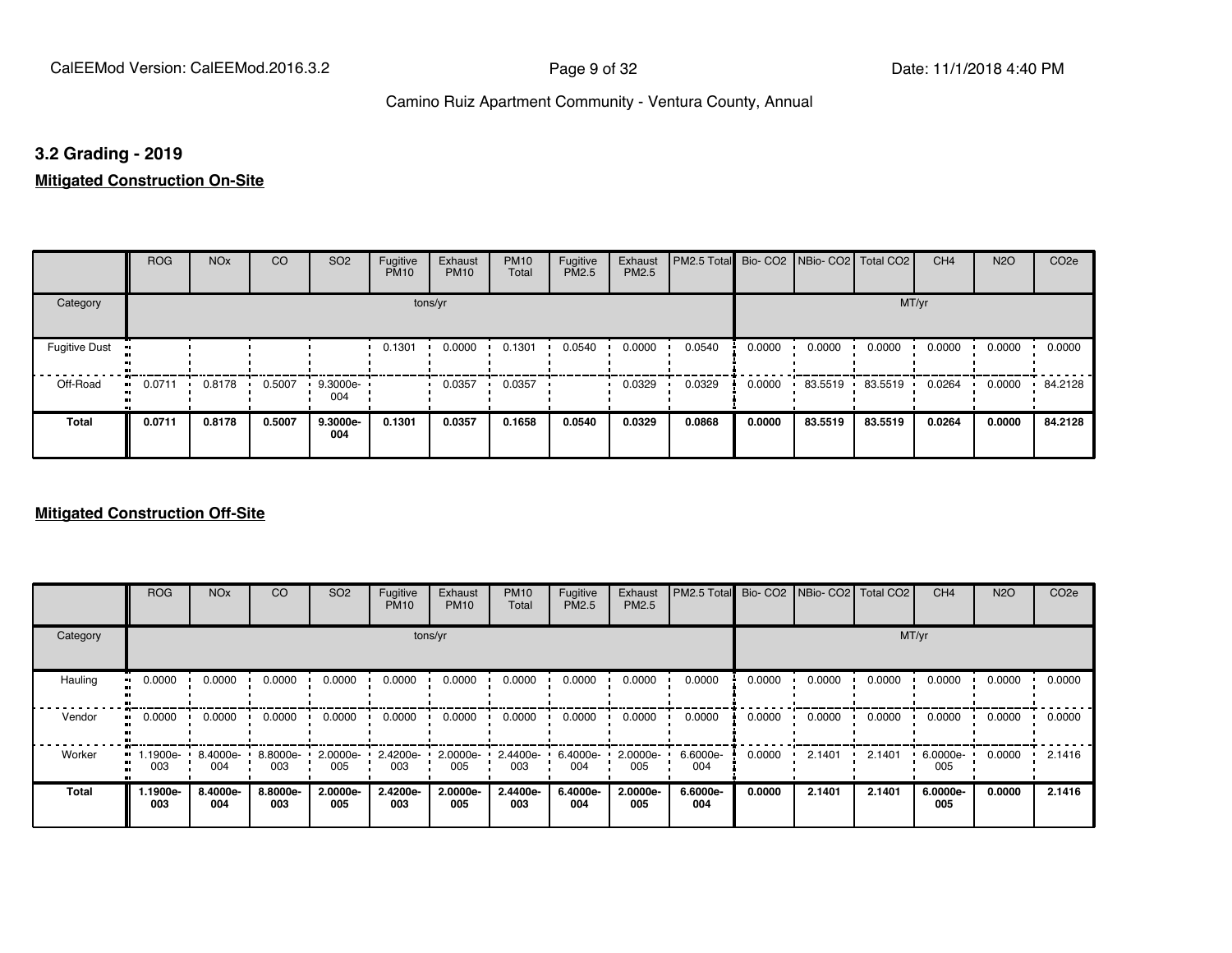## **3.3 Building Construction - 2019**

#### **Unmitigated Construction On-Site**

|          | <b>ROG</b> | <b>NO<sub>x</sub></b> | CO     | SO <sub>2</sub> | Fugitive<br><b>PM10</b> | Exhaust<br><b>PM10</b>   | <b>PM10</b><br>Total | Fugitive<br><b>PM2.5</b> | Exhaust<br>PM2.5 | <b>PM2.5</b><br>Total |        | Bio- CO2   NBio- CO2   Total CO2 |         | CH <sub>4</sub> | <b>N2O</b> | CO <sub>2e</sub> |
|----------|------------|-----------------------|--------|-----------------|-------------------------|--------------------------|----------------------|--------------------------|------------------|-----------------------|--------|----------------------------------|---------|-----------------|------------|------------------|
| Category |            |                       |        |                 |                         | tons/yr                  |                      |                          |                  |                       |        |                                  | MT/yr   |                 |            |                  |
| Off-Road | 0.0142     | 0.1265                | 0.1030 | 1.6000e-<br>004 |                         | 7.7400e- <b>+</b><br>003 | 7.7400e-<br>003      |                          | 7.2800e-<br>003  | 7.2800e-<br>003       | 0.0000 | 14.1063                          | 14.1063 | 3.4400e-<br>003 | 0.0000     | $-14.1922$       |
| Total    | 0.0142     | 0.1265                | 0.1030 | 1.6000e-<br>004 |                         | 7.7400e-<br>003          | 7.7400e-<br>003      |                          | 7.2800e-<br>003  | 7.2800e-<br>003       | 0.0000 | 14.1063                          | 14.1063 | 3.4400e-<br>003 | 0.0000     | 14.1922          |

|          | <b>ROG</b>      | <b>NO<sub>x</sub></b> | CO              | SO <sub>2</sub> | Fugitive<br><b>PM10</b> | Exhaust<br><b>PM10</b> | <b>PM10</b><br>Total | Fugitive<br><b>PM2.5</b> | Exhaust<br>PM2.5 | PM2.5 Total Bio- CO2 NBio- CO2 Total CO2 |        |         |         | CH <sub>4</sub> | <b>N2O</b> | CO <sub>2e</sub> |
|----------|-----------------|-----------------------|-----------------|-----------------|-------------------------|------------------------|----------------------|--------------------------|------------------|------------------------------------------|--------|---------|---------|-----------------|------------|------------------|
| Category |                 |                       |                 |                 |                         | tons/yr                |                      |                          |                  |                                          |        |         |         | MT/yr           |            |                  |
| Hauling  | 0.0000          | 0.0000                | 0.0000          | 0.0000          | 0.0000                  | 0.0000                 | 0.0000               | 0.0000                   | 0.0000           | 0.0000                                   | 0.0000 | 0.0000  | 0.0000  | 0.0000          | 0.0000     | 0.0000           |
| Vendor   | 1.0200e-<br>003 | 0.0297                | 7.9800e-<br>003 | 6.0000e-<br>005 | -6400e-<br>003          | 2.4000e-<br>004        | 1.8800e-<br>003      | 4.7000e-<br>004          | 2.3000e-<br>004  | 7.0000e-<br>004                          | 0.0000 | 6.1542  | 6.1542  | 5.4000e-<br>004 | 0.0000     | 6.1676           |
| Worker   | 6.6200e-<br>003 | 4.6500e-<br>003       | 0.0490          | 1.3000e-<br>004 | 0.0135                  | 1.0000e-<br>004        | 0.0136               | 3.5700e-<br>003          | 9.0000e-<br>005  | 3.6600e-<br>003                          | 0.0000 | 11.8988 | 11.8988 | 3.5000e-<br>004 | 0.0000     | 11.9075          |
| Total    | 7.6400e-<br>003 | 0.0343                | 0.0569          | 1.9000e-<br>004 | 0.0151                  | 3.4000e-<br>004        | 0.0154               | 4.0400e-<br>003          | 3.2000e-<br>004  | 4.3600e-<br>003                          | 0.0000 | 18.0529 | 18.0529 | 8.9000e-<br>004 | 0.0000     | 18.0751          |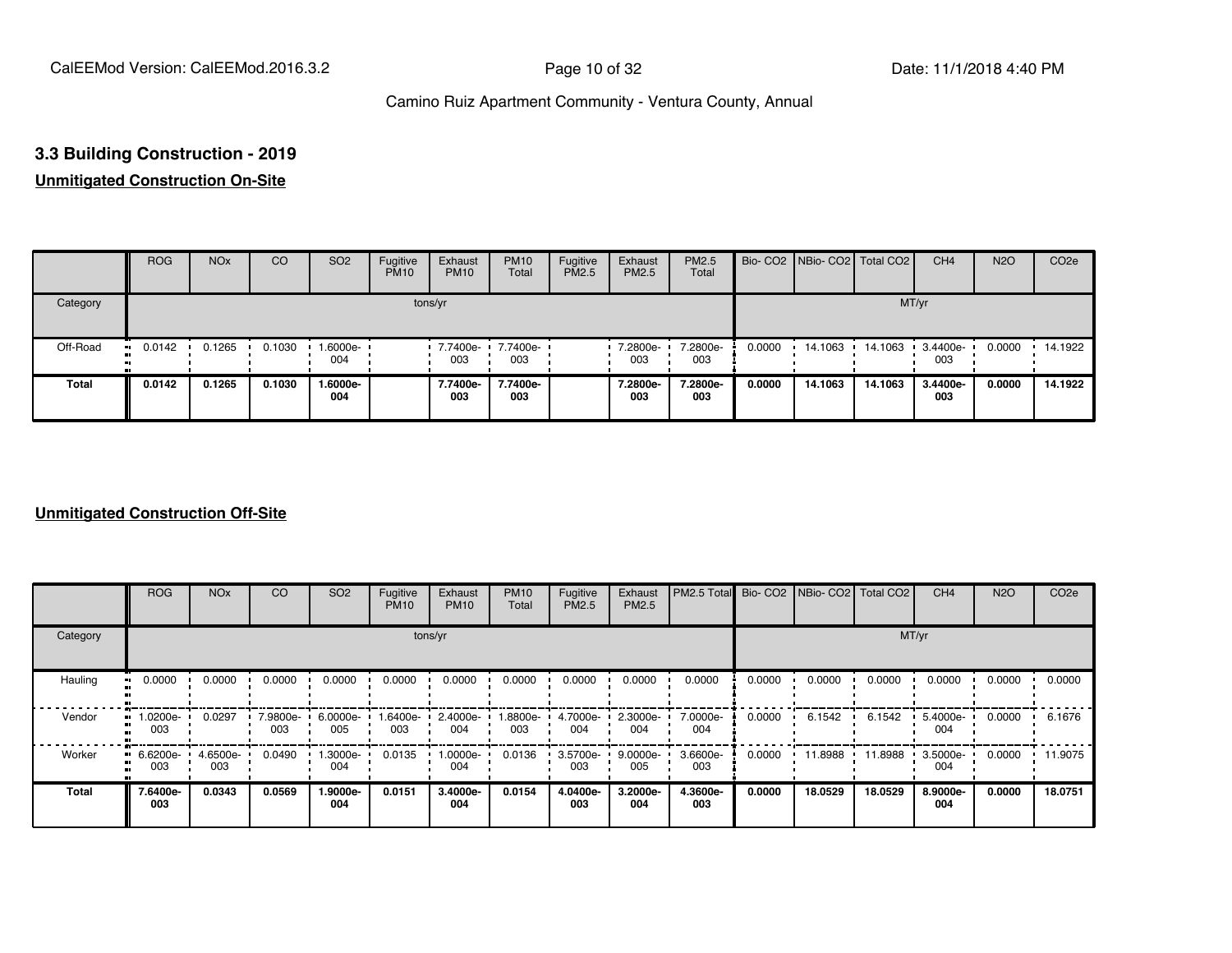#### **3.3 Building Construction - 2019**

#### **Mitigated Construction On-Site**

|          | <b>ROG</b> | <b>NO<sub>x</sub></b> | CO     | SO <sub>2</sub> | Fugitive<br><b>PM10</b> | Exhaust<br><b>PM10</b>   | <b>PM10</b><br>Total | Fugitive<br>PM2.5 | Exhaust<br>PM2.5 | PM2.5 Total Bio- CO2 NBio- CO2 Total CO2 |        |         |         | CH <sub>4</sub>   | <b>N2O</b> | CO <sub>2e</sub> |
|----------|------------|-----------------------|--------|-----------------|-------------------------|--------------------------|----------------------|-------------------|------------------|------------------------------------------|--------|---------|---------|-------------------|------------|------------------|
| Category |            |                       |        |                 |                         | tons/yr                  |                      |                   |                  |                                          |        |         | MT/yr   |                   |            |                  |
| Off-Road | 0.0142     | 0.1265                | 0.1030 | 1.6000e-<br>004 |                         | 7.7400e- 7.7400e-<br>003 | 003                  |                   | 7.2800e-<br>003  | 7.2800e-<br>003                          | 0.0000 | 14.1062 | 14.1062 | $.34400e-$<br>003 | 0.0000     | $-14.1922$       |
| Total    | 0.0142     | 0.1265                | 0.1030 | 1.6000e-<br>004 |                         | 7.7400e-<br>003          | 7.7400e-<br>003      |                   | 7.2800e-<br>003  | 7.2800e-<br>003                          | 0.0000 | 14.1062 | 14.1062 | 3.4400e-<br>003   | 0.0000     | 14.1922          |

|              | <b>ROG</b>      | <b>NO<sub>x</sub></b> | CO              | SO <sub>2</sub> | Fugitive<br><b>PM10</b> | Exhaust<br><b>PM10</b> | <b>PM10</b><br>Total | Fugitive<br><b>PM2.5</b> | Exhaust<br>PM2.5 | PM2.5 Total Bio- CO2 NBio- CO2 Total CO2 |        |         |         | CH <sub>4</sub> | <b>N2O</b> | CO <sub>2e</sub> |
|--------------|-----------------|-----------------------|-----------------|-----------------|-------------------------|------------------------|----------------------|--------------------------|------------------|------------------------------------------|--------|---------|---------|-----------------|------------|------------------|
| Category     |                 |                       |                 |                 |                         | tons/yr                |                      |                          |                  |                                          |        |         | MT/yr   |                 |            |                  |
| Hauling      | 0.0000          | 0.0000                | 0.0000          | 0.0000          | 0.0000                  | 0.0000                 | 0.0000               | 0.0000                   | 0.0000           | 0.0000                                   | 0.0000 | 0.0000  | 0.0000  | 0.0000          | 0.0000     | 0.0000           |
| Vendor       | 1.0200e-<br>003 | 0.0297                | 7.9800e-<br>003 | 6.0000e-<br>005 | -6400e-<br>003          | 2.4000e-<br>004        | 1.8800e-<br>003      | 4.7000e-<br>004          | 2.3000e-<br>004  | 7.0000e-<br>004                          | 0.0000 | 6.1542  | 6.1542  | 5.4000e-<br>004 | 0.0000     | 6.1676           |
| Worker       | 6.6200e-<br>003 | 4.6500e-<br>003       | 0.0490          | 1.3000e-<br>004 | 0.0135                  | 1.0000e-<br>004        | 0.0136               | 3.5700e-<br>003          | 9.0000e-<br>005  | 3.6600e-<br>003                          | 0.0000 | 11.8988 | 11.8988 | 3.5000e-<br>004 | 0.0000     | 11.9075          |
| <b>Total</b> | 7.6400e-<br>003 | 0.0343                | 0.0569          | 1.9000e-<br>004 | 0.0151                  | 3.4000e-<br>004        | 0.0154               | 4.0400e-<br>003          | 3.2000e-<br>004  | 4.3600e-<br>003                          | 0.0000 | 18.0529 | 18.0529 | 8.9000e-<br>004 | 0.0000     | 18.0751          |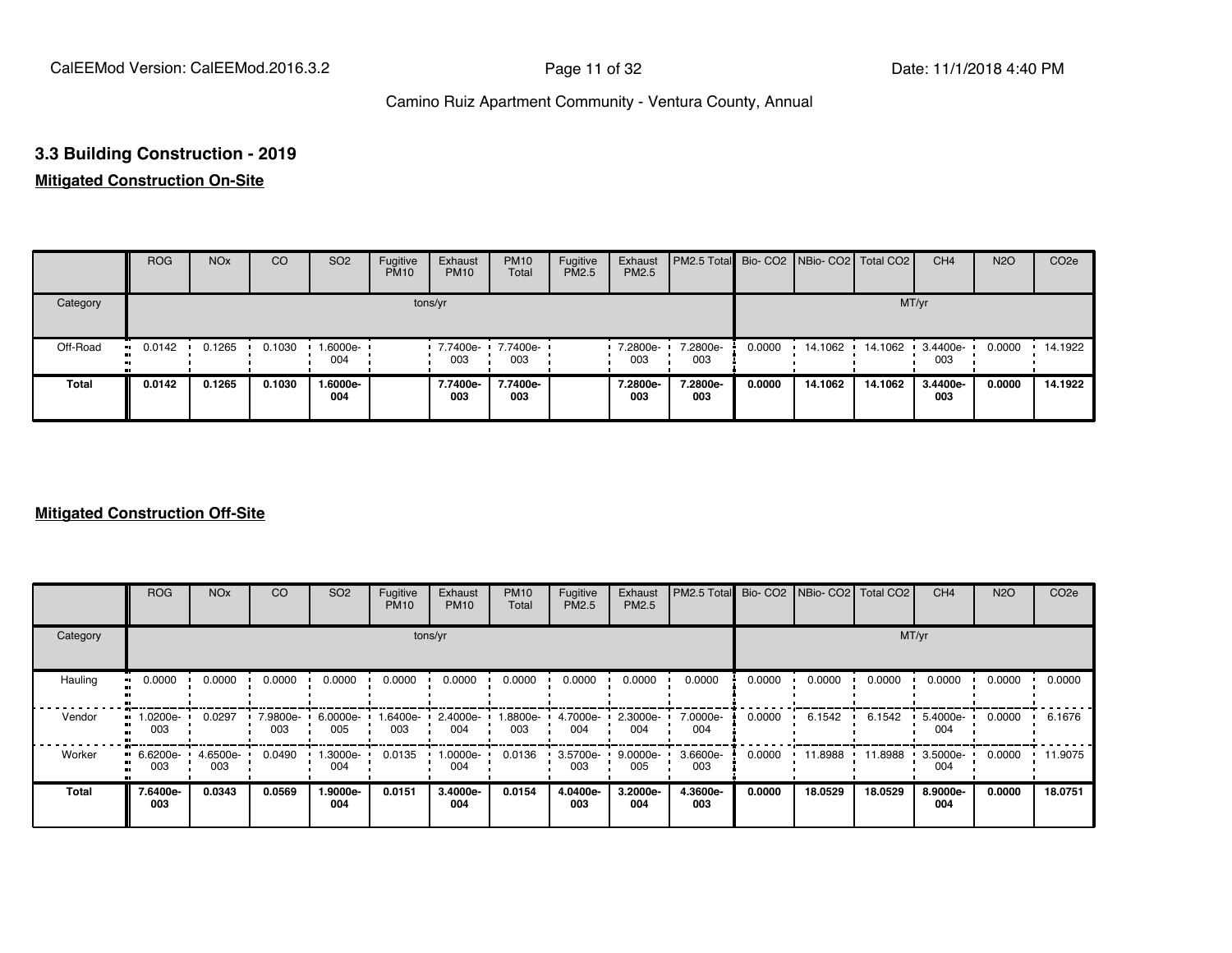# **3.3 Building Construction - 2020**

#### **Unmitigated Construction On-Site**

|          | <b>ROG</b> | <b>NO<sub>x</sub></b> | <b>CO</b> | SO <sub>2</sub>    | Fugitive<br><b>PM10</b> | Exhaust<br><b>PM10</b> | <b>PM10</b><br>Total | Fugitive<br><b>PM2.5</b> | Exhaust<br>PM2.5 | <b>PM2.5</b><br>Total |        | Bio- CO2 NBio- CO2 Total CO2 |          | CH <sub>4</sub> | <b>N2O</b> | CO <sub>2e</sub> |
|----------|------------|-----------------------|-----------|--------------------|-------------------------|------------------------|----------------------|--------------------------|------------------|-----------------------|--------|------------------------------|----------|-----------------|------------|------------------|
| Category |            |                       |           |                    |                         | tons/yr                |                      |                          |                  |                       |        |                              | MT/yr    |                 |            |                  |
| Off-Road | 0.2777     | 2.5134                | 2.2072    | $-3.5300e-$<br>003 |                         | 0.1463                 | 0.1463               |                          | 0.1376           | 0.1376                | 0.0000 | 303.4091 303.4091            |          | 0.0740          | 0.0000     | .305.2596        |
| Total    | 0.2777     | 2.5134                | 2.2072    | 3.5300e-<br>003    |                         | 0.1463                 | 0.1463               |                          | 0.1376           | 0.1376                | 0.0000 | 303.4091                     | 303.4091 | 0.0740          | 0.0000     | 305.2596         |

|                           | <b>ROG</b> | <b>NO<sub>x</sub></b> | CO     | SO <sub>2</sub> | Fugitive<br><b>PM10</b> | Exhaust<br><b>PM10</b> | <b>PM10</b><br>Total | Fugitive<br><b>PM2.5</b> | Exhaust<br>PM2.5 | PM2.5 Total | Bio-CO <sub>2</sub> | NBio- CO2   Total CO2 |          | CH <sub>4</sub> | <b>N2O</b> | CO <sub>2e</sub> |
|---------------------------|------------|-----------------------|--------|-----------------|-------------------------|------------------------|----------------------|--------------------------|------------------|-------------|---------------------|-----------------------|----------|-----------------|------------|------------------|
| Category                  |            |                       |        |                 |                         | tons/yr                |                      |                          |                  |             |                     |                       | MT/yr    |                 |            |                  |
| Hauling<br>$\blacksquare$ | 0.0000     | 0.0000                | 0.0000 | 0.0000          | 0.0000                  | 0.0000                 | 0.0000               | 0.0000                   | 0.0000           | 0.0000      | 0.0000              | 0.0000                | 0.0000   | 0.0000          | 0.0000     | 0.0000           |
| Vendor<br>$\bullet$       | 0.0184     | 0.5833                | 0.1560 | 1.3700e-<br>003 | 0.0358                  | 3.4900e-<br>003        | 0.0392               | 0.0103                   | 3.3300e-<br>003  | 0.0137      | 0.0000              | $133.7739$ 133.7739 1 |          | 0.0110          | 0.0000     | $+134.0493$      |
| Worker<br>$\bullet$       | 0.1344     | 0.0905                | 0.9724 | 2.7800e-<br>003 | 0.2936                  | 2.1100e-<br>003        | 0.2958               | 0.0780                   | .9500e-<br>003   | 0.0799      | 0.0000              | 251.5830 251.5830     |          | 6.7800e-<br>003 | 0.0000     | $+251.7525$      |
| <b>Total</b>              | 0.1528     | 0.6738                | 1.1283 | 4.1500e-<br>003 | 0.3294                  | 5.6000e-<br>003        | 0.3350               | 0.0883                   | 5.2800e-<br>003  | 0.0936      | 0.0000              | 385.3568              | 385.3568 | 0.0178          | 0.0000     | 385,8018         |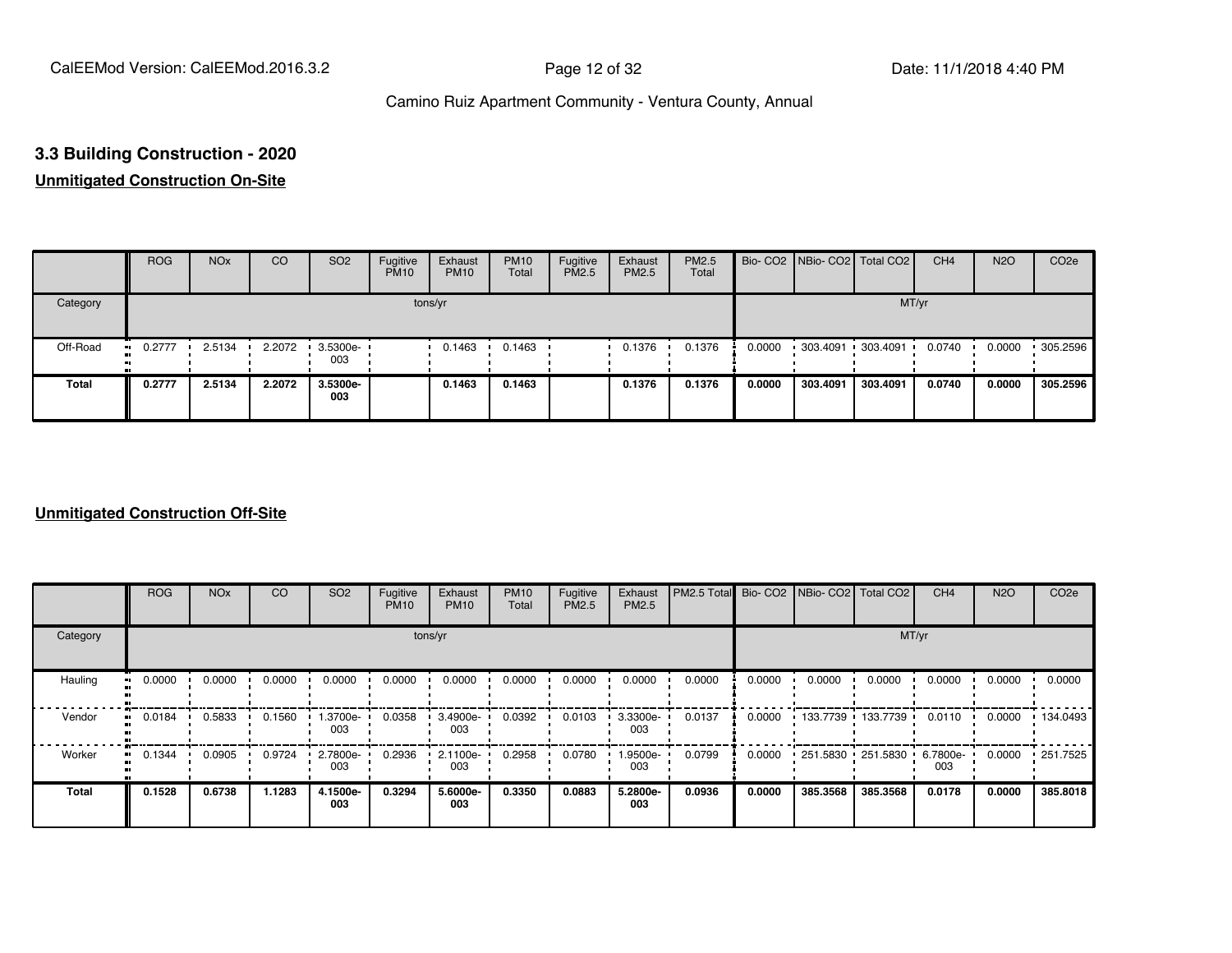#### **3.3 Building Construction - 2020**

#### **Mitigated Construction On-Site**

|              | <b>ROG</b> | <b>NO<sub>x</sub></b> | CO     | SO <sub>2</sub>         | Fugitive<br><b>PM10</b> | Exhaust<br><b>PM10</b> | <b>PM10</b><br>Total | Fugitive<br>PM2.5 | Exhaust<br>PM2.5 | <b>PM2.5 Total</b> Bio- CO2 NBio- CO2 Total CO2 |        |                   |          | CH <sub>4</sub> | <b>N2O</b> | CO <sub>2e</sub> |
|--------------|------------|-----------------------|--------|-------------------------|-------------------------|------------------------|----------------------|-------------------|------------------|-------------------------------------------------|--------|-------------------|----------|-----------------|------------|------------------|
| Category     |            |                       |        |                         |                         | tons/yr                |                      |                   |                  |                                                 |        |                   | MT/yr    |                 |            |                  |
| Off-Road     | $-0.2777$  | 2.5134                | 2.2072 | $\cdot$ 3.5300e-<br>003 |                         | 0.1463                 | 0.1463               |                   | 0.1376           | 0.1376                                          | 0.0000 | 303.4087 303.4087 |          | 0.0740          | 0.0000     | .305.2592        |
| <b>Total</b> | 0.2777     | 2.5134                | 2.2072 | 3.5300e-<br>003         |                         | 0.1463                 | 0.1463               |                   | 0.1376           | 0.1376                                          | 0.0000 | 303.4087          | 303.4087 | 0.0740          | 0.0000     | 305.2592         |

|              | <b>ROG</b> | <b>NO<sub>x</sub></b> | CO     | SO <sub>2</sub> | Fugitive<br><b>PM10</b> | Exhaust<br><b>PM10</b> | <b>PM10</b><br>Total | Fugitive<br>PM2.5 | Exhaust<br>PM2.5 | PM2.5 Total |        | Bio- CO2   NBio- CO2   Total CO2 |                   | CH <sub>4</sub>   | <b>N2O</b> | CO <sub>2e</sub> |
|--------------|------------|-----------------------|--------|-----------------|-------------------------|------------------------|----------------------|-------------------|------------------|-------------|--------|----------------------------------|-------------------|-------------------|------------|------------------|
| Category     |            |                       |        |                 |                         | tons/yr                |                      |                   |                  |             |        |                                  | MT/yr             |                   |            |                  |
| Hauling      | 0.0000     | 0.0000                | 0.0000 | 0.0000          | 0.0000                  | 0.0000                 | 0.0000               | 0.0000            | 0.0000           | 0.0000      | 0.0000 | 0.0000                           | 0.0000            | 0.0000            | 0.0000     | 0.0000           |
| Vendor       | 0.0184     | 0.5833                | 0.1560 | -.3700e<br>003  | 0.0358                  | 3.4900e-<br>003        | 0.0392               | 0.0103            | 3.3300e-<br>003  | 0.0137      | 0.0000 | 133.7739                         | 133.7739          | 0.0110            | 0.0000     | 134.0493         |
| Worker       | 0.1344     | 0.0905                | 0.9724 | 2.7800e-<br>003 | 0.2936                  | 2.1100e-<br>003        | 0.2958               | 0.0780            | .9500e-<br>003   | 0.0799      | 0.0000 |                                  | 251.5830 251.5830 | 6.7800e- •<br>003 | 0.0000     | $\cdot$ 251.7525 |
| <b>Total</b> | 0.1528     | 0.6738                | 1.1283 | 4.1500e-<br>003 | 0.3294                  | 5.6000e-<br>003        | 0.3350               | 0.0883            | 5.2800e-<br>003  | 0.0936      | 0.0000 | 385.3568                         | 385.3568          | 0.0178            | 0.0000     | 385.8018         |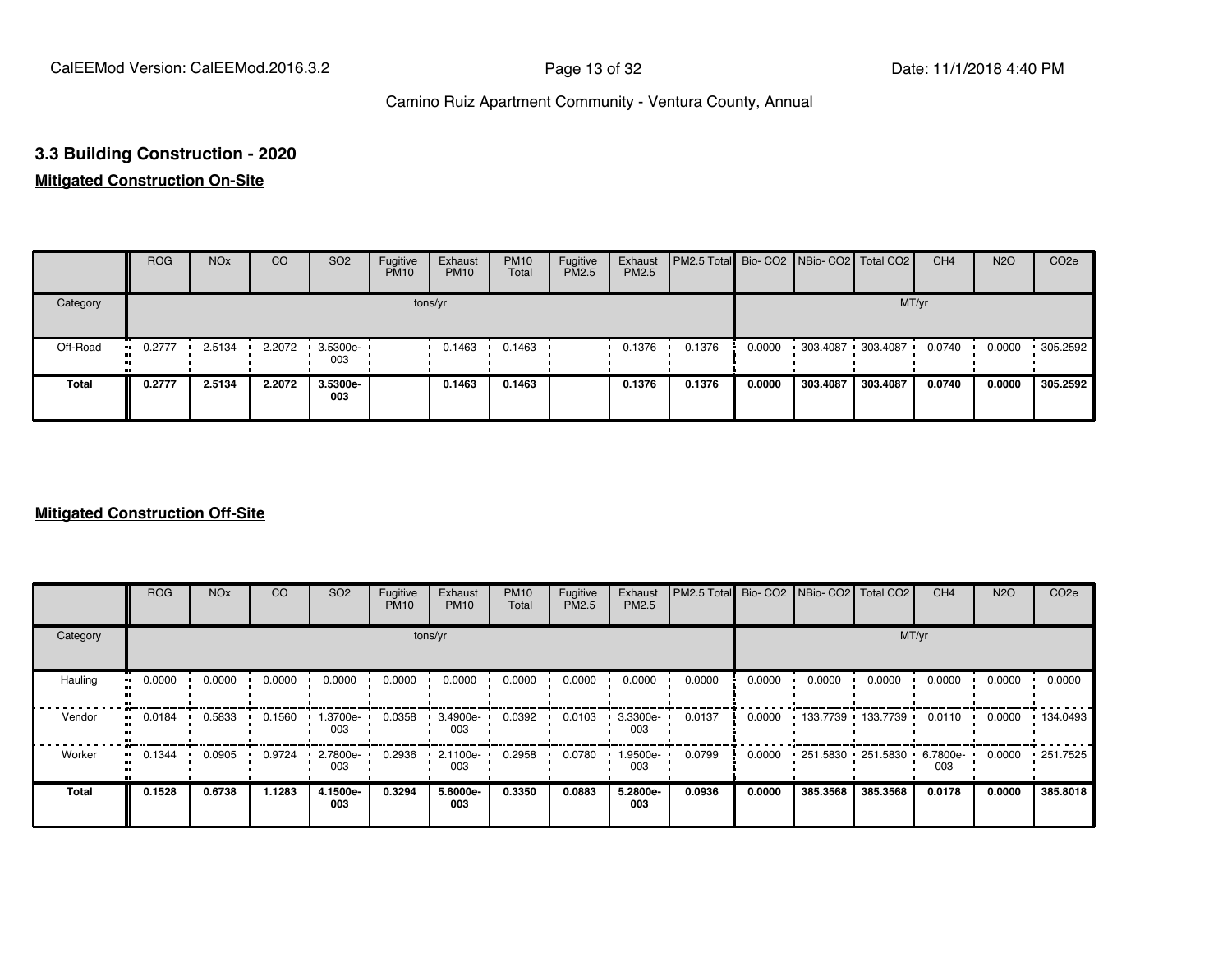### **3.3 Building Construction - 2021**

#### **Unmitigated Construction On-Site**

|              | <b>ROG</b>    | <b>NO<sub>x</sub></b> | CO     | SO <sub>2</sub> | Fugitive<br><b>PM10</b> | Exhaust<br><b>PM10</b> | <b>PM10</b><br>Total | Fugitive<br><b>PM2.5</b> | Exhaust<br>PM2.5 | <b>PM2.5 Total</b> Bio- CO2 NBio- CO2 Total CO2 |        |                   |          | CH <sub>4</sub> | <b>N2O</b> | CO <sub>2e</sub> |
|--------------|---------------|-----------------------|--------|-----------------|-------------------------|------------------------|----------------------|--------------------------|------------------|-------------------------------------------------|--------|-------------------|----------|-----------------|------------|------------------|
| Category     |               |                       |        |                 |                         | tons/yr                |                      |                          |                  |                                                 |        |                   | MT/yr    |                 |            |                  |
| Off-Road     | 0.2481<br>. . | 2.2749                | 2.1631 | 3.5100e-<br>003 |                         | 0.1251                 | 0.1251               |                          | 0.1176           | 0.1176                                          | 0.0000 | 302.2867 302.2867 |          | 0.0729          | 0.0000     | .304.1099        |
| <b>Total</b> | 0.2481        | 2.2749                | 2.1631 | 3.5100e-<br>003 |                         | 0.1251                 | 0.1251               |                          | 0.1176           | 0.1176                                          | 0.0000 | 302.2867          | 302.2867 | 0.0729          | 0.0000     | 304.1099         |

|                           | <b>ROG</b> | <b>NO<sub>x</sub></b> | CO     | SO <sub>2</sub> | Fugitive<br><b>PM10</b> | Exhaust<br><b>PM10</b> | <b>PM10</b><br>Total | Fugitive<br><b>PM2.5</b> | Exhaust<br>PM2.5 | PM2.5 Total | Bio-CO <sub>2</sub> | NBio- CO2   Total CO2 |            | CH <sub>4</sub>    | <b>N2O</b> | CO <sub>2e</sub> |
|---------------------------|------------|-----------------------|--------|-----------------|-------------------------|------------------------|----------------------|--------------------------|------------------|-------------|---------------------|-----------------------|------------|--------------------|------------|------------------|
| Category                  |            |                       |        |                 |                         | tons/yr                |                      |                          |                  |             |                     |                       | MT/yr      |                    |            |                  |
| Hauling<br>$\blacksquare$ | 0.0000     | 0.0000                | 0.0000 | 0.0000          | 0.0000                  | 0.0000                 | 0.0000               | 0.0000                   | 0.0000           | 0.0000      | 0.0000              | 0.0000                | 0.0000     | 0.0000             | 0.0000     | 0.0000           |
| Vendor<br>$\bullet$       | 0.0154     | 0.5219                | 0.1405 | -.3600e<br>003  | 0.0356                  | 1.4700e-<br>003        | 0.0371               | 0.0103                   | -4100e.<br>003   | 0.0117      | 0.0000              | 132.3878              | 132.3878   | 0.0105             | 0.0000     | $+132.6509$      |
| Worker<br>$\bullet$       | 0.1255     | 0.0812                | 0.8936 | 2.6900e-<br>003 | 0.2925                  | 2.0700e-<br>003        | 0.2946               | 0.0777                   | -9000e.<br>003   | 0.0796      | 0.0000              | 243.0934              | 243.0934 · | $6.1500e -$<br>003 | 0.0000     | 243.2472         |
| <b>Total</b>              | 0.1409     | 0.6031                | 1.0341 | 4.0500e-<br>003 | 0.3281                  | 3.5400e-<br>003        | 0.3317               | 0.0880                   | 3.3100e-<br>003  | 0.0913      | 0.0000              | 375.4812              | 375.4812   | 0.0167             | 0.0000     | 375,8981         |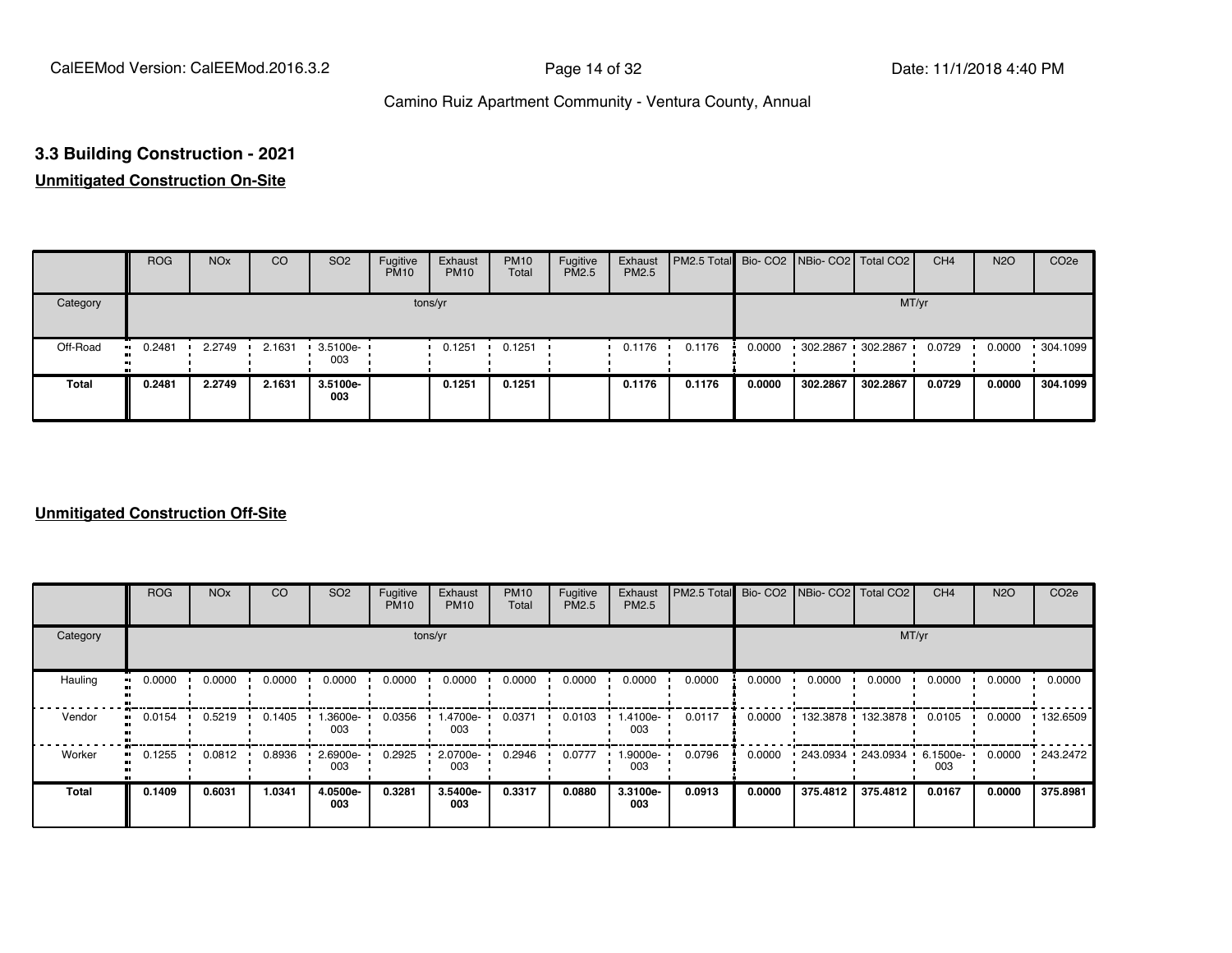#### **3.3 Building Construction - 2021**

#### **Mitigated Construction On-Site**

|              | <b>ROG</b>    | <b>NO<sub>x</sub></b> | <b>CO</b> | SO <sub>2</sub>         | Fugitive<br><b>PM10</b> | Exhaust<br><b>PM10</b> | <b>PM10</b><br>Total | Fugitive<br><b>PM2.5</b> | Exhaust<br>PM2.5 | <b>PM2.5 Total</b> Bio- CO2 NBio- CO2 Total CO2 |        |                     |          | CH <sub>4</sub> | <b>N2O</b> | CO <sub>2e</sub> |
|--------------|---------------|-----------------------|-----------|-------------------------|-------------------------|------------------------|----------------------|--------------------------|------------------|-------------------------------------------------|--------|---------------------|----------|-----------------|------------|------------------|
| Category     |               |                       |           |                         |                         | tons/yr                |                      |                          |                  |                                                 |        |                     | MT/yr    |                 |            |                  |
| Off-Road     | 0.2481<br>. . | 2.2749                | 2.1631    | $\cdot$ 3.5100e-<br>003 |                         | 0.1251                 | 0.1251               |                          | 0.1176           | 0.1176                                          | 0.0000 | $302.2863$ 302.2863 |          | 0.0729          | 0.0000     | .304.1095        |
| <b>Total</b> | 0.2481        | 2.2749                | 2.1631    | 3.5100e-<br>003         |                         | 0.1251                 | 0.1251               |                          | 0.1176           | 0.1176                                          | 0.0000 | 302.2863            | 302.2863 | 0.0729          | 0.0000     | 304.1095         |

|                      | <b>ROG</b> | <b>NO<sub>x</sub></b> | CO     | SO <sub>2</sub> | Fugitive<br><b>PM10</b> | Exhaust<br><b>PM10</b> | <b>PM10</b><br>Total | Fugitive<br>PM2.5 | Exhaust<br>PM2.5 | PM2.5 Total Bio- CO2 |        | NBio- CO2   Total CO2 |            | CH <sub>4</sub>    | <b>N2O</b> | CO <sub>2e</sub> |
|----------------------|------------|-----------------------|--------|-----------------|-------------------------|------------------------|----------------------|-------------------|------------------|----------------------|--------|-----------------------|------------|--------------------|------------|------------------|
| Category             |            |                       |        |                 |                         | tons/yr                |                      |                   |                  |                      |        |                       | MT/yr      |                    |            |                  |
| Hauling<br>$\bullet$ | 0.0000     | 0.0000                | 0.0000 | 0.0000          | 0.0000                  | 0.0000                 | 0.0000               | 0.0000            | 0.0000           | 0.0000               | 0.0000 | 0.0000                | 0.0000     | 0.0000             | 0.0000     | 0.0000           |
| Vendor<br>$\bullet$  | 0.0154     | 0.5219                | 0.1405 | -.3600e<br>003  | 0.0356                  | 1.4700e-<br>003        | 0.0371               | 0.0103            | -4100e.<br>003   | 0.0117               | 0.0000 | 132.3878              | 132.3878   | 0.0105             | 0.0000     | $+132.6509$      |
| Worker<br>$\bullet$  | 0.1255     | 0.0812                | 0.8936 | 2.6900e-<br>003 | 0.2925                  | 2.0700e-<br>003        | 0.2946               | 0.0777            | .9000e-<br>003   | 0.0796               | 0.0000 | 243.0934              | 243.0934 · | $6.1500e -$<br>003 | 0.0000     | .243.2472        |
| <b>Total</b>         | 0.1409     | 0.6031                | 1.0341 | 4.0500e-<br>003 | 0.3281                  | 3.5400e-<br>003        | 0.3317               | 0.0880            | 3.3100e-<br>003  | 0.0913               | 0.0000 | 375.4812              | 375.4812   | 0.0167             | 0.0000     | 375.8981         |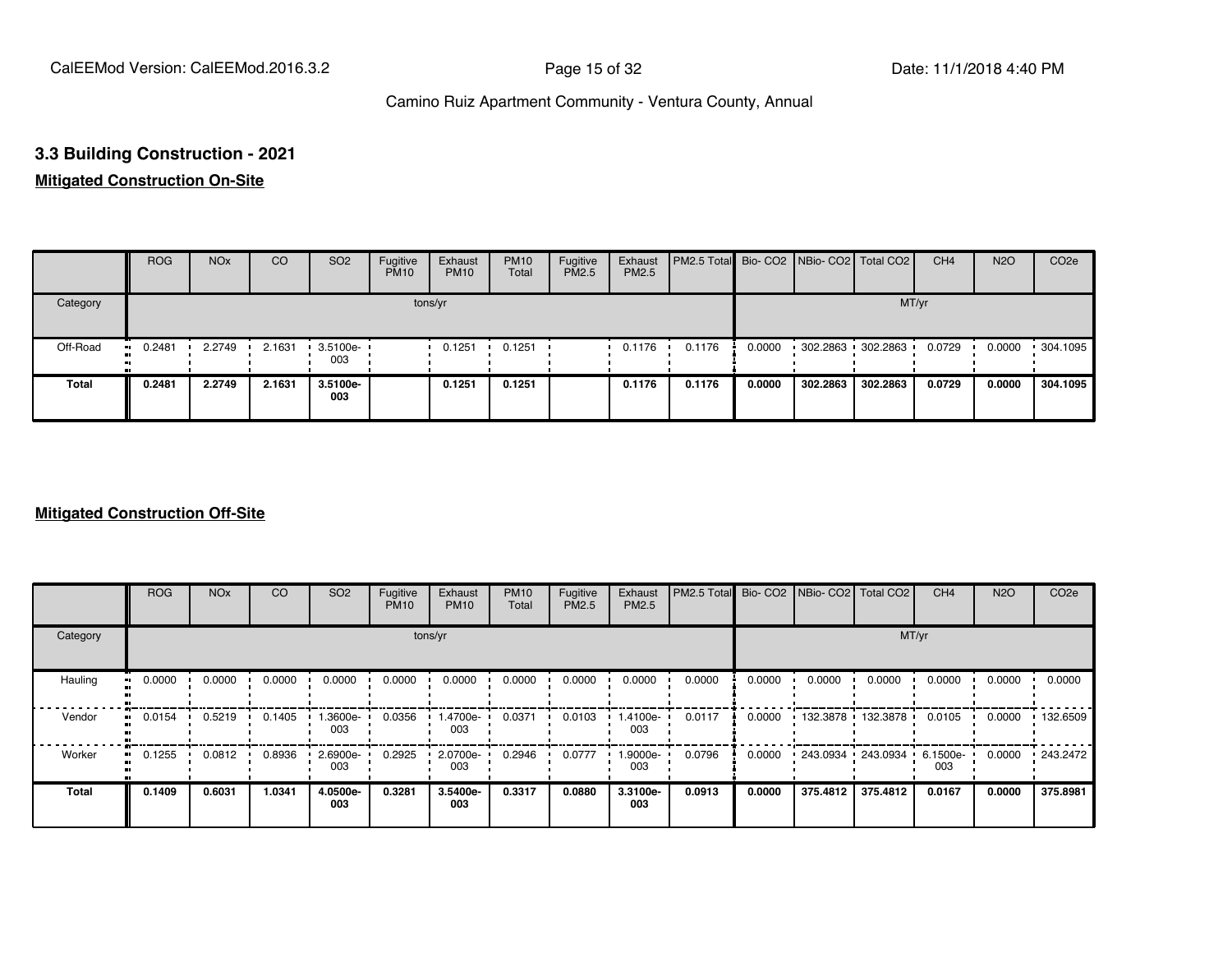# **3.3 Building Construction - 2022**

#### **Unmitigated Construction On-Site**

|          | <b>ROG</b> | <b>NO<sub>x</sub></b> | CO     | SO <sub>2</sub>         | Fugitive<br><b>PM10</b> | Exhaust<br><b>PM10</b> | <b>PM10</b><br>Total | Fugitive<br>PM2.5 | Exhaust<br>PM2.5 | PM2.5 Total Bio- CO2 NBio- CO2 Total CO2 |        |                     |          | CH <sub>4</sub> | <b>N2O</b> | CO <sub>2e</sub> |
|----------|------------|-----------------------|--------|-------------------------|-------------------------|------------------------|----------------------|-------------------|------------------|------------------------------------------|--------|---------------------|----------|-----------------|------------|------------------|
| Category |            |                       |        |                         |                         | tons/yr                |                      |                   |                  |                                          |        |                     | MT/yr    |                 |            |                  |
| Off-Road | 0.1408     | 1.2883                | 1.3500 | $\cdot$ 2.2200e-<br>003 |                         | 0.0667                 | 0.0667               |                   | 0.0628           | 0.0628                                   | 0.0000 | $191.1733$ 191.1733 |          | 0.0458          | 0.0000     | 192.3183         |
| Total    | 0.1408     | 1.2883                | 1.3500 | 2.2200e-<br>003         |                         | 0.0667                 | 0.0667               |                   | 0.0628           | 0.0628                                   | 0.0000 | 191.1733            | 191.1733 | 0.0458          | 0.0000     | 192.3183         |

|              | <b>ROG</b>                   | <b>NO<sub>x</sub></b> | CO     | SO <sub>2</sub> | Fugitive<br><b>PM10</b> | Exhaust<br><b>PM10</b> | <b>PM10</b><br>Total | Fugitive<br><b>PM2.5</b> | Exhaust<br>PM2.5 | PM2.5 Total     | Bio-CO <sub>2</sub> | NBio- CO2   Total CO2 |          | CH <sub>4</sub> | <b>N2O</b> | CO <sub>2e</sub> |
|--------------|------------------------------|-----------------------|--------|-----------------|-------------------------|------------------------|----------------------|--------------------------|------------------|-----------------|---------------------|-----------------------|----------|-----------------|------------|------------------|
| Category     |                              |                       |        |                 | tons/yr                 |                        |                      |                          |                  |                 |                     |                       | MT/yr    |                 |            |                  |
| Hauling      | 0.0000<br>$\blacksquare$     | 0.0000                | 0.0000 | 0.0000          | 0.0000                  | 0.0000                 | 0.0000               | 0.0000                   | 0.0000           | 0.0000          | 0.0000              | 0.0000                | 0.0000   | 0.0000          | 0.0000     | 0.0000           |
| Vendor       | 9.0700e-<br>$\bullet$<br>003 | 0.3101                | 0.0842 | 8.5000e-<br>004 | 0.0225                  | 8.0000e-<br>004        | 0.0233               | 6.5000e-<br>003          | 7.7000e-<br>004  | 7.2700e-<br>003 | 0.0000              | 82.9176               | 82.9176  | 6.4100e-<br>003 | 0.0000     | 83.0777          |
| Worker       | 0.0746<br>$\bullet$          | 0.0464                | 0.5221 | -6400e-<br>003  | 0.1849                  | 1.2700e-<br>003        | 0.1862               | 0.0491                   | 1.1700e-<br>003  | 0.0503          | 0.0000              | 148.0331              | 148.0331 | 3.5100e-<br>003 | 0.0000     | $+148.1210$      |
| <b>Total</b> | 0.0837                       | 0.3564                | 0.6063 | 2.4900e-<br>003 | 0.2075                  | 2.0700e-<br>003        | 0.2095               | 0.0556                   | 1.9400e-<br>003  | 0.0576          | 0.0000              | 230.9507              | 230.9507 | 9.9200e-<br>003 | 0.0000     | 231.1987         |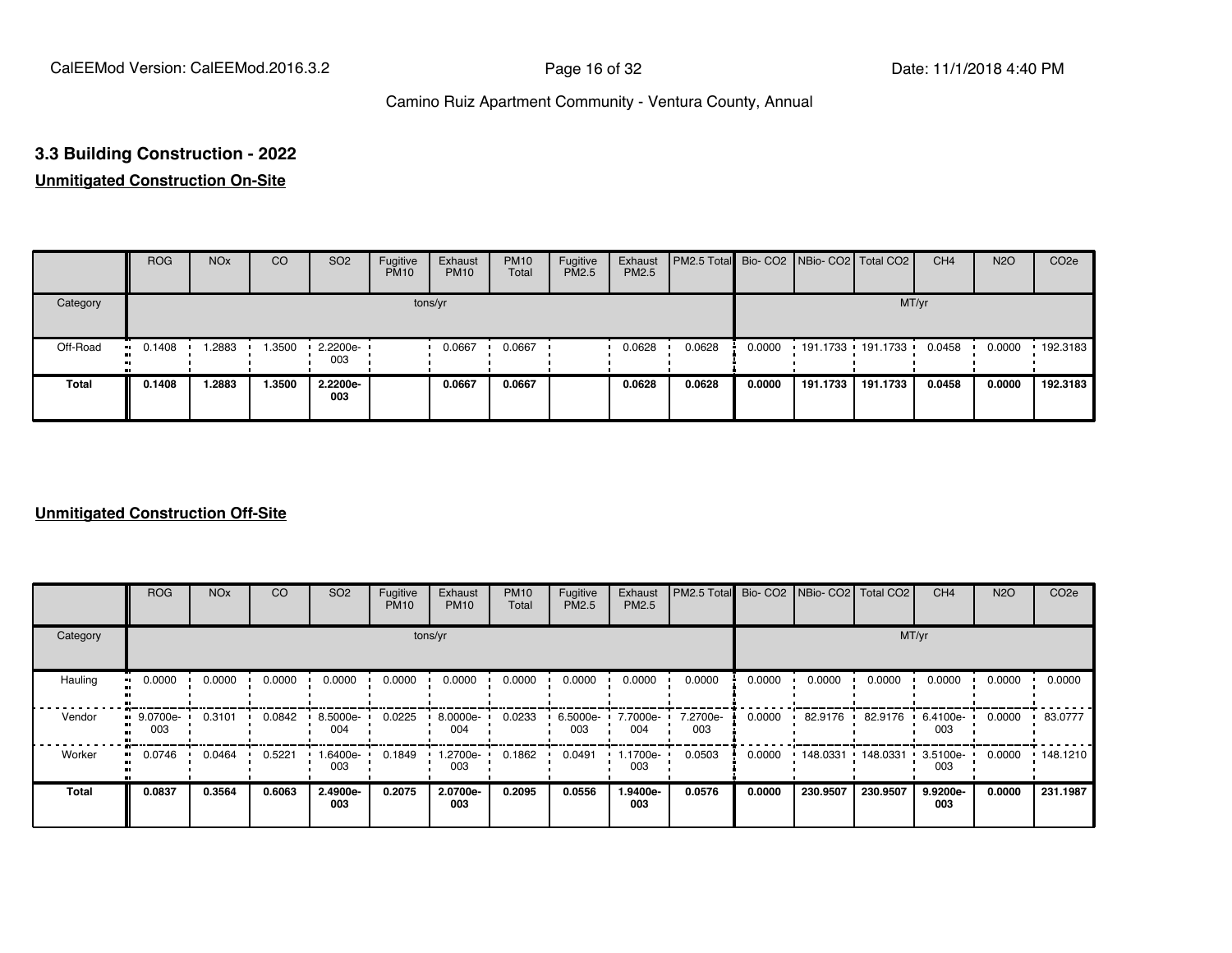#### **3.3 Building Construction - 2022**

#### **Mitigated Construction On-Site**

|          | <b>ROG</b>            | <b>NO<sub>x</sub></b> | <b>CO</b> | SO <sub>2</sub>         | Fugitive<br><b>PM10</b> | Exhaust<br><b>PM10</b> | <b>PM10</b><br>Total | Fugitive<br><b>PM2.5</b> | Exhaust<br>PM2.5 | <b>PM2.5</b><br>Total |        | Bio- CO2 NBio- CO2 Total CO2 |          | CH <sub>4</sub> | <b>N2O</b> | CO <sub>2e</sub> |
|----------|-----------------------|-----------------------|-----------|-------------------------|-------------------------|------------------------|----------------------|--------------------------|------------------|-----------------------|--------|------------------------------|----------|-----------------|------------|------------------|
| Category |                       |                       |           |                         |                         | tons/yr                |                      |                          |                  |                       |        |                              | MT/yr    |                 |            |                  |
| Off-Road | $\blacksquare$ 0.1408 | .2883                 | 1.3500    | $\cdot$ 2.2200e-<br>003 |                         | 0.0667                 | 0.0667               |                          | 0.0628           | 0.0628                | 0.0000 | $191.1731$ 191.1731          |          | 0.0458          | 0.0000     | .192.3181        |
| Total    | 0.1408                | 1.2883                | 1.3500    | 2.2200e-<br>003         |                         | 0.0667                 | 0.0667               |                          | 0.0628           | 0.0628                | 0.0000 | 191.1731                     | 191.1731 | 0.0458          | 0.0000     | 192.3181         |

|              | <b>ROG</b>      | <b>NO<sub>x</sub></b> | CO     | SO <sub>2</sub> | Fugitive<br><b>PM10</b> | Exhaust<br><b>PM10</b> | <b>PM10</b><br>Total | Fugitive<br><b>PM2.5</b> | Exhaust<br>PM2.5 | PM2.5 Total Bio- CO2 NBio- CO2 Total CO2 |        |          |          | CH <sub>4</sub> | <b>N2O</b> | CO <sub>2e</sub> |
|--------------|-----------------|-----------------------|--------|-----------------|-------------------------|------------------------|----------------------|--------------------------|------------------|------------------------------------------|--------|----------|----------|-----------------|------------|------------------|
| Category     |                 |                       |        |                 | tons/yr                 |                        |                      |                          |                  |                                          |        |          | MT/yr    |                 |            |                  |
| Hauling<br>œ | 0.0000          | 0.0000                | 0.0000 | 0.0000          | 0.0000                  | 0.0000                 | 0.0000               | 0.0000                   | 0.0000           | 0.0000                                   | 0.0000 | 0.0000   | 0.0000   | 0.0000          | 0.0000     | 0.0000           |
| Vendor<br>œ  | 9.0700e-<br>003 | 0.3101                | 0.0842 | 8.5000e-<br>004 | 0.0225                  | 8.0000e-<br>004        | 0.0233               | 6.5000e-<br>003          | 7.7000e-<br>004  | 7.2700e-<br>003                          | 0.0000 | 82.9176  | 82.9176  | 6.4100e-<br>003 | 0.0000     | 83.0777          |
| Worker<br>п. | 0.0746          | 0.0464                | 0.5221 | -6400e.<br>003  | 0.1849                  | 1.2700e-<br>003        | 0.1862               | 0.0491                   | 1.1700e-<br>003  | 0.0503                                   | 0.0000 | 148.0331 | 148.0331 | 3.5100e-<br>003 | 0.0000     | 148.1210         |
| <b>Total</b> | 0.0837          | 0.3564                | 0.6063 | 2.4900e-<br>003 | 0.2075                  | 2.0700e-<br>003        | 0.2095               | 0.0556                   | -9400e.<br>003   | 0.0576                                   | 0.0000 | 230.9507 | 230.9507 | 9.9200e-<br>003 | 0.0000     | 231.1987         |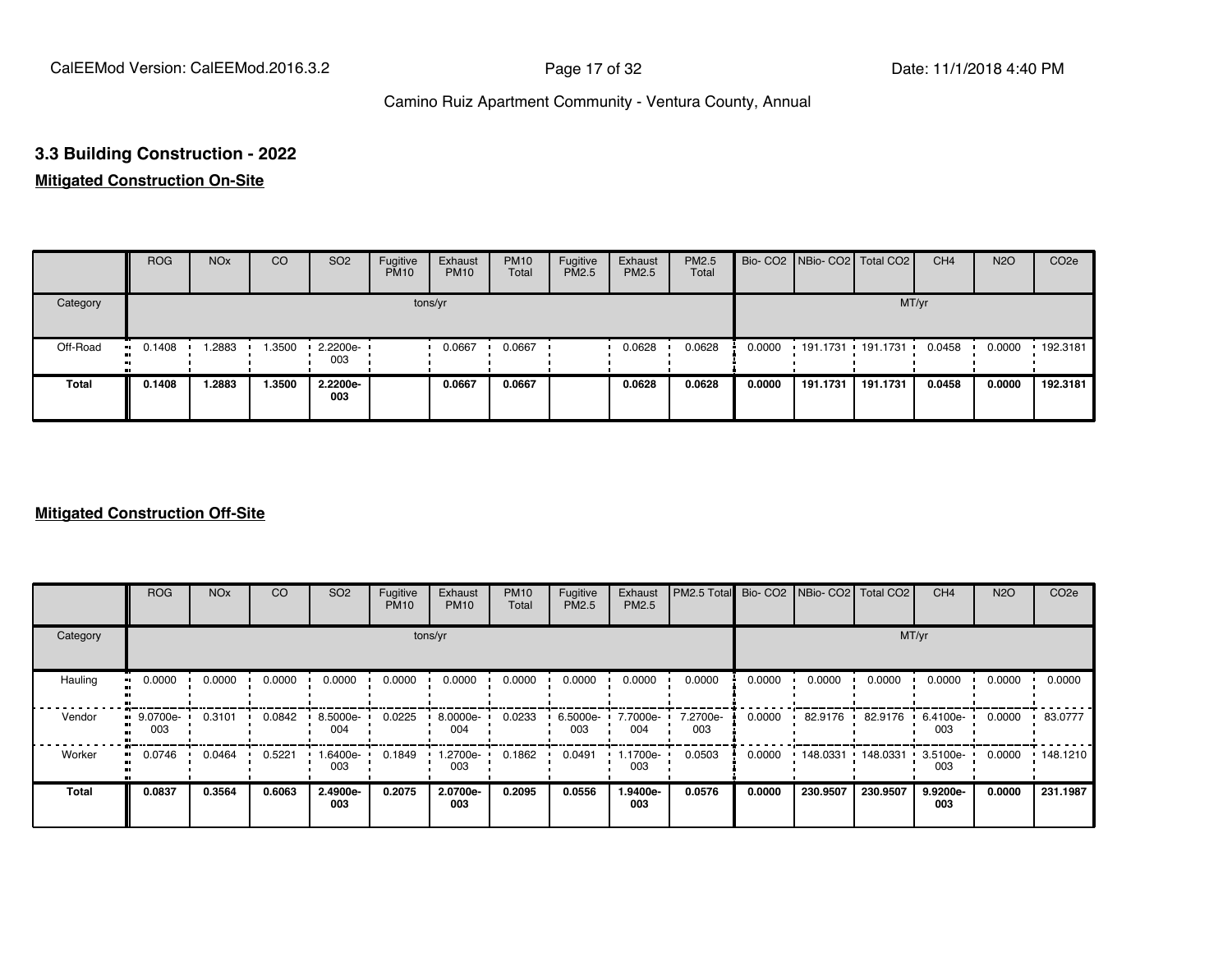#### **3.4 Paving - 2022**

#### **Unmitigated Construction On-Site**

|                     | <b>ROG</b> | <b>NO<sub>x</sub></b> | CO     | SO <sub>2</sub> | Fugitive<br><b>PM10</b> | Exhaust<br><b>PM10</b> | <b>PM10</b><br>Total | Fugitive<br><b>PM2.5</b> | Exhaust<br>PM2.5 | PM2.5 Total Bio- CO2 NBio- CO2   Total CO2 |        |         |         | CH <sub>4</sub> | <b>N2O</b> | CO <sub>2e</sub> |
|---------------------|------------|-----------------------|--------|-----------------|-------------------------|------------------------|----------------------|--------------------------|------------------|--------------------------------------------|--------|---------|---------|-----------------|------------|------------------|
| Category            |            |                       |        |                 |                         | tons/yr                |                      |                          |                  |                                            |        |         | MT/yr   |                 |            |                  |
| Off-Road            | 0.0110     | 0.1113                | 0.1458 | 2.3000e-<br>004 |                         | 5.6800e- ·<br>003      | 5.6800e-<br>003      |                          | 5.2200e-<br>003  | 5.2200e-<br>003                            | 0.0000 | 20.0276 | 20.0276 | 6.4800e-<br>003 | 0.0000     | 20.1895          |
| Paving<br>$\bullet$ | 0.0000     |                       |        |                 |                         | 0.0000                 | 0.0000               |                          | 0.0000           | 0.0000                                     | 0.0000 | 0.0000  | 0.0000  | 0.0000          | 0.0000     | 0.0000           |
| <b>Total</b>        | 0.0110     | 0.1113                | 0.1458 | 2.3000e-<br>004 |                         | 5.6800e-<br>003        | 5.6800e-<br>003      |                          | 5.2200e-<br>003  | 5.2200e-<br>003                            | 0.0000 | 20.0276 | 20.0276 | 6.4800e-<br>003 | 0.0000     | 20.1895          |

|          | <b>ROG</b>      | <b>NO<sub>x</sub></b> | CO              | SO <sub>2</sub> | Fugitive<br><b>PM10</b> | Exhaust<br><b>PM10</b> | <b>PM10</b><br>Total | Fugitive<br><b>PM2.5</b> | Exhaust<br>PM2.5 | <b>PM2.5</b><br>Total |        | Bio- CO2   NBio- CO2   Total CO2 |        | CH <sub>4</sub> | <b>N2O</b> | CO <sub>2e</sub> |
|----------|-----------------|-----------------------|-----------------|-----------------|-------------------------|------------------------|----------------------|--------------------------|------------------|-----------------------|--------|----------------------------------|--------|-----------------|------------|------------------|
| Category |                 |                       |                 |                 |                         | tons/yr                |                      |                          |                  |                       |        |                                  |        | MT/yr           |            |                  |
| Hauling  | 0.0000          | 0.0000                | 0.0000          | 0.0000          | 0.0000                  | 0.0000                 | 0.0000               | 0.0000                   | 0.0000           | 0.0000                | 0.0000 | 0.0000                           | 0.0000 | 0.0000          | 0.0000     | 0.0000           |
| Vendor   | 0.0000          | 0.0000                | 0.0000          | 0.0000          | 0.0000                  | 0.0000                 | 0.0000               | 0.0000                   | 0.0000           | 0.0000                | 0.0000 | 0.0000                           | 0.0000 | 0.0000          | 0.0000     | 0.0000           |
| Worker   | 4.9000e-<br>004 | 3.0000e-<br>004       | 3.4100e-<br>003 | -.0000e<br>005  | 1.2100e-<br>003         | 1.0000e-<br>005        | 1.2200e-<br>003      | 3.2000e-<br>004          | 1.0000e-<br>005  | 3.3000e-<br>004       | 0.0000 | 0.9682                           | 0.9682 | 2.0000e-<br>005 | 0.0000     | 0.9687           |
| Total    | 4.9000e-<br>004 | 3.0000e-<br>004       | 3.4100e-<br>003 | .0000e-<br>005  | 1.2100e-<br>003         | 1.0000e-<br>005        | 1.2200e-<br>003      | 3.2000e-<br>004          | 1.0000e-<br>005  | 3.3000e-<br>004       | 0.0000 | 0.9682                           | 0.9682 | 2.0000e-<br>005 | 0.0000     | 0.9687           |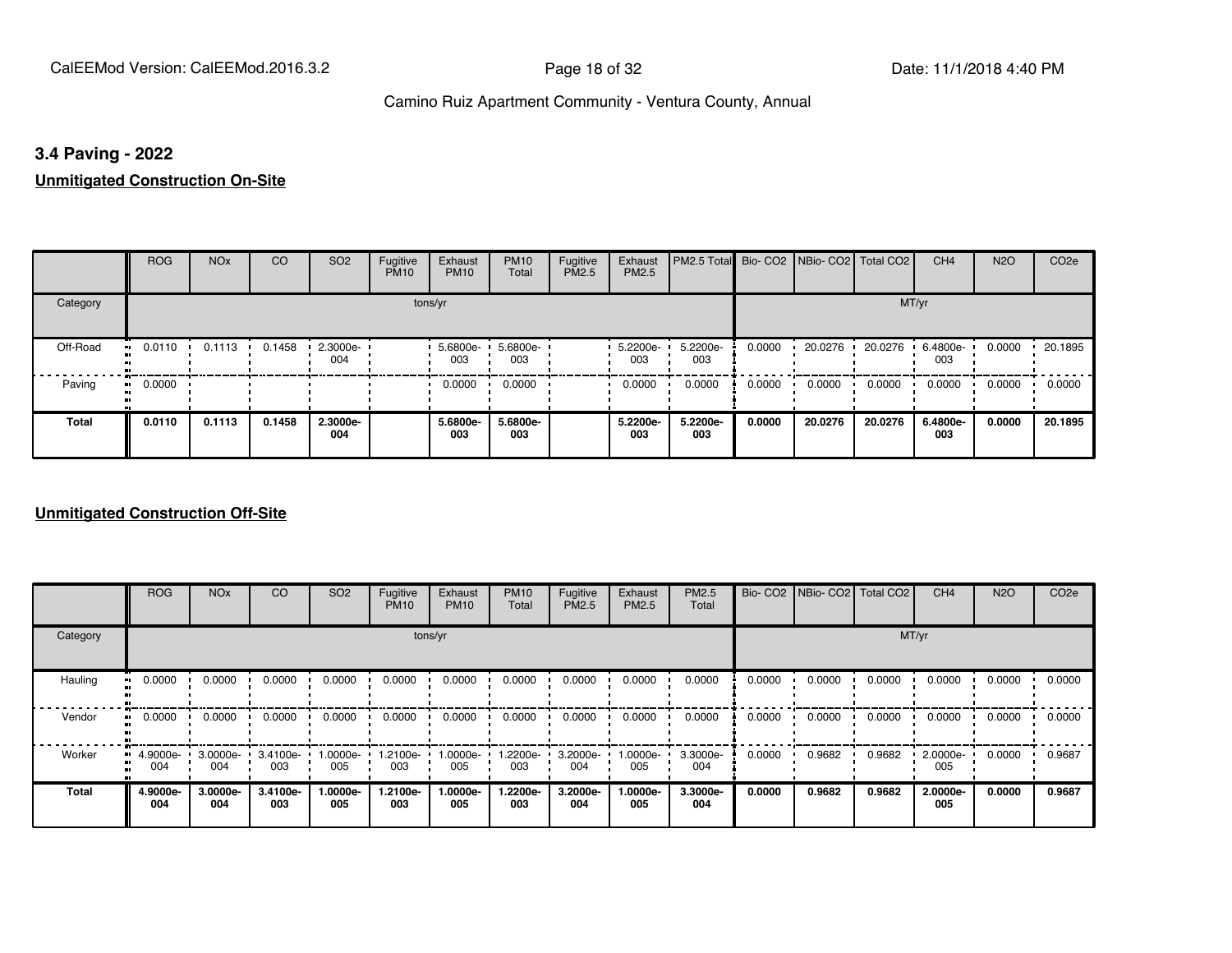#### **3.4 Paving - 2022**

#### **Mitigated Construction On-Site**

|          | <b>ROG</b>   | <b>NO<sub>x</sub></b> | CO     | SO <sub>2</sub> | Fugitive<br><b>PM10</b> | Exhaust<br><b>PM10</b> | <b>PM10</b><br>Total | Fugitive<br>PM2.5 | Exhaust<br>PM2.5 | PM2.5 Total     |        | Bio- CO2 NBio- CO2 Total CO2 |         | CH <sub>4</sub> | <b>N2O</b> | CO <sub>2e</sub> |
|----------|--------------|-----------------------|--------|-----------------|-------------------------|------------------------|----------------------|-------------------|------------------|-----------------|--------|------------------------------|---------|-----------------|------------|------------------|
| Category |              |                       |        |                 |                         | tons/yr                |                      |                   |                  |                 |        |                              | MT/yr   |                 |            |                  |
| Off-Road | 0.0110<br>ш. | 0.1113                | 0.1458 | 2.3000e-<br>004 |                         | 5.6800e-<br>003        | 5.6800e-<br>003      |                   | 5.2200e-<br>003  | 5.2200e-<br>003 | 0.0000 | 20.0275                      | 20.0275 | 6.4800e-<br>003 | 0.0000     | 20.1895          |
| Paving   | 0.0000<br>ш. |                       |        |                 |                         | 0.0000                 | 0.0000               |                   | 0.0000           | 0.0000          | 0.0000 | 0.0000                       | 0.0000  | 0.0000          | 0.0000     | 0.0000           |
| Total    | 0.0110       | 0.1113                | 0.1458 | 2.3000e-<br>004 |                         | 5.6800e-<br>003        | 5.6800e-<br>003      |                   | 5.2200e-<br>003  | 5.2200e-<br>003 | 0.0000 | 20.0275                      | 20.0275 | 6.4800e-<br>003 | 0.0000     | 20.1895          |

|              | <b>ROG</b>      | <b>NO<sub>x</sub></b> | CO              | SO <sub>2</sub>  | Fugitive<br><b>PM10</b> | Exhaust<br><b>PM10</b> | <b>PM10</b><br>Total | Fugitive<br><b>PM2.5</b> | Exhaust<br>PM2.5 | PM2.5 Total Bio- CO2 NBio- CO2 Total CO2 |        |        |        | CH <sub>4</sub> | <b>N2O</b> | CO <sub>2e</sub> |
|--------------|-----------------|-----------------------|-----------------|------------------|-------------------------|------------------------|----------------------|--------------------------|------------------|------------------------------------------|--------|--------|--------|-----------------|------------|------------------|
| Category     |                 |                       |                 |                  |                         | tons/yr                |                      |                          |                  |                                          |        |        |        | MT/yr           |            |                  |
| Hauling      | 0.0000          | 0.0000                | 0.0000          | 0.0000           | 0.0000                  | 0.0000                 | 0.0000               | 0.0000                   | 0.0000           | 0.0000                                   | 0.0000 | 0.0000 | 0.0000 | 0.0000          | 0.0000     | 0.0000           |
| Vendor       | 0.0000          | 0.0000                | 0.0000          | 0.0000           | 0.0000                  | 0.0000                 | 0.0000               | 0.0000                   | 0.0000           | 0.0000                                   | 0.0000 | 0.0000 | 0.0000 | 0.0000          | 0.0000     | 0.0000           |
| Worker       | 4.9000e-<br>004 | 3.0000e-<br>004       | 3.4100e-<br>003 | -0000e-<br>005   | 1.2100e-<br>003         | 1.0000e-<br>005        | -2200e-<br>003       | 3.2000e-<br>004          | -:0000e<br>005   | 3.3000e-<br>004                          | 0.0000 | 0.9682 | 0.9682 | 2.0000e-<br>005 | 0.0000     | 0.9687           |
| <b>Total</b> | 4.9000e-<br>004 | 3.0000e-<br>004       | 3.4100e-<br>003 | $.0000e-$<br>005 | 1.2100e-<br>003         | 1.0000e-<br>005        | 1.2200e-<br>003      | 3.2000e-<br>004          | 1.0000e-<br>005  | 3.3000e-<br>004                          | 0.0000 | 0.9682 | 0.9682 | 2.0000e-<br>005 | 0.0000     | 0.9687           |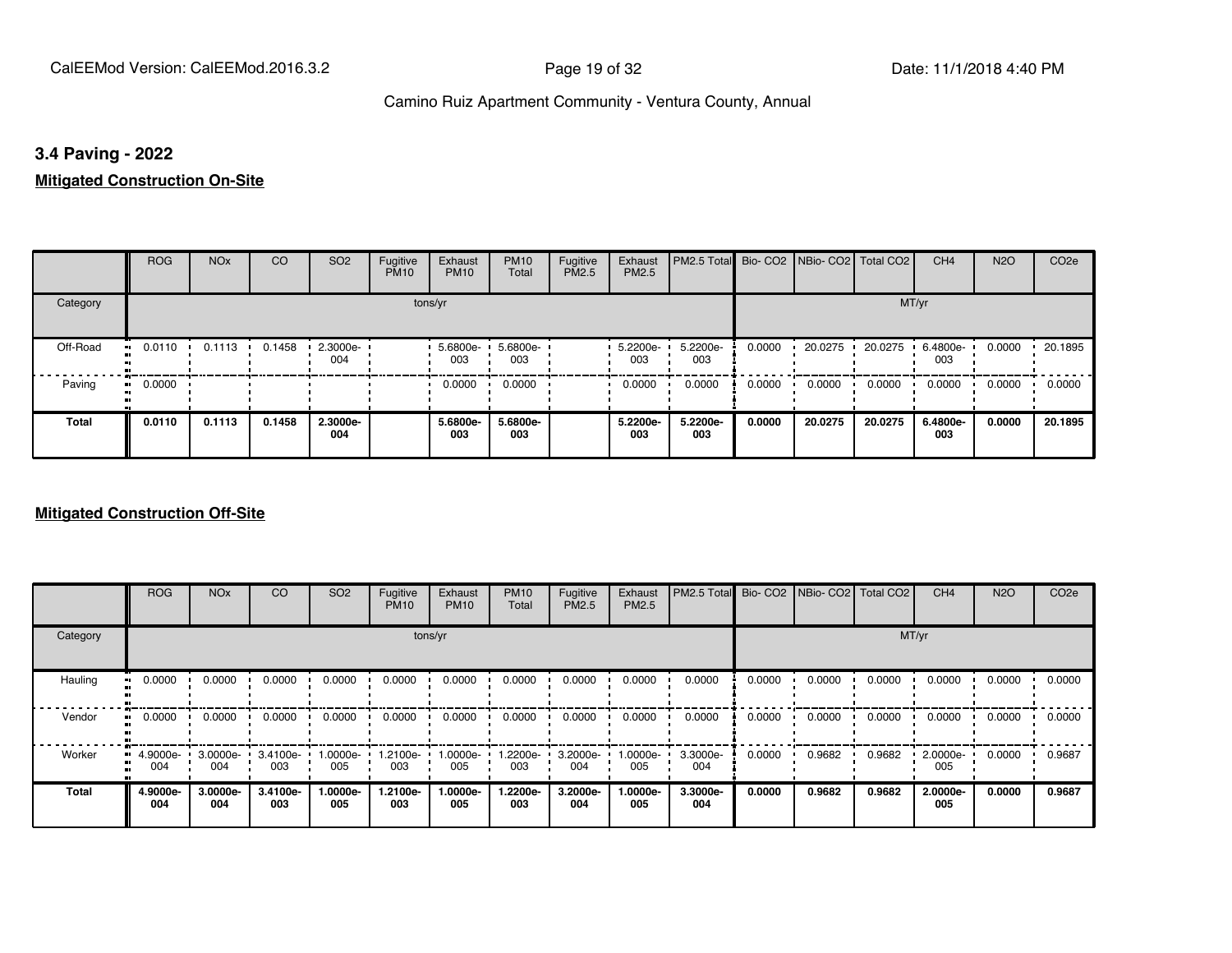# **3.5 Architectural Coating - 2022**

#### **Unmitigated Construction On-Site**

|                 | <b>ROG</b>                          | <b>NO<sub>x</sub></b> | CO     | SO <sub>2</sub> | Fugitive<br><b>PM10</b> | Exhaust<br><b>PM10</b> | <b>PM10</b><br>Total | Fugitive<br>PM2.5 | Exhaust<br>PM2.5 | PM2.5 Total Bio- CO2 NBio- CO2 Total CO2 |        |        |        | CH <sub>4</sub> | <b>N2O</b> | CO <sub>2e</sub> |
|-----------------|-------------------------------------|-----------------------|--------|-----------------|-------------------------|------------------------|----------------------|-------------------|------------------|------------------------------------------|--------|--------|--------|-----------------|------------|------------------|
| Category        |                                     |                       |        |                 | tons/yr                 |                        |                      |                   |                  |                                          |        |        | MT/yr  |                 |            |                  |
| Archit. Coating | 1.9624                              |                       |        |                 |                         | 0.0000                 | 0.0000               |                   | 0.0000           | 0.0000                                   | 0.0000 | 0.0000 | 0.0000 | 0.0000          | 0.0000     | 0.0000           |
| Off-Road        | $\blacksquare$ 6.1400e-<br>.<br>003 | 0.0423                | 0.0544 | 9.0000e-<br>005 |                         | $-2.4500e-$<br>003     | 2.4500e-<br>003      |                   | 2.4500e-<br>003  | 2.4500e-<br>003                          | 0.0000 | 7.6598 | 7.6598 | 5.0000e-<br>004 | 0.0000     | 7.6722           |
| <b>Total</b>    | 1.9686                              | 0.0423                | 0.0544 | 9.0000e-<br>005 |                         | 2.4500e-<br>003        | 2.4500e-<br>003      |                   | 2.4500e-<br>003  | 2.4500e-<br>003                          | 0.0000 | 7.6598 | 7.6598 | 5.0000e-<br>004 | 0.0000     | 7.6722           |

|          | <b>ROG</b>      | <b>NO<sub>x</sub></b> | CO     | SO <sub>2</sub> | Fugitive<br><b>PM10</b> | Exhaust<br><b>PM10</b> | <b>PM10</b><br>Total | Fugitive<br><b>PM2.5</b> | Exhaust<br>PM2.5 | PM2.5 Total Bio- CO2 NBio- CO2 Total CO2 |        |         |         | CH <sub>4</sub> | <b>N2O</b> | CO <sub>2e</sub> |
|----------|-----------------|-----------------------|--------|-----------------|-------------------------|------------------------|----------------------|--------------------------|------------------|------------------------------------------|--------|---------|---------|-----------------|------------|------------------|
| Category |                 |                       |        |                 |                         | tons/yr                |                      |                          |                  |                                          |        |         |         | MT/yr           |            |                  |
| Hauling  | 0.0000          | 0.0000                | 0.0000 | 0.0000          | 0.0000                  | 0.0000                 | 0.0000               | 0.0000                   | 0.0000           | 0.0000                                   | 0.0000 | 0.0000  | 0.0000  | 0.0000          | 0.0000     | 0.0000           |
| Vendor   | 0.0000          | 0.0000                | 0.0000 | 0.0000          | 0.0000                  | 0.0000                 | 0.0000               | 0.0000                   | 0.0000           | 0.0000                                   | 0.0000 | 0.0000  | 0.0000  | 0.0000          | 0.0000     | 0.0000           |
| Worker   | 5.4700e-<br>003 | 3.4000e-<br>003       | 0.0382 | -2000e.<br>004  | 0.0136                  | $9.0000e-$<br>005      | 0.0136               | 3.6000e-<br>003          | 9.0000e-<br>005  | 3.6800e-<br>003                          | 0.0000 | 10.8435 | 10.8435 | 2.6000e-<br>004 | 0.0000     | 10.8499          |
| Total    | 5.4700e-<br>003 | 3.4000e-<br>003       | 0.0382 | -2000e.<br>004  | 0.0136                  | $9.0000e-$<br>005      | 0.0136               | 3.6000e-<br>003          | 9.0000e-<br>005  | 3.6800e-<br>003                          | 0.0000 | 10.8435 | 10.8435 | 2.6000e-<br>004 | 0.0000     | 10.8499          |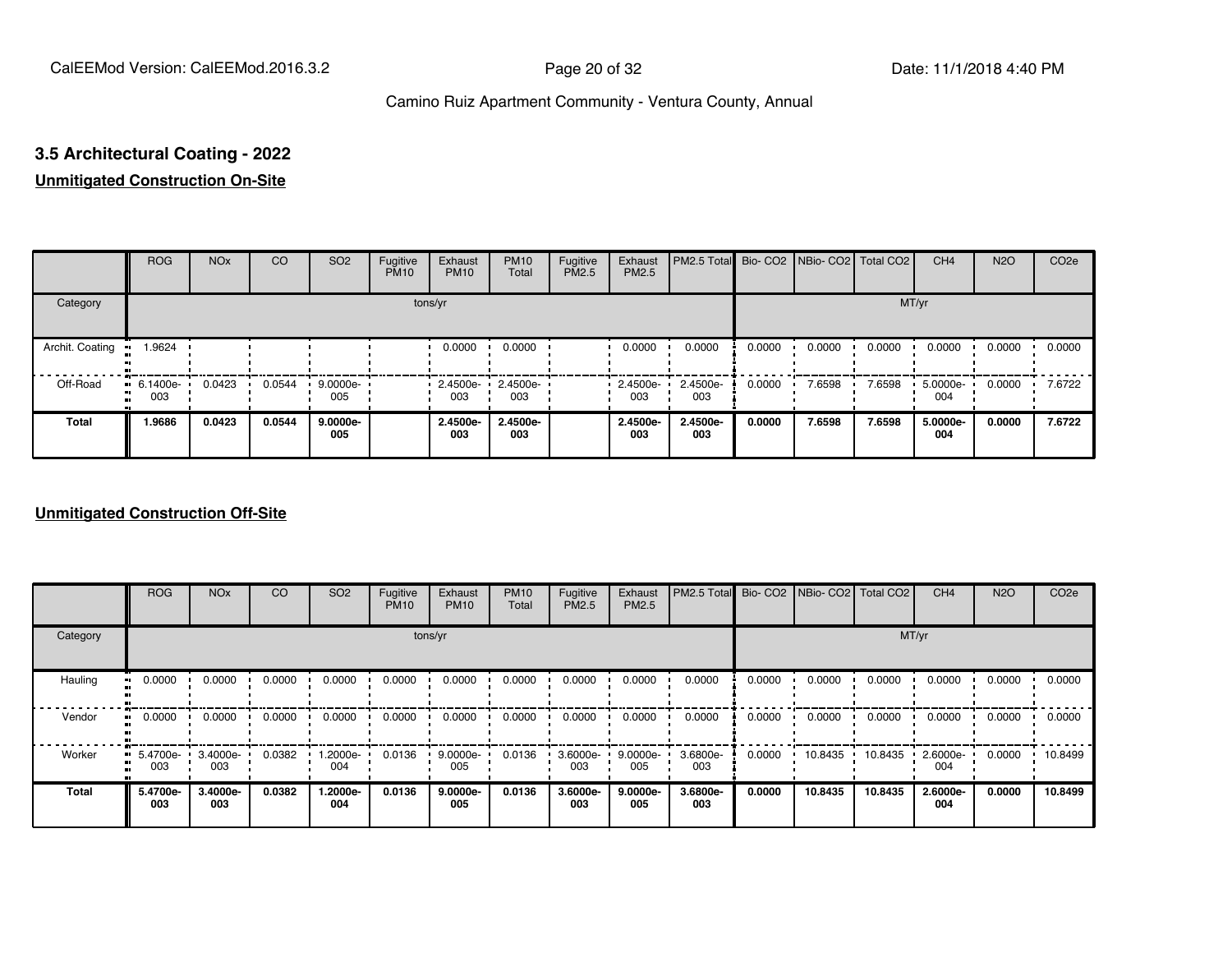#### **3.5 Architectural Coating - 2022**

#### **Mitigated Construction On-Site**

|                                  | <b>ROG</b>                     | <b>NO<sub>x</sub></b> | CO     | SO <sub>2</sub>   | Fugitive<br><b>PM10</b> | Exhaust<br><b>PM10</b> | <b>PM10</b><br>Total | Fugitive<br>PM2.5 | Exhaust<br>PM2.5 | PM2.5 Total     |        | Bio- CO2   NBio- CO2   Total CO2 |        | CH <sub>4</sub> | <b>N2O</b> | CO <sub>2e</sub> |
|----------------------------------|--------------------------------|-----------------------|--------|-------------------|-------------------------|------------------------|----------------------|-------------------|------------------|-----------------|--------|----------------------------------|--------|-----------------|------------|------------------|
| Category                         |                                |                       |        |                   | tons/yr                 |                        |                      |                   |                  |                 |        |                                  | MT/yr  |                 |            |                  |
| Archit. Coating<br>п             | 1.9624                         |                       |        |                   |                         | 0.0000                 | 0.0000               |                   | 0.0000           | 0.0000          | 0.0000 | 0.0000                           | 0.0000 | 0.0000          | 0.0000     | 0.0000           |
| Off-Road<br>п.<br>$\blacksquare$ | $\blacksquare$ 6.1400e-<br>003 | 0.0423                | 0.0544 | 9.0000e-<br>005   |                         | $-2.4500e-$<br>003     | 2.4500e-<br>003      |                   | 2.4500e-<br>003  | 2.4500e-<br>003 | 0.0000 | 7.6598                           | 7.6598 | 5.0000e-<br>004 | 0.0000     | 7.6722           |
| <b>Total</b>                     | 1.9686                         | 0.0423                | 0.0544 | $9.0000e-$<br>005 |                         | 2.4500e-<br>003        | 2.4500e-<br>003      |                   | 2.4500e-<br>003  | 2.4500e-<br>003 | 0.0000 | 7.6598                           | 7.6598 | 5.0000e-<br>004 | 0.0000     | 7.6722           |

#### **Mitigated Construction Off-Site**

|          | <b>ROG</b>         | <b>NO<sub>x</sub></b> | <b>CO</b> | SO <sub>2</sub>  | Fugitive<br><b>PM10</b> | Exhaust<br><b>PM10</b> | <b>PM10</b><br>Total | Fugitive<br><b>PM2.5</b> | Exhaust<br>PM2.5 | <b>PM2.5 Total</b> |        | Bio- CO2   NBio- CO2   Total CO2 |         | CH <sub>4</sub> | <b>N2O</b> | CO <sub>2e</sub> |
|----------|--------------------|-----------------------|-----------|------------------|-------------------------|------------------------|----------------------|--------------------------|------------------|--------------------|--------|----------------------------------|---------|-----------------|------------|------------------|
| Category |                    |                       |           |                  |                         | tons/yr                |                      |                          |                  | MT/yr              |        |                                  |         |                 |            |                  |
| Hauling  | 0.0000             | 0.0000                | 0.0000    | 0.0000           | 0.0000                  | 0.0000                 | 0.0000               | 0.0000                   | 0.0000           | 0.0000             | 0.0000 | 0.0000                           | 0.0000  | 0.0000          | 0.0000     | 0.0000           |
| Vendor   | 0.0000<br>         | 0.0000                | 0.0000    | 0.0000           | 0.0000                  | 0.0000                 | 0.0000               | 0.0000                   | 0.0000           | 0.0000             | 0.0000 | 0.0000                           | 0.0000  | 0.0000          | 0.0000     | 0.0000           |
| Worker   | $-5.4700e-$<br>003 | 3.4000e-<br>003       | 0.0382    | $.2000e-$<br>004 | 0.0136                  | $9.0000e -$<br>005     | 0.0136               | 3.6000e-<br>003          | 9.0000e-<br>005  | 3.6800e-<br>003    | 0.0000 | 10.8435                          | 10.8435 | 2.6000e-<br>004 | 0.0000     | 10.8499          |
| Total    | 5.4700e-<br>003    | 3.4000e-<br>003       | 0.0382    | 1.2000e-<br>004  | 0.0136                  | 9.0000e-<br>005        | 0.0136               | 3.6000e-<br>003          | 9.0000e-<br>005  | 3.6800e-<br>003    | 0.0000 | 10.8435                          | 10.8435 | 2.6000e-<br>004 | 0.0000     | 10.8499          |

#### **4.0 Operational Detail - Mobile**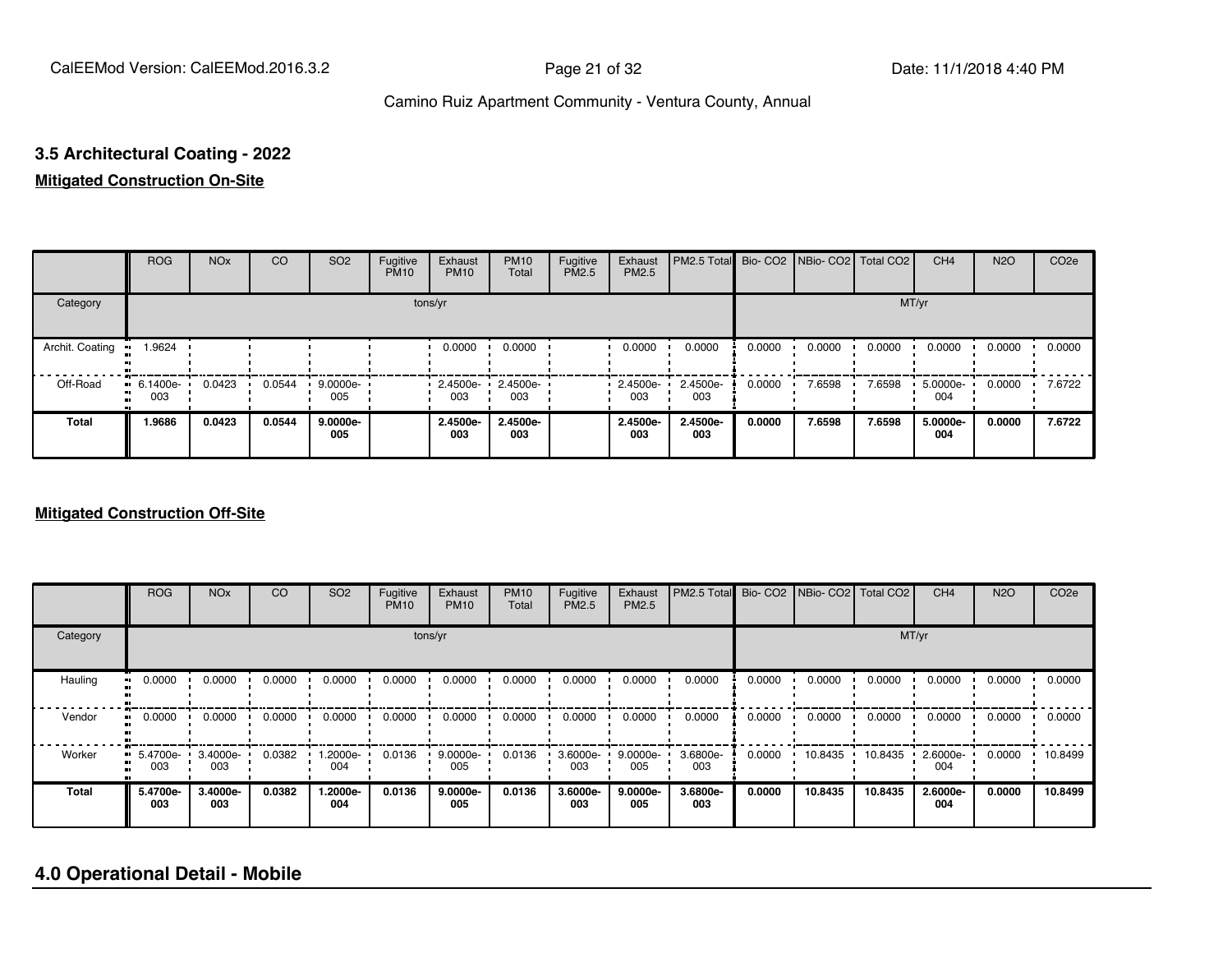#### **4.1 Mitigation Measures Mobile**

|             | <b>ROG</b>            | <b>NO<sub>x</sub></b> | CO     | SO <sub>2</sub> | Fugitive<br><b>PM10</b> | Exhaust<br><b>PM10</b> | <b>PM10</b><br>Total | Fugitive<br><b>PM2.5</b> | Exhaust<br>PM2.5 | PM2.5 Total Bio- CO2 NBio- CO2 Total CO2 |        |                         |       | CH <sub>4</sub> | <b>N2O</b> | CO <sub>2e</sub>  |
|-------------|-----------------------|-----------------------|--------|-----------------|-------------------------|------------------------|----------------------|--------------------------|------------------|------------------------------------------|--------|-------------------------|-------|-----------------|------------|-------------------|
| Category    |                       |                       |        |                 |                         | tons/yr                |                      |                          |                  |                                          |        |                         | MT/yr |                 |            |                   |
| Mitigated   | $\blacksquare$ 0.2705 | .2908                 | 3.6119 | 0.0184          | 2.3618                  | 9.5400e-<br>003        | 2.3713               | 0.6315                   | 8.8400e-<br>003  | 0.6404                                   | 0.0000 | $1,708.785$ $1,708.785$ |       | 0.0562          | 0.0000     | $\cdot$ 1,710.190 |
| Unmitigated | $\blacksquare$ 0.2705 | .2908                 | 3.6119 | 0.0184          | 2.3618                  | 9.5400e-<br>003        | 2.3713               | 0.6315                   | 8.8400e-<br>003  | 0.6404                                   | 0.0000 | 1,708.785 1,708.785     |       | 0.0562          | 0.0000     | $\cdot$ 1,710.190 |

#### **4.2 Trip Summary Information**

|                     |          | Average Daily Trip Rate |         | Unmitigated       | Mitigated         |
|---------------------|----------|-------------------------|---------|-------------------|-------------------|
| Land Use            | Weekday  | Saturday                | Sunday  | <b>Annual VMT</b> | <b>Annual VMT</b> |
| Apartments Mid Rise | 2,316.00 | 2.316.00                | 1930.00 | 6.246.912         | 6.246.912         |
| Total               | 2.316.00 | 2.316.00                | .930.00 | 6.246.912         | 6.246.912         |

#### **4.3 Trip Type Information**

|                     |            | <b>Miles</b> |                                                           |       | Trip $%$ |       |         | Trip Purpose %  |         |
|---------------------|------------|--------------|-----------------------------------------------------------|-------|----------|-------|---------|-----------------|---------|
| Land Use            | H-W or C-W |              | H-S or C-C H-O or C-NW H-W or C-WI H-S or C-C H-O or C-NW |       |          |       | Primary | <b>Diverted</b> | Pass-by |
| Apartments Mid Rise | 10.80      | 7.30         | 7.50                                                      | 32.90 | 18.00    | 49.10 | 86      |                 |         |

#### **4.4 Fleet Mix**

| Land Use            | <b>LDA</b>   | LDT*     | LDT <sub>2</sub> | <b>MDV</b> | -HD <sub>1</sub> | LHD <sub>2</sub> | MHD      | <b>HHD</b> | <b>OBUS</b> | UBUS     | <b>MCY</b> | <b>SBUS</b> | MH                    |
|---------------------|--------------|----------|------------------|------------|------------------|------------------|----------|------------|-------------|----------|------------|-------------|-----------------------|
| Apartments Mid Rise | $J.614615 -$ | 0.038135 | 0.187437         | 0.095095   | 0.012061         | 0.005437         | 0.021104 | 0.018946   | 0.001223    | 0.001127 | 0.003608   | 0.000438    | $0.00077$ $^{\prime}$ |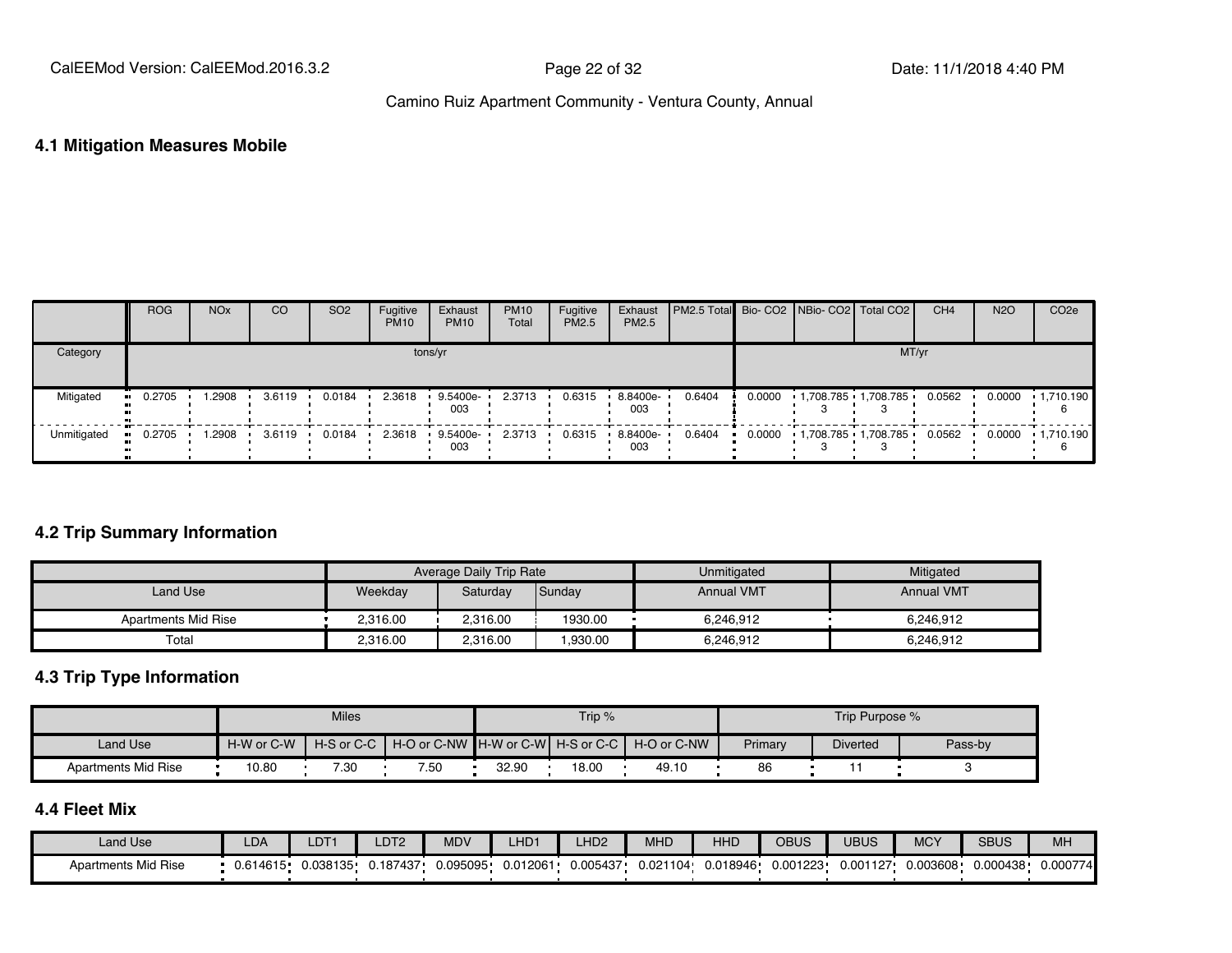#### **5.0 Energy Detail**

Historical Energy Use: N

#### **5.1 Mitigation Measures Energy**

Exceed Title 24

Install High Efficiency Lighting

|                                  | <b>ROG</b> | <b>NO<sub>x</sub></b> | CO     | SO <sub>2</sub> | Fugitive<br><b>PM10</b> | Exhaust<br><b>PM10</b> | <b>PM10</b><br>Total | Fugitive<br>PM2.5 | Exhaust<br><b>PM2.5</b> | PM2.5 Total Bio- CO2 NBio- CO2 Total CO2 |        |                        |                            | CH <sub>4</sub>    | <b>N2O</b>      | CO <sub>2e</sub>  |
|----------------------------------|------------|-----------------------|--------|-----------------|-------------------------|------------------------|----------------------|-------------------|-------------------------|------------------------------------------|--------|------------------------|----------------------------|--------------------|-----------------|-------------------|
| Category                         |            |                       |        |                 |                         | tons/yr                |                      |                   |                         |                                          |        |                        | MT/yr                      |                    |                 |                   |
| Electricity<br>Mitigated         |            |                       |        |                 |                         | 0.0000                 | 0.0000               |                   | 0.0000                  | 0.0000                                   | 0.0000 |                        | $.471.9192 \cdot 471.9192$ | 0.0195             | 4.0300e-<br>003 | ■ 473.6075        |
| Electricity<br>Unmitigated       |            |                       |        |                 |                         | 0.0000                 | 0.0000               |                   | 0.0000                  | 0.0000                                   | 0.0000 |                        | $488.9137 + 488.9137$      | 0.0202             | 4.1800e-<br>003 | 490.6628          |
| NaturalGas<br>Mitigated          | 0.0219     | 0.1875                | 0.0798 | --2000e.<br>003 |                         | 0.0152                 | 0.0152               |                   | 0.0152                  | 0.0152                                   | 0.0000 | $-217.1227 - 217.1227$ |                            | $4.1600e -$<br>003 | 003             | 3.9800e- 218.4130 |
| <b>NaturalGas</b><br>Unmitigated | 0.0238     | 0.2033                | 0.0865 | 1.3000e-<br>003 |                         | 0.0164                 | 0.0164               |                   | 0.0164                  | 0.0164                                   | 0.0000 | 235.3877 235.3877      |                            | 4.5100e-<br>003    | 4.3200e-<br>003 | $+236.7865$       |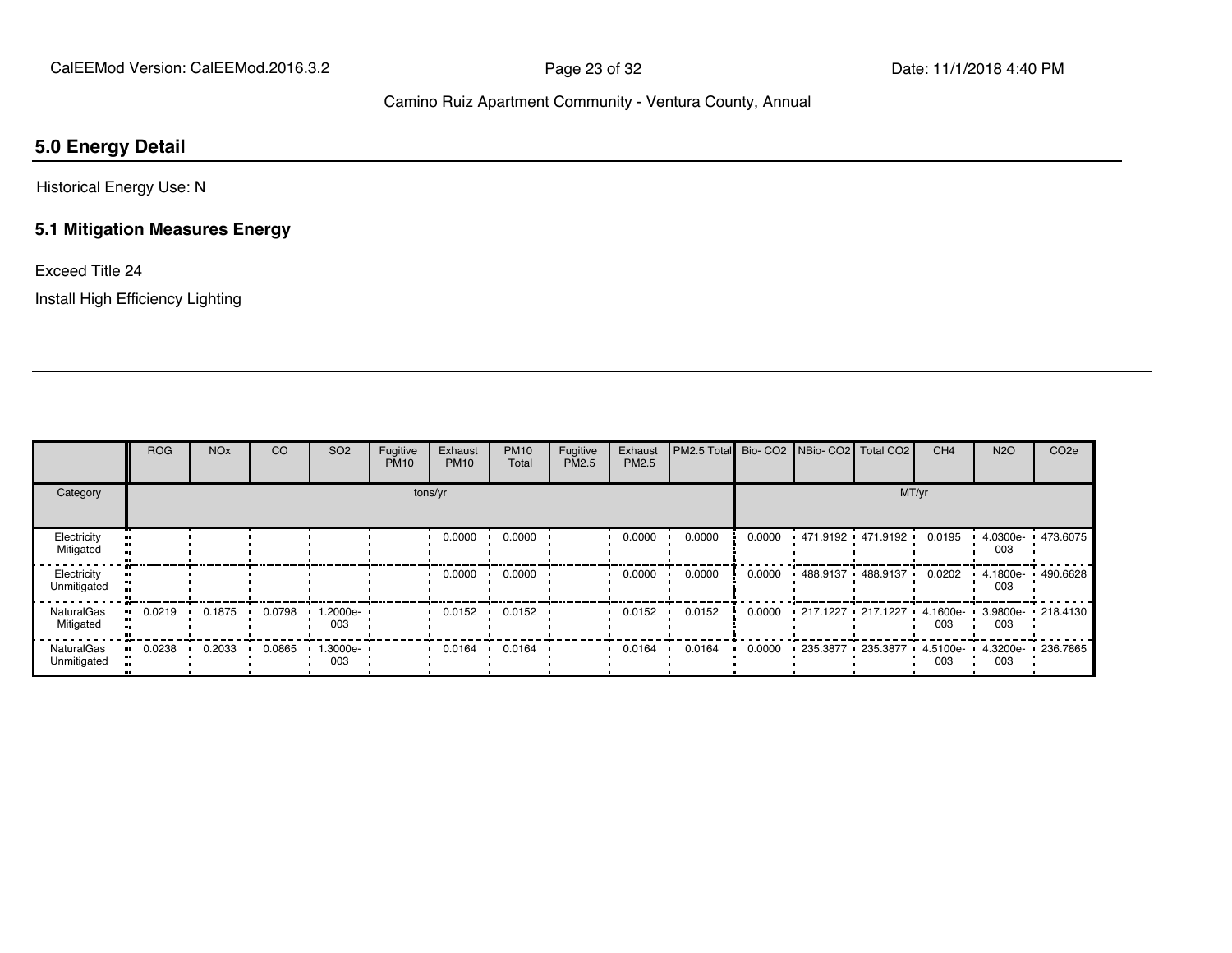# **5.2 Energy by Land Use - NaturalGas**

**Unmitigated**

|                               | NaturalGa<br>s Use | <b>ROG</b> | <b>NO<sub>x</sub></b> | CO     | SO <sub>2</sub> | Fugitive<br><b>PM10</b> | Exhaust<br><b>PM10</b> | <b>PM10</b><br>Total | Fugitive<br>PM2.5 | Exhaust<br>PM2.5 | PM2.5 Total Bio- CO2 NBio- CO2 Total CO2 |        |                   |          | CH <sub>4</sub> | <b>N2O</b>      | CO <sub>2e</sub>    |
|-------------------------------|--------------------|------------|-----------------------|--------|-----------------|-------------------------|------------------------|----------------------|-------------------|------------------|------------------------------------------|--------|-------------------|----------|-----------------|-----------------|---------------------|
| Land Use                      | kBTU/yr            |            |                       |        |                 |                         | tons/yr                |                      |                   |                  |                                          |        |                   | MT/yr    |                 |                 |                     |
| <b>Apartments Mid</b><br>Rise | 4.411e<br>$+006$   | 0.0238     | 0.2033                | 0.0865 | 1.3000e-<br>003 |                         | 0.0164                 | 0.0164               |                   | 0.0164           | 0.0164                                   | 0.0000 | 235.3877 235.3877 |          | 4.5100e-<br>003 | 003             | 4.3200e- 1 236.7865 |
| Total                         |                    | 0.0238     | 0.2033                | 0.0865 | 1.3000e-<br>003 |                         | 0.0164                 | 0.0164               |                   | 0.0164           | 0.0164                                   | 0.0000 | 235,387           | 235.3877 | 4.5100e-<br>003 | 4.3200e-<br>003 | 236.7865            |

#### **Mitigated**

|                               | NaturalGa<br>s Use      | <b>ROG</b> | <b>NO<sub>x</sub></b> | CO     | SO <sub>2</sub> | Fugitive<br><b>PM10</b> | Exhaust<br><b>PM10</b> | <b>PM10</b><br>Total | Fugitive<br><b>PM2.5</b> | Exhaust<br>PM2.5 | PM2.5 Total Bio- CO2 NBio- CO2   Total CO2 |        |                                              |          | CH <sub>4</sub> | <b>N2O</b>      | CO <sub>2</sub> e |
|-------------------------------|-------------------------|------------|-----------------------|--------|-----------------|-------------------------|------------------------|----------------------|--------------------------|------------------|--------------------------------------------|--------|----------------------------------------------|----------|-----------------|-----------------|-------------------|
| <b>Land Use</b>               | kBTU/yr                 |            |                       |        |                 |                         | tons/yr                |                      |                          |                  |                                            |        |                                              | MT/yr    |                 |                 |                   |
| <b>Apartments Mid</b><br>Rise | $-4.06873e -$<br>$+006$ | 0.0219     | 0.1875                | 0.0798 | 1.2000e-<br>003 |                         | 0.0152                 | 0.0152               |                          | 0.0152           | 0.0152                                     | 0.0000 | 217.1227 217.1227 4.1600e- 3.9800e- 218.4130 |          | 003             | 003             |                   |
| Total                         |                         | 0.0219     | 0.1875                | 0.0798 | 1.2000e-<br>003 |                         | 0.0152                 | 0.0152               |                          | 0.0152           | 0.0152                                     | 0.0000 | 217.1227                                     | 217.1227 | 4.1600e-<br>003 | 3.9800e-<br>003 | 218,4130          |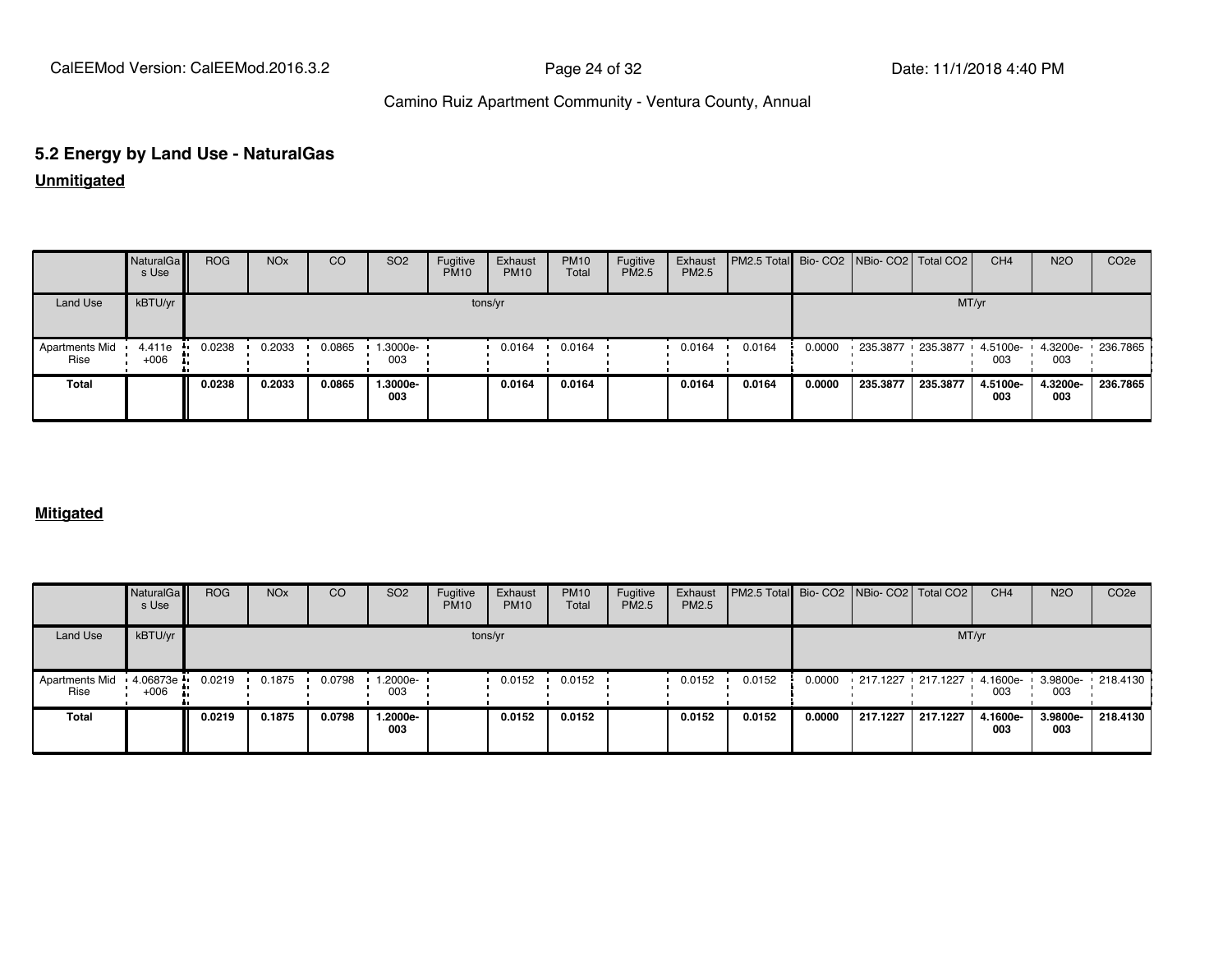CalEEMod Version: CalEEMod.2016.3.2 **Page 25 of 32** Page 25 of 32 Date: 11/1/2018 4:40 PM

#### Camino Ruiz Apartment Community - Ventura County, Annual

#### **5.3 Energy by Land Use - Electricity Unmitigated**

|                               | Electricity<br><b>Use</b>  | Total CO <sub>2</sub> | CH <sub>4</sub> | <b>N2O</b>      | CO <sub>2e</sub> |
|-------------------------------|----------------------------|-----------------------|-----------------|-----------------|------------------|
| <b>Land Use</b>               | kWh/yr                     |                       |                 | MT/yr           |                  |
| <b>Apartments Mid</b><br>Rise | 1.53447e ·<br>$+006$<br>٠. | 488.9137              | 0.0202          | 4.1800e-<br>003 | 490.6628<br>٠    |
| Total                         |                            | 488.9137              | 0.0202          | 4.1800e-<br>003 | 490.6628         |

#### **Mitigated**

|                               | Electricity<br><b>Use</b>       | <b>Total CO2</b> | CH <sub>4</sub> | <b>N2O</b>      | CO <sub>2e</sub> |
|-------------------------------|---------------------------------|------------------|-----------------|-----------------|------------------|
| <b>Land Use</b>               | kWh/yr                          |                  |                 | MT/yr           |                  |
| <b>Apartments Mid</b><br>Rise | $1.48113e + 471.9192$<br>$+006$ | ۰.<br>۰.         | 0.0195          | 4.0300e-<br>003 | 473.6075<br>٠    |
| Total                         |                                 | 471.9192         | 0.0195          | 4.0300e-<br>003 | 473.6075         |

### **6.0 Area Detail**

**6.1 Mitigation Measures Area**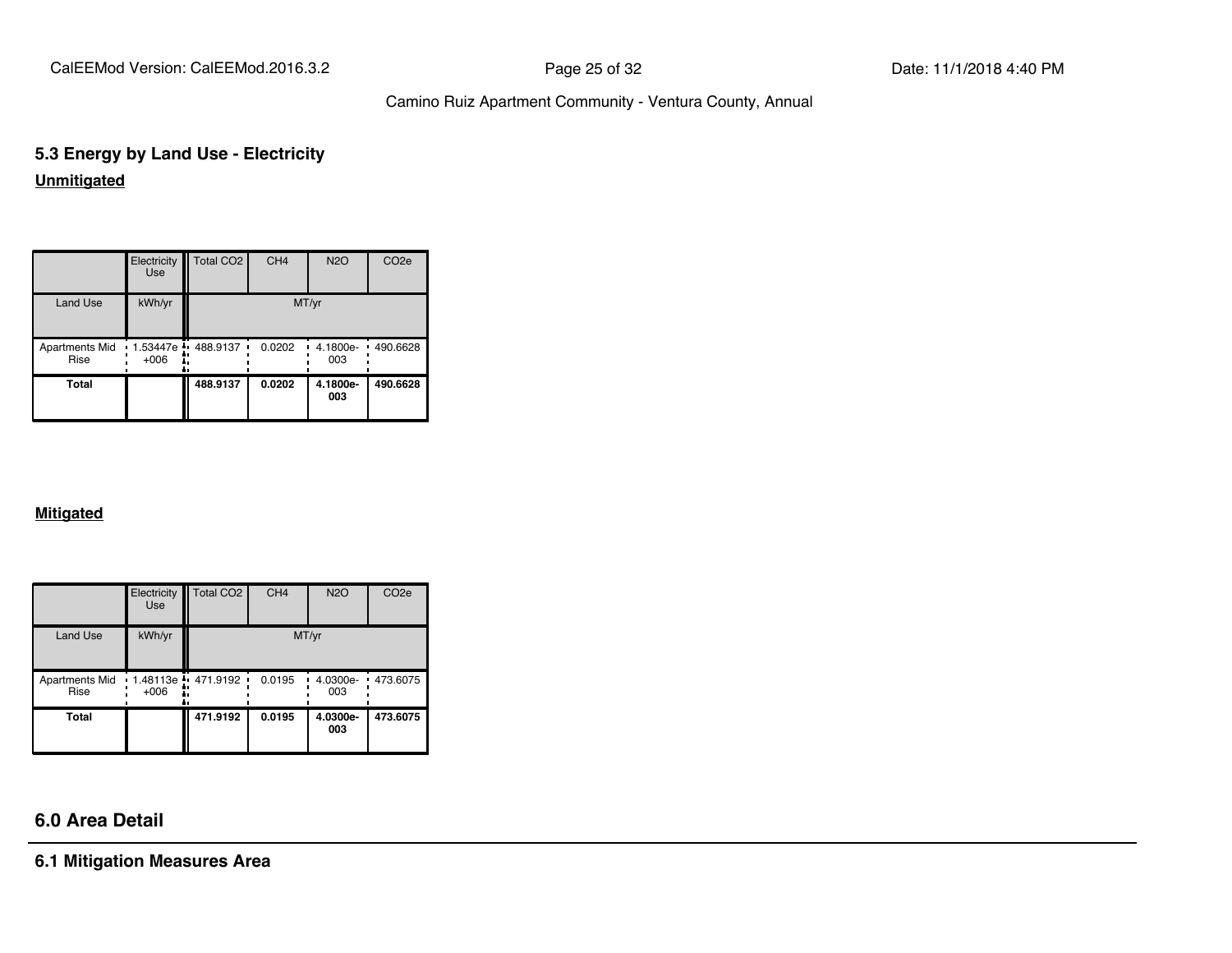|             | <b>ROG</b>   | <b>NO<sub>x</sub></b> | <sub>CO</sub> | SO <sub>2</sub> | Fugitive<br><b>PM10</b> | Exhaust<br><b>PM10</b> | <b>PM10</b><br>Total | Fugitive<br>PM2.5 | Exhaust<br>PM2.5 | <b>PM2.5 Total</b> Bio- CO2 NBio- CO2   Total CO2 |        |        |        | CH <sub>4</sub> | <b>N2O</b> | CO <sub>2</sub> e |
|-------------|--------------|-----------------------|---------------|-----------------|-------------------------|------------------------|----------------------|-------------------|------------------|---------------------------------------------------|--------|--------|--------|-----------------|------------|-------------------|
| Category    |              |                       |               |                 | tons/yr                 |                        |                      |                   |                  |                                                   |        |        | MT/yr  |                 |            |                   |
| Mitigated   | 1.7892<br>   | 0.0330                | 2.8560        | 1.5000e-<br>004 |                         | 0.0159                 | 0.0159               |                   | 0.0159           | 0.0159                                            | 0.0000 | 4.6817 | 4.6817 | 4.4600e-<br>003 | 0.0000     | 4.7931            |
| Unmitigated | 1.7892<br>ш. | 0.0330                | 2.8560        | 1.5000e-<br>004 |                         | 0.0159                 | 0.0159               |                   | 0.0159           | 0.0159                                            | 0.0000 | 4.6817 | 4.6817 | 4.4600e-<br>003 | 0.0000     | 4.7931            |

#### **6.2 Area by SubCategory**

**Unmitigated**

|                          | <b>ROG</b> | <b>NO<sub>x</sub></b> | <b>CO</b> | SO <sub>2</sub> | Fugitive<br><b>PM10</b> | Exhaust<br><b>PM10</b> | <b>PM10</b><br>Total | Fugitive<br>PM2.5 | Exhaust<br>PM2.5 | PM2.5 Total Bio- CO2 NBio- CO2 Total CO2 |        |        |        | CH <sub>4</sub>    | <b>N2O</b> | CO <sub>2e</sub> |
|--------------------------|------------|-----------------------|-----------|-----------------|-------------------------|------------------------|----------------------|-------------------|------------------|------------------------------------------|--------|--------|--------|--------------------|------------|------------------|
| SubCategory              |            | tons/yr               |           |                 |                         |                        |                      | MT/yr             |                  |                                          |        |        |        |                    |            |                  |
| Architectural<br>Coating | 0.1962<br> |                       |           |                 |                         | 0.0000                 | 0.0000               |                   | 0.0000           | 0.0000                                   | 0.0000 | 0.0000 | 0.0000 | 0.0000             | 0.0000     | 0.0000           |
| Consumer<br>Products     | 1.5075     |                       |           |                 |                         | 0.0000                 | 0.0000               |                   | 0.0000           | 0.0000                                   | 0.0000 | 0.0000 | 0.0000 | 0.0000             | 0.0000     | 0.0000           |
| Hearth<br>ш.             | 0.0000     | 0.0000                | 0.0000    | 0.0000          |                         | 0.0000                 | 0.0000               |                   | 0.0000           | 0.0000                                   | 0.0000 | 0.0000 | 0.0000 | 0.0000             | 0.0000     | 0.0000           |
| Landscaping              | 0.0854     | 0.0330                | 2.8560    | 1.5000e-<br>004 |                         | 0.0159                 | 0.0159               |                   | 0.0159           | 0.0159                                   | 0.0000 | 4.6817 | 4.6817 | $4.4600e -$<br>003 | 0.0000     | 4.7931           |
| <b>Total</b>             | 1.7892     | 0.0330                | 2.8560    | 1.5000e-<br>004 |                         | 0.0159                 | 0.0159               |                   | 0.0159           | 0.0159                                   | 0.0000 | 4.6817 | 4.6817 | 4.4600e-<br>003    | 0.0000     | 4.7931           |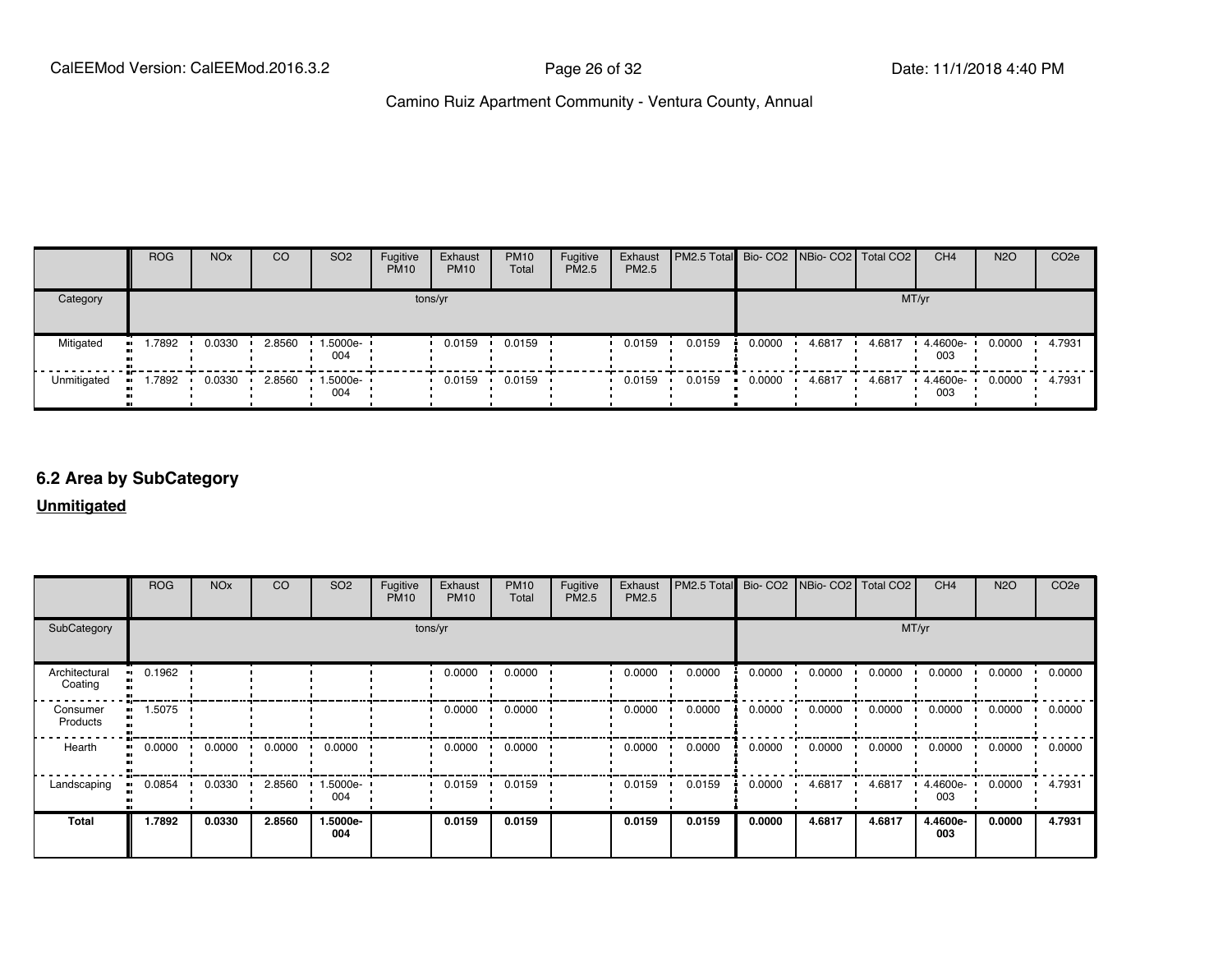#### **6.2 Area by SubCategory**

**Mitigated**

|                          | <b>ROG</b> | <b>NO<sub>x</sub></b> | CO     | SO <sub>2</sub> | Fugitive<br><b>PM10</b> | Exhaust<br><b>PM10</b> | <b>PM10</b><br>Total | Fugitive<br>PM2.5 | Exhaust<br>PM2.5 | PM2.5 Total |        | Bio- CO2   NBio- CO2   Total CO2 |        | CH <sub>4</sub> | <b>N2O</b> | CO <sub>2</sub> e |
|--------------------------|------------|-----------------------|--------|-----------------|-------------------------|------------------------|----------------------|-------------------|------------------|-------------|--------|----------------------------------|--------|-----------------|------------|-------------------|
| SubCategory              |            | tons/yr               |        |                 |                         |                        |                      | MT/yr             |                  |             |        |                                  |        |                 |            |                   |
| Architectural<br>Coating | 0.1962     |                       |        |                 |                         | 0.0000                 | 0.0000               |                   | 0.0000           | 0.0000      | 0.0000 | 0.0000                           | 0.0000 | 0.0000          | 0.0000     | 0.0000            |
| Consumer<br>Products     | 1.5075     |                       |        |                 |                         | 0.0000                 | 0.0000               |                   | 0.0000           | 0.0000      | 0.0000 | 0.0000                           | 0.0000 | 0.0000          | 0.0000     | 0.0000            |
| Hearth                   | 0.0000     | 0.0000                | 0.0000 | 0.0000          |                         | 0.0000                 | 0.0000               |                   | 0.0000           | 0.0000      | 0.0000 | 0.0000                           | 0.0000 | 0.0000          | 0.0000     | 0.0000            |
| Landscaping              | 0.0854     | 0.0330                | 2.8560 | 1.5000e-<br>004 |                         | 0.0159                 | 0.0159               |                   | 0.0159           | 0.0159      | 0.0000 | 4.6817                           | 4.6817 | 4.4600e-<br>003 | 0.0000     | 4.7931            |
| Total                    | 1.7892     | 0.0330                | 2.8560 | 1.5000e-<br>004 |                         | 0.0159                 | 0.0159               |                   | 0.0159           | 0.0159      | 0.0000 | 4.6817                           | 4.6817 | 4.4600e-<br>003 | 0.0000     | 4.7931            |

#### **7.0 Water Detail**

#### **7.1 Mitigation Measures Water**

Install Low Flow Bathroom Faucet

Install Low Flow Kitchen Faucet

Install Low Flow Toilet

Install Low Flow Shower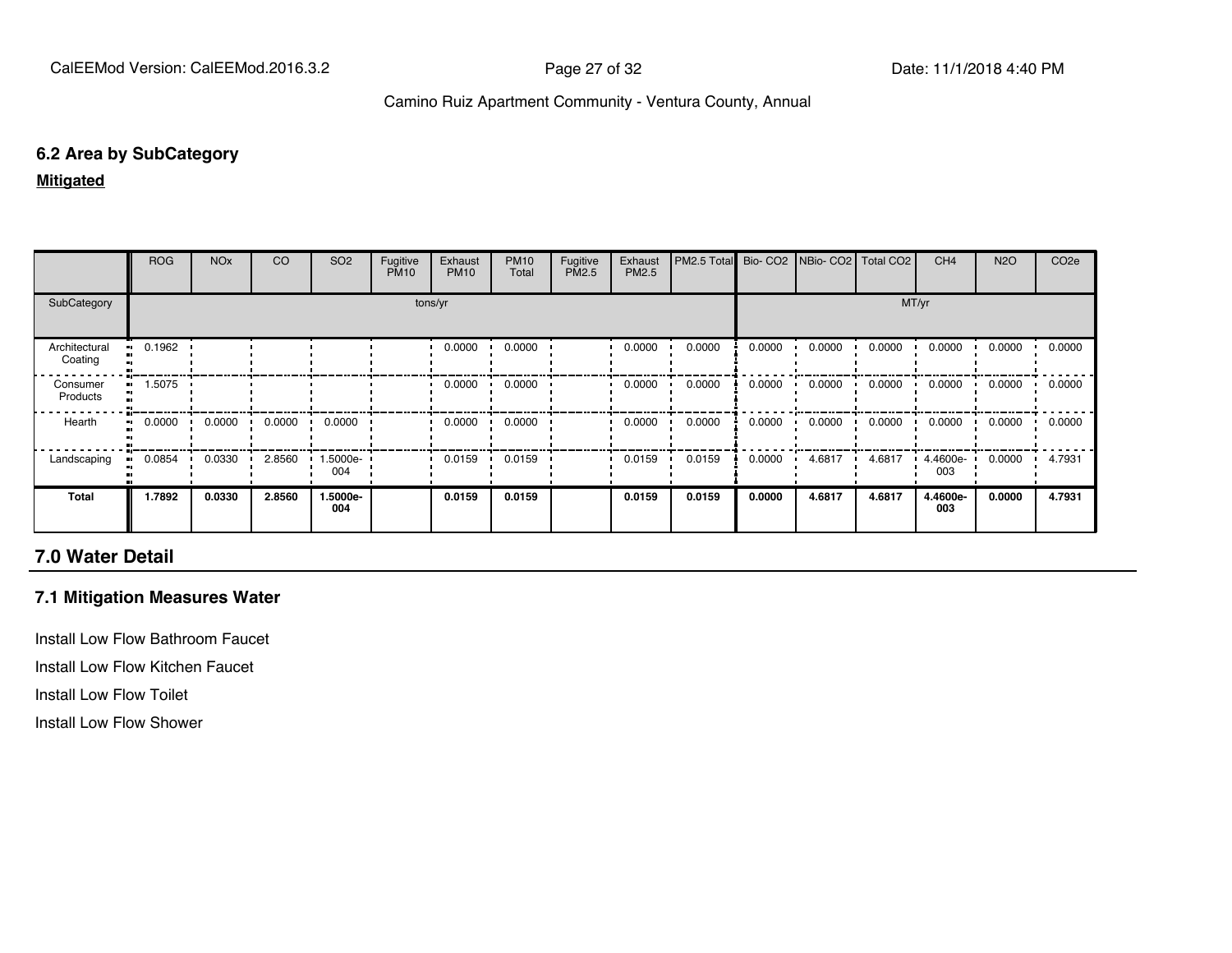|             | Total CO <sub>2</sub>        | CH <sub>4</sub> | <b>N2O</b> | CO <sub>2e</sub> |  |  |
|-------------|------------------------------|-----------------|------------|------------------|--|--|
| Category    | MT/yr                        |                 |            |                  |  |  |
| Mitigated   | 145.9796<br><br><br><br>┅    | 0.6614          | 0.0167     | 167.4820         |  |  |
| Unmitigated | 168.4432 ·<br>ш.<br><br><br> | 0.8261          | 0.0207     | 195.2710         |  |  |

#### **7.2 Water by Land Use**

**Unmitigated**

|                                               | door Use | Indoor/Out Total CO2 | CH <sub>4</sub> | <b>N2O</b> | CO <sub>2e</sub> |
|-----------------------------------------------|----------|----------------------|-----------------|------------|------------------|
| <b>Land Use</b>                               | Mgal     |                      |                 | MT/yr      |                  |
| Apartments Mid . 25.1495 / 168.4432 .<br>Rise | 15.8551  |                      | 0.8261          | 0.0207     | .195.2710        |
| <b>Total</b>                                  |          | 168.4432             | 0.8261          | 0.0207     | 195.2710         |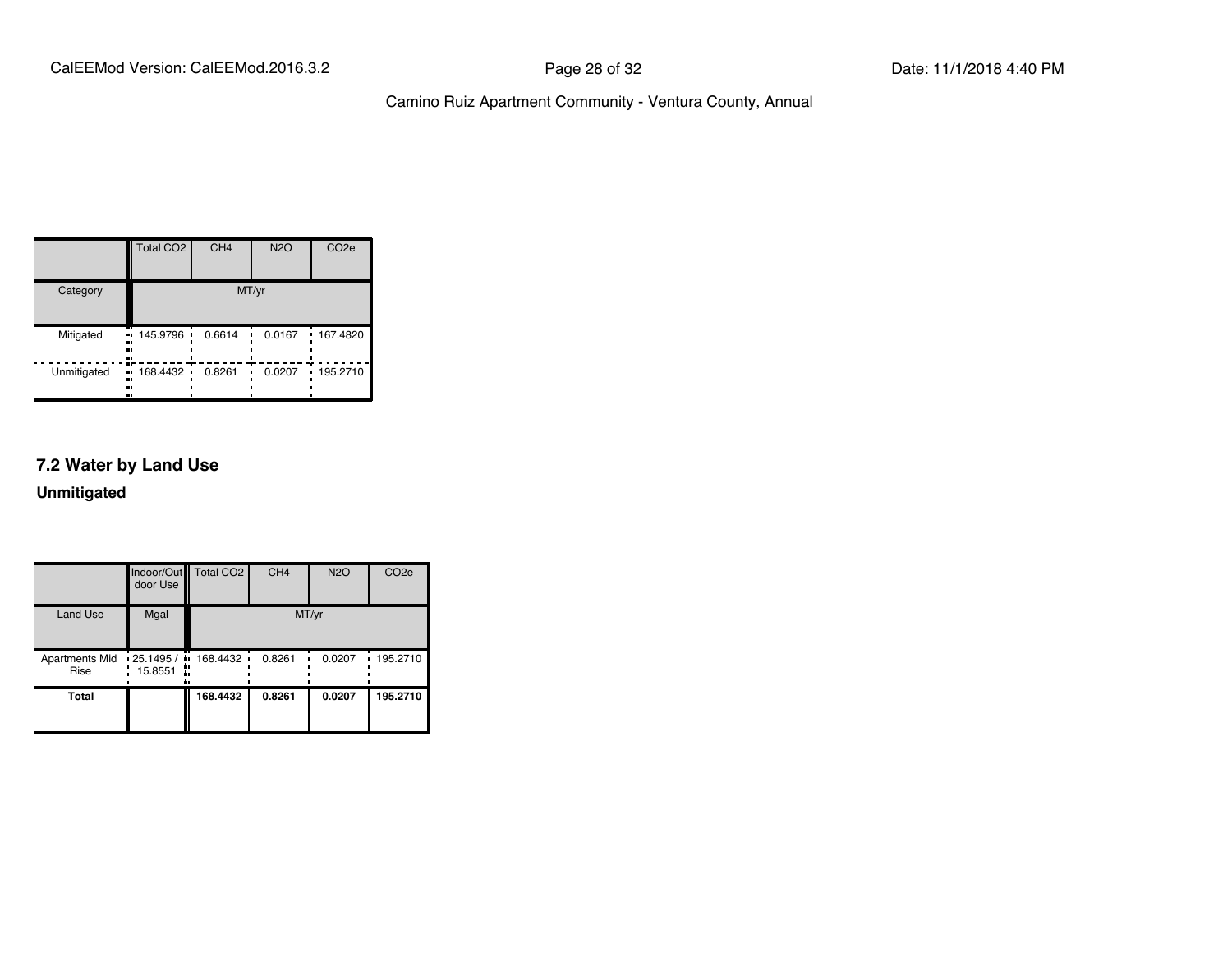CalEEMod Version: CalEEMod.2016.3.2 **Page 29 of 32** Page 29 of 32 Date: 11/1/2018 4:40 PM

#### Camino Ruiz Apartment Community - Ventura County, Annual

#### **7.2 Water by Land Use**

#### **Mitigated**

|                               | door Use                       | Indoor/Out   Total CO2 | CH <sub>4</sub> | <b>N2O</b> | CO <sub>2e</sub> |
|-------------------------------|--------------------------------|------------------------|-----------------|------------|------------------|
| <b>Land Use</b>               | Mgal                           |                        | MT/yr           |            |                  |
| <b>Apartments Mid</b><br>Rise | 120.1196 / 145.9796<br>15.8551 | ٠                      | 0.6614          | 0.0167     | 167.4820<br>٠    |
| <b>Total</b>                  |                                | 145.9796               | 0.6614          | 0.0167     | 167.4820         |

#### **8.0 Waste Detail**

#### **8.1 Mitigation Measures Waste**

Institute Recycling and Composting Services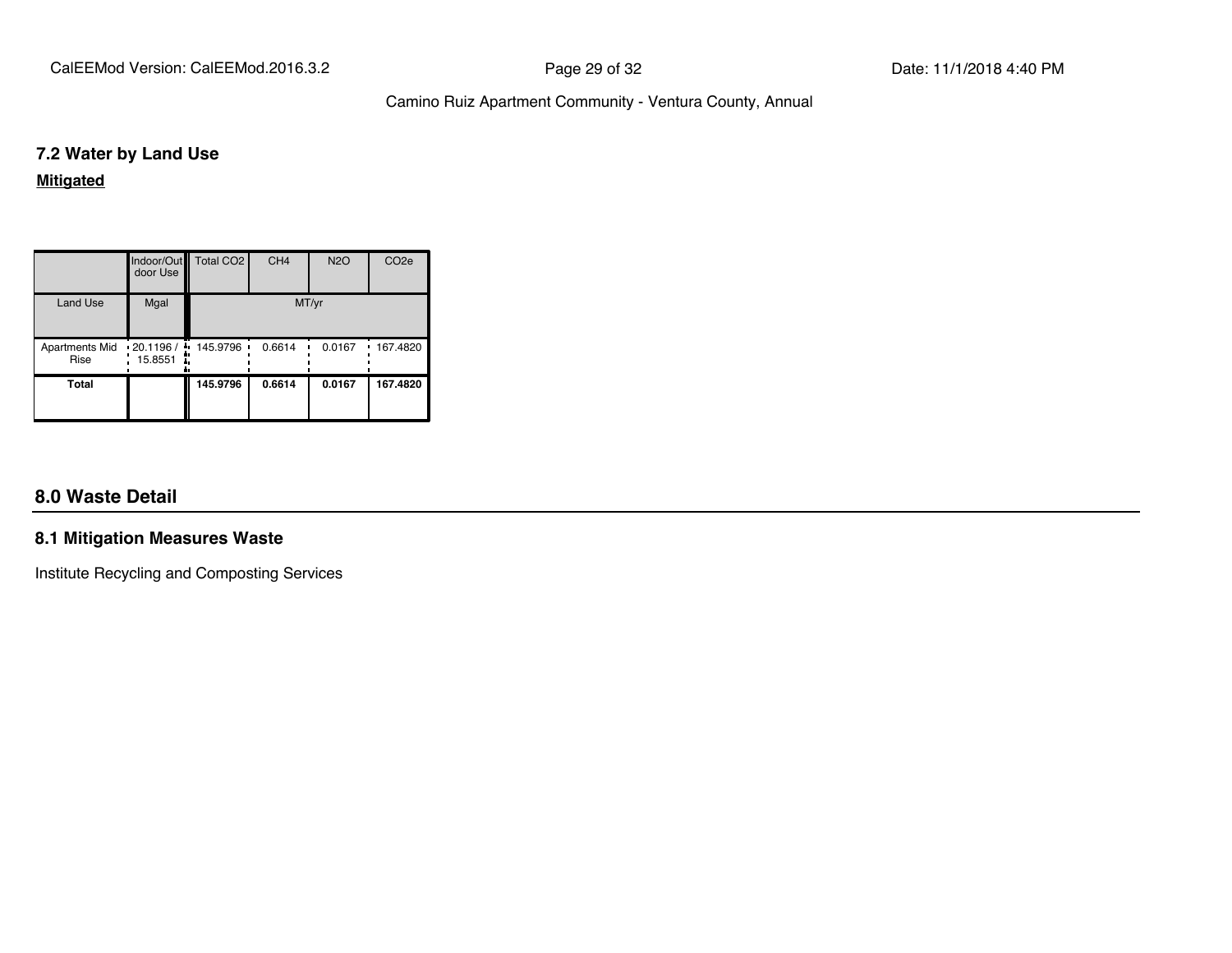CalEEMod Version: CalEEMod.2016.3.2 **Page 30 of 32** Page 30 of 32 Date: 11/1/2018 4:40 PM

Camino Ruiz Apartment Community - Ventura County, Annual

#### **Category/Year**

|                         | Total CO <sub>2</sub> | CH <sub>4</sub> | <b>N2O</b> | CO <sub>2e</sub> |  |  |  |  |
|-------------------------|-----------------------|-----------------|------------|------------------|--|--|--|--|
|                         | MT/yr                 |                 |            |                  |  |  |  |  |
| Mitigated<br>.,<br><br> | 7.5691<br>            | 0.4473          | 0.0000     | 18.7520          |  |  |  |  |
| Unmitigated<br><br>     | 36.0431<br>ш,<br>.,   | 2.1301          | 0.0000     | 89.2952          |  |  |  |  |

#### **8.2 Waste by Land Use**

**Unmitigated**

|                               | Waste<br><b>Disposed</b> | Total CO <sub>2</sub> | CH <sub>4</sub> | <b>N2O</b> | CO <sub>2e</sub> |
|-------------------------------|--------------------------|-----------------------|-----------------|------------|------------------|
| <b>Land Use</b>               | tons                     |                       | MT/yr           |            |                  |
| <b>Apartments Mid</b><br>Rise | 177.56                   | 36.0431<br>۰.         | 2.1301          | 0.0000     | 89.2952          |
| <b>Total</b>                  |                          | 36.0431               | 2.1301          | 0.0000     | 89.2952          |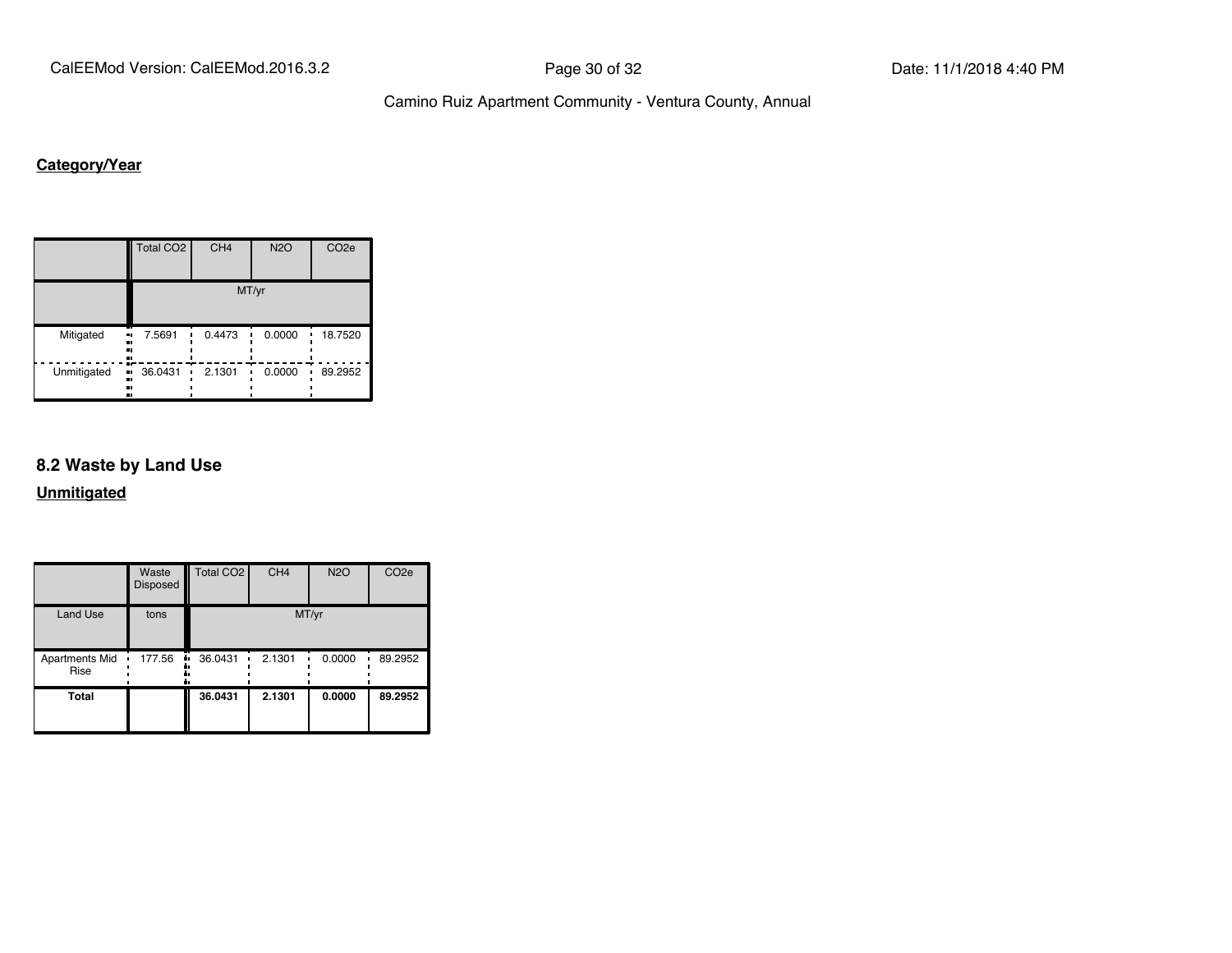CalEEMod Version: CalEEMod.2016.3.2 **Page 31 of 32** Page 31 of 32 Date: 11/1/2018 4:40 PM

#### Camino Ruiz Apartment Community - Ventura County, Annual

#### **8.2 Waste by Land Use**

**Mitigated**

|                        | Waste<br>Disposed | Total CO <sub>2</sub> | CH <sub>4</sub> | <b>N2O</b> | CO <sub>2e</sub> |
|------------------------|-------------------|-----------------------|-----------------|------------|------------------|
| <b>Land Use</b>        | tons              |                       | MT/yr           |            |                  |
| Apartments Mid<br>Rise | 37.2876           | 7.5691<br>ш.          | 0.4473          | 0.0000     | 18.7520          |
| Total                  |                   | 7.5691                | 0.4473          | 0.0000     | 18.7520          |

#### **9.0 Operational Offroad**

| <b>Equipment Type</b> | Number | Hours/Day | Days/Year | Horse Power | <b>Load Factor</b> | Type<br>Fuel |
|-----------------------|--------|-----------|-----------|-------------|--------------------|--------------|

#### **10.0 Stationary Equipment**

#### **Fire Pumps and Emergency Generators**

| Equipment Type | Number | Hours/Day | Hours/Year | Horse Power | . .<br>l Factor<br>∟oad | Fuel<br>Type |
|----------------|--------|-----------|------------|-------------|-------------------------|--------------|
|                |        |           |            |             |                         |              |

#### **Boilers**

| Equipment<br><b>Type</b> | Number | Heat Input/Day | Heat Input/Year | <b>Boiler Rating</b> | Fuel<br>Type |
|--------------------------|--------|----------------|-----------------|----------------------|--------------|
|                          |        |                |                 |                      |              |

#### **User Defined Equipment**

Equipment Type Number

#### **11.0 Vegetation**